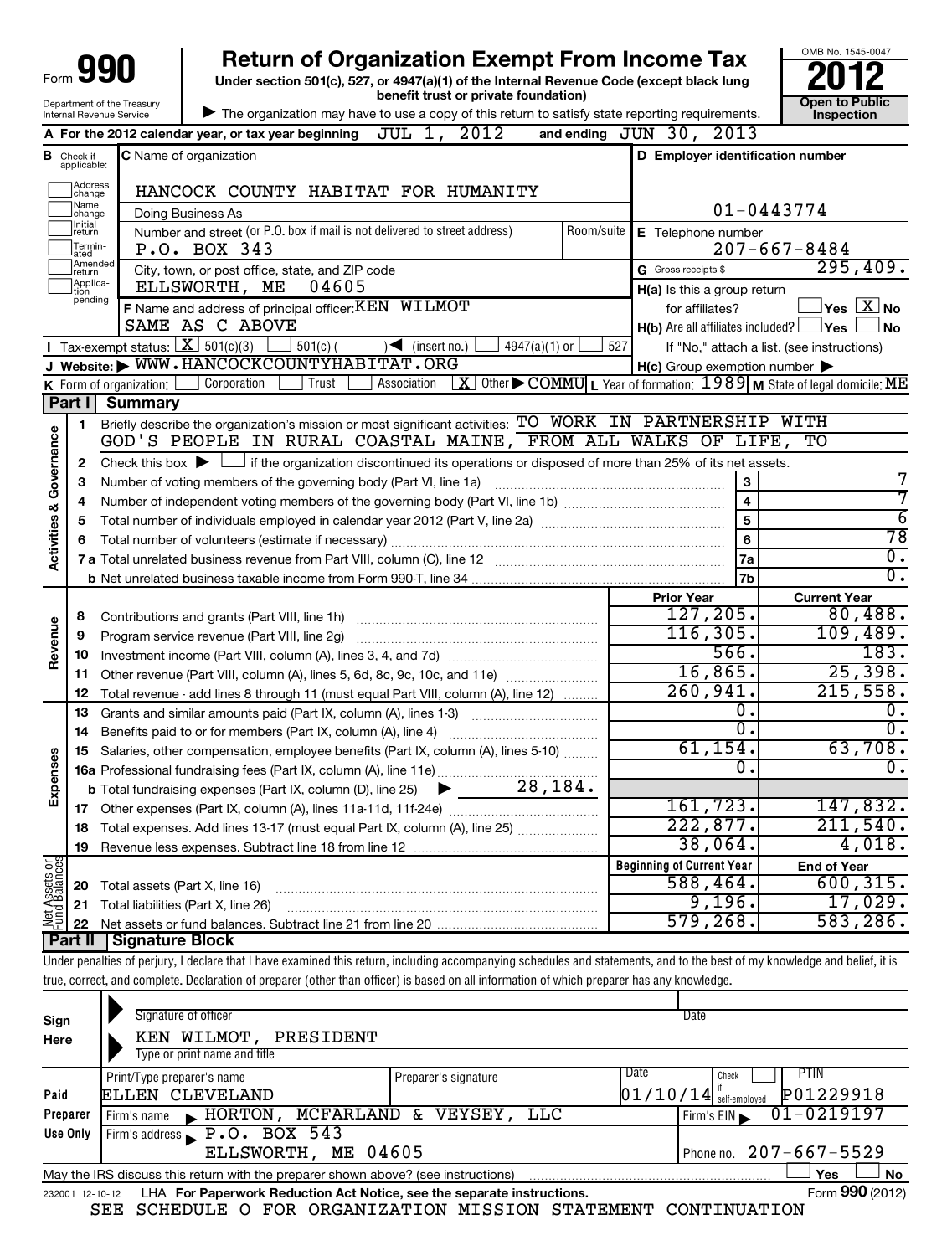|              | 01-0443774<br>HANCOCK COUNTY HABITAT FOR HUMANITY<br>Form 990 (2012)                                                                         |                                                                                          | Page 2 |
|--------------|----------------------------------------------------------------------------------------------------------------------------------------------|------------------------------------------------------------------------------------------|--------|
|              | <b>Part III Statement of Program Service Accomplishments</b>                                                                                 |                                                                                          |        |
|              |                                                                                                                                              |                                                                                          |        |
| $\mathbf{1}$ | Briefly describe the organization's mission:<br>TO WORK IN PARTNERSHIP WITH GOD'S PEOPLE IN RURAL COASTAL MAINE, FROM                        |                                                                                          |        |
|              | ALL WALKS OF LIFE, TO DEVELOP COMMUNITIES WITH PEOPLE IN NEED BY                                                                             |                                                                                          |        |
|              | BUILDING SO THERE ARE DECENT HOUSES IN WHICH EVERY PERSON CAN THRIVE                                                                         |                                                                                          |        |
|              |                                                                                                                                              |                                                                                          |        |
| $\mathbf{2}$ | Did the organization undertake any significant program services during the year which were not listed on                                     |                                                                                          |        |
|              | the prior Form 990 or 990-EZ?                                                                                                                | $\Box$ Yes $[\overline{\mathrm{X}}]$ No                                                  |        |
|              | If "Yes," describe these new services on Schedule O.                                                                                         |                                                                                          |        |
|              | Did the organization cease conducting, or make significant changes in how it conducts, any program services?                                 | $\sqrt{\mathsf{Yes}\ \mathsf{X}}$ No                                                     |        |
| 3            |                                                                                                                                              |                                                                                          |        |
|              | If "Yes," describe these changes on Schedule O.                                                                                              |                                                                                          |        |
| 4            | Describe the organization's program service accomplishments for each of its three largest program services, as measured by expenses.         |                                                                                          |        |
|              | Section 501(c)(3) and 501(c)(4) organizations are required to report the amount of grants and allocations to others, the total expenses, and |                                                                                          |        |
|              | revenue, if any, for each program service reported.                                                                                          |                                                                                          |        |
| 4a           | 159,454.<br>) (Expenses \$<br>including grants of \$<br>) (Revenue \$<br>(Code:                                                              | 109,489.                                                                                 |        |
|              | CONSTRUCTION AND FINANCING OF HOUSING FOR LOW-INCOME FAMILIES WHO WOULD                                                                      |                                                                                          |        |
|              | OTHERWISE BE UNABLE TO OWN A HOME                                                                                                            |                                                                                          |        |
|              |                                                                                                                                              |                                                                                          |        |
|              |                                                                                                                                              |                                                                                          |        |
|              |                                                                                                                                              |                                                                                          |        |
|              |                                                                                                                                              |                                                                                          |        |
|              |                                                                                                                                              |                                                                                          |        |
|              |                                                                                                                                              |                                                                                          |        |
|              |                                                                                                                                              |                                                                                          |        |
|              |                                                                                                                                              |                                                                                          |        |
|              |                                                                                                                                              |                                                                                          |        |
|              |                                                                                                                                              |                                                                                          |        |
| 4b           | (Express \$<br>(Code:                                                                                                                        |                                                                                          |        |
|              |                                                                                                                                              |                                                                                          |        |
|              |                                                                                                                                              |                                                                                          |        |
|              |                                                                                                                                              |                                                                                          |        |
|              |                                                                                                                                              |                                                                                          |        |
|              |                                                                                                                                              |                                                                                          |        |
|              |                                                                                                                                              |                                                                                          |        |
|              |                                                                                                                                              |                                                                                          |        |
|              |                                                                                                                                              |                                                                                          |        |
|              |                                                                                                                                              |                                                                                          |        |
|              |                                                                                                                                              |                                                                                          |        |
|              |                                                                                                                                              |                                                                                          |        |
|              |                                                                                                                                              |                                                                                          |        |
|              |                                                                                                                                              |                                                                                          |        |
| 4c           | (Expenses \$<br>including grants of \$<br>) (Revenue \$                                                                                      | $\frac{1}{\sqrt{1-\frac{1}{2}}}\frac{1}{\sqrt{1-\frac{1}{2}}\left(1-\frac{1}{2}\right)}$ |        |
|              |                                                                                                                                              |                                                                                          |        |
|              |                                                                                                                                              |                                                                                          |        |
|              |                                                                                                                                              |                                                                                          |        |
|              |                                                                                                                                              |                                                                                          |        |
|              |                                                                                                                                              |                                                                                          |        |
|              |                                                                                                                                              |                                                                                          |        |
|              |                                                                                                                                              |                                                                                          |        |
|              |                                                                                                                                              |                                                                                          |        |
|              |                                                                                                                                              |                                                                                          |        |
|              |                                                                                                                                              |                                                                                          |        |
|              |                                                                                                                                              |                                                                                          |        |
|              |                                                                                                                                              |                                                                                          |        |
|              |                                                                                                                                              |                                                                                          |        |
| 4d           | Other program services (Describe in Schedule O.)                                                                                             |                                                                                          |        |
|              | (Expenses \$<br>including grants of \$<br>(Revenue \$                                                                                        |                                                                                          |        |
|              | 159,454.<br>4e Total program service expenses                                                                                                | $\mathbf{on} \mathbf{a}$                                                                 |        |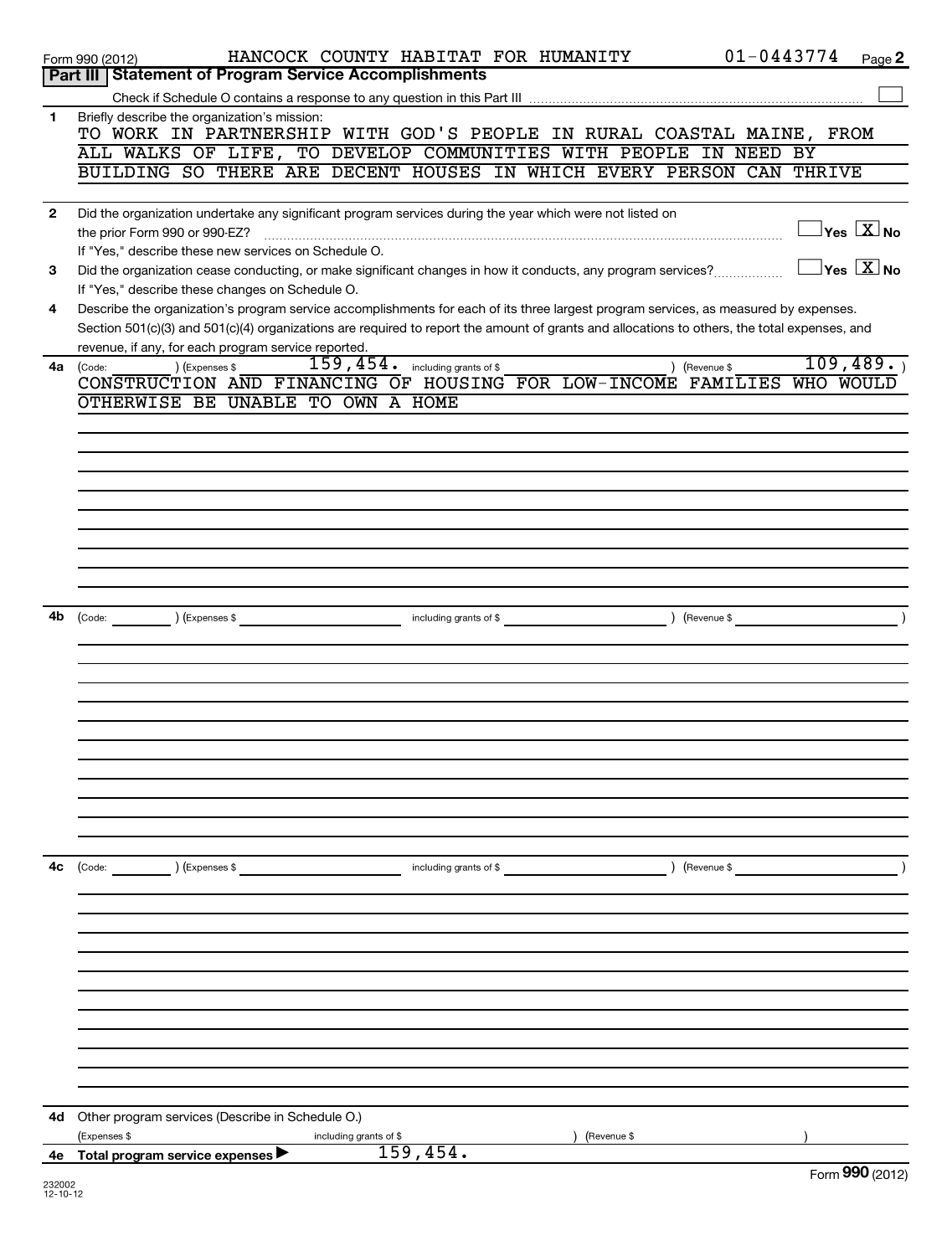|     | 01-0443774<br>HANCOCK COUNTY HABITAT FOR HUMANITY<br>Form 990 (2012)<br>Part IV   Checklist of Required Schedules<br>Is the organization described in section 501(c)(3) or 4947(a)(1) (other than a private foundation)?<br>1.<br>2<br>Did the organization engage in direct or indirect political campaign activities on behalf of or in opposition to candidates for<br>З<br>Section 501(c)(3) organizations. Did the organization engage in lobbying activities, or have a section 501(h) election in effect<br>4<br>Is the organization a section 501(c)(4), 501(c)(5), or 501(c)(6) organization that receives membership dues, assessments, or<br>5<br>Did the organization maintain any donor advised funds or any similar funds or accounts for which donors have the right to<br>6<br>provide advice on the distribution or investment of amounts in such funds or accounts? If "Yes," complete Schedule D, Part I<br>Did the organization receive or hold a conservation easement, including easements to preserve open space,<br>7<br>Did the organization maintain collections of works of art, historical treasures, or other similar assets? If "Yes," complete<br>8<br>Schedule D, Part III <b>Marting Community Contract Contract Contract Contract Contract Contract Contract Contract Contract Contract Contract Contract Contract Contract Contract Contract Contract Contract Contract Contract Co</b><br>Did the organization report an amount in Part X, line 21, for escrow or custodial account liability; serve as a custodian for<br>9<br>amounts not listed in Part X; or provide credit counseling, debt management, credit repair, or debt negotiation services?<br>If "Yes," complete Schedule D, Part IV<br>Did the organization, directly or through a related organization, hold assets in temporarily restricted endowments, permanent<br>If the organization's answer to any of the following questions is "Yes," then complete Schedule D, Parts VI, VII, VIII, IX, or X<br>as applicable.<br>a Did the organization report an amount for land, buildings, and equipment in Part X, line 10? If "Yes," complete Schedule D,<br>Part VI<br><b>b</b> Did the organization report an amount for investments - other securities in Part X, line 12 that is 5% or more of its total<br>c Did the organization report an amount for investments - program related in Part X, line 13 that is 5% or more of its total<br>d Did the organization report an amount for other assets in Part X, line 15 that is 5% or more of its total assets reported in<br>e Did the organization report an amount for other liabilities in Part X, line 25? If "Yes," complete Schedule D, Part X<br>Did the organization's separate or consolidated financial statements for the tax year include a footnote that addresses<br>1.<br>the organization's liability for uncertain tax positions under FIN 48 (ASC 740)? If "Yes," complete Schedule D, Part X<br>12a Did the organization obtain separate, independent audited financial statements for the tax year? If "Yes," complete<br>Schedule D, Parts XI and XII |                |                         | $Page$ 3                |
|-----|---------------------------------------------------------------------------------------------------------------------------------------------------------------------------------------------------------------------------------------------------------------------------------------------------------------------------------------------------------------------------------------------------------------------------------------------------------------------------------------------------------------------------------------------------------------------------------------------------------------------------------------------------------------------------------------------------------------------------------------------------------------------------------------------------------------------------------------------------------------------------------------------------------------------------------------------------------------------------------------------------------------------------------------------------------------------------------------------------------------------------------------------------------------------------------------------------------------------------------------------------------------------------------------------------------------------------------------------------------------------------------------------------------------------------------------------------------------------------------------------------------------------------------------------------------------------------------------------------------------------------------------------------------------------------------------------------------------------------------------------------------------------------------------------------------------------------------------------------------------------------------------------------------------------------------------------------------------------------------------------------------------------------------------------------------------------------------------------------------------------------------------------------------------------------------------------------------------------------------------------------------------------------------------------------------------------------------------------------------------------------------------------------------------------------------------------------------------------------------------------------------------------------------------------------------------------------------------------------------------------------------------------------------------------------------------------------------------------------------------------------------------------------------------------------------------------------------------------------------------------------------------------------------------------------------------------------------------------------------------------------------------------------------------------------------------------------------------------------------------------------------------|----------------|-------------------------|-------------------------|
|     |                                                                                                                                                                                                                                                                                                                                                                                                                                                                                                                                                                                                                                                                                                                                                                                                                                                                                                                                                                                                                                                                                                                                                                                                                                                                                                                                                                                                                                                                                                                                                                                                                                                                                                                                                                                                                                                                                                                                                                                                                                                                                                                                                                                                                                                                                                                                                                                                                                                                                                                                                                                                                                                                                                                                                                                                                                                                                                                                                                                                                                                                                                                                       |                | Yes                     | No                      |
|     |                                                                                                                                                                                                                                                                                                                                                                                                                                                                                                                                                                                                                                                                                                                                                                                                                                                                                                                                                                                                                                                                                                                                                                                                                                                                                                                                                                                                                                                                                                                                                                                                                                                                                                                                                                                                                                                                                                                                                                                                                                                                                                                                                                                                                                                                                                                                                                                                                                                                                                                                                                                                                                                                                                                                                                                                                                                                                                                                                                                                                                                                                                                                       |                |                         |                         |
|     |                                                                                                                                                                                                                                                                                                                                                                                                                                                                                                                                                                                                                                                                                                                                                                                                                                                                                                                                                                                                                                                                                                                                                                                                                                                                                                                                                                                                                                                                                                                                                                                                                                                                                                                                                                                                                                                                                                                                                                                                                                                                                                                                                                                                                                                                                                                                                                                                                                                                                                                                                                                                                                                                                                                                                                                                                                                                                                                                                                                                                                                                                                                                       | 1              | x                       |                         |
|     |                                                                                                                                                                                                                                                                                                                                                                                                                                                                                                                                                                                                                                                                                                                                                                                                                                                                                                                                                                                                                                                                                                                                                                                                                                                                                                                                                                                                                                                                                                                                                                                                                                                                                                                                                                                                                                                                                                                                                                                                                                                                                                                                                                                                                                                                                                                                                                                                                                                                                                                                                                                                                                                                                                                                                                                                                                                                                                                                                                                                                                                                                                                                       | $\mathbf{2}$   | $\overline{\mathtt{x}}$ |                         |
|     |                                                                                                                                                                                                                                                                                                                                                                                                                                                                                                                                                                                                                                                                                                                                                                                                                                                                                                                                                                                                                                                                                                                                                                                                                                                                                                                                                                                                                                                                                                                                                                                                                                                                                                                                                                                                                                                                                                                                                                                                                                                                                                                                                                                                                                                                                                                                                                                                                                                                                                                                                                                                                                                                                                                                                                                                                                                                                                                                                                                                                                                                                                                                       | 3              |                         | x                       |
|     |                                                                                                                                                                                                                                                                                                                                                                                                                                                                                                                                                                                                                                                                                                                                                                                                                                                                                                                                                                                                                                                                                                                                                                                                                                                                                                                                                                                                                                                                                                                                                                                                                                                                                                                                                                                                                                                                                                                                                                                                                                                                                                                                                                                                                                                                                                                                                                                                                                                                                                                                                                                                                                                                                                                                                                                                                                                                                                                                                                                                                                                                                                                                       | 4              |                         | x                       |
|     |                                                                                                                                                                                                                                                                                                                                                                                                                                                                                                                                                                                                                                                                                                                                                                                                                                                                                                                                                                                                                                                                                                                                                                                                                                                                                                                                                                                                                                                                                                                                                                                                                                                                                                                                                                                                                                                                                                                                                                                                                                                                                                                                                                                                                                                                                                                                                                                                                                                                                                                                                                                                                                                                                                                                                                                                                                                                                                                                                                                                                                                                                                                                       | 5              |                         | x                       |
|     |                                                                                                                                                                                                                                                                                                                                                                                                                                                                                                                                                                                                                                                                                                                                                                                                                                                                                                                                                                                                                                                                                                                                                                                                                                                                                                                                                                                                                                                                                                                                                                                                                                                                                                                                                                                                                                                                                                                                                                                                                                                                                                                                                                                                                                                                                                                                                                                                                                                                                                                                                                                                                                                                                                                                                                                                                                                                                                                                                                                                                                                                                                                                       | 6              |                         | x                       |
|     |                                                                                                                                                                                                                                                                                                                                                                                                                                                                                                                                                                                                                                                                                                                                                                                                                                                                                                                                                                                                                                                                                                                                                                                                                                                                                                                                                                                                                                                                                                                                                                                                                                                                                                                                                                                                                                                                                                                                                                                                                                                                                                                                                                                                                                                                                                                                                                                                                                                                                                                                                                                                                                                                                                                                                                                                                                                                                                                                                                                                                                                                                                                                       | $\overline{7}$ |                         | x                       |
|     |                                                                                                                                                                                                                                                                                                                                                                                                                                                                                                                                                                                                                                                                                                                                                                                                                                                                                                                                                                                                                                                                                                                                                                                                                                                                                                                                                                                                                                                                                                                                                                                                                                                                                                                                                                                                                                                                                                                                                                                                                                                                                                                                                                                                                                                                                                                                                                                                                                                                                                                                                                                                                                                                                                                                                                                                                                                                                                                                                                                                                                                                                                                                       | 8              |                         | x                       |
|     |                                                                                                                                                                                                                                                                                                                                                                                                                                                                                                                                                                                                                                                                                                                                                                                                                                                                                                                                                                                                                                                                                                                                                                                                                                                                                                                                                                                                                                                                                                                                                                                                                                                                                                                                                                                                                                                                                                                                                                                                                                                                                                                                                                                                                                                                                                                                                                                                                                                                                                                                                                                                                                                                                                                                                                                                                                                                                                                                                                                                                                                                                                                                       |                |                         |                         |
|     |                                                                                                                                                                                                                                                                                                                                                                                                                                                                                                                                                                                                                                                                                                                                                                                                                                                                                                                                                                                                                                                                                                                                                                                                                                                                                                                                                                                                                                                                                                                                                                                                                                                                                                                                                                                                                                                                                                                                                                                                                                                                                                                                                                                                                                                                                                                                                                                                                                                                                                                                                                                                                                                                                                                                                                                                                                                                                                                                                                                                                                                                                                                                       | 9              |                         | x                       |
| 10  |                                                                                                                                                                                                                                                                                                                                                                                                                                                                                                                                                                                                                                                                                                                                                                                                                                                                                                                                                                                                                                                                                                                                                                                                                                                                                                                                                                                                                                                                                                                                                                                                                                                                                                                                                                                                                                                                                                                                                                                                                                                                                                                                                                                                                                                                                                                                                                                                                                                                                                                                                                                                                                                                                                                                                                                                                                                                                                                                                                                                                                                                                                                                       |                |                         |                         |
|     |                                                                                                                                                                                                                                                                                                                                                                                                                                                                                                                                                                                                                                                                                                                                                                                                                                                                                                                                                                                                                                                                                                                                                                                                                                                                                                                                                                                                                                                                                                                                                                                                                                                                                                                                                                                                                                                                                                                                                                                                                                                                                                                                                                                                                                                                                                                                                                                                                                                                                                                                                                                                                                                                                                                                                                                                                                                                                                                                                                                                                                                                                                                                       | 10             |                         | x                       |
| 11  |                                                                                                                                                                                                                                                                                                                                                                                                                                                                                                                                                                                                                                                                                                                                                                                                                                                                                                                                                                                                                                                                                                                                                                                                                                                                                                                                                                                                                                                                                                                                                                                                                                                                                                                                                                                                                                                                                                                                                                                                                                                                                                                                                                                                                                                                                                                                                                                                                                                                                                                                                                                                                                                                                                                                                                                                                                                                                                                                                                                                                                                                                                                                       |                |                         |                         |
|     |                                                                                                                                                                                                                                                                                                                                                                                                                                                                                                                                                                                                                                                                                                                                                                                                                                                                                                                                                                                                                                                                                                                                                                                                                                                                                                                                                                                                                                                                                                                                                                                                                                                                                                                                                                                                                                                                                                                                                                                                                                                                                                                                                                                                                                                                                                                                                                                                                                                                                                                                                                                                                                                                                                                                                                                                                                                                                                                                                                                                                                                                                                                                       | 11a            | х                       |                         |
|     |                                                                                                                                                                                                                                                                                                                                                                                                                                                                                                                                                                                                                                                                                                                                                                                                                                                                                                                                                                                                                                                                                                                                                                                                                                                                                                                                                                                                                                                                                                                                                                                                                                                                                                                                                                                                                                                                                                                                                                                                                                                                                                                                                                                                                                                                                                                                                                                                                                                                                                                                                                                                                                                                                                                                                                                                                                                                                                                                                                                                                                                                                                                                       | 11b            |                         | x                       |
|     |                                                                                                                                                                                                                                                                                                                                                                                                                                                                                                                                                                                                                                                                                                                                                                                                                                                                                                                                                                                                                                                                                                                                                                                                                                                                                                                                                                                                                                                                                                                                                                                                                                                                                                                                                                                                                                                                                                                                                                                                                                                                                                                                                                                                                                                                                                                                                                                                                                                                                                                                                                                                                                                                                                                                                                                                                                                                                                                                                                                                                                                                                                                                       | 11c            |                         | x                       |
|     |                                                                                                                                                                                                                                                                                                                                                                                                                                                                                                                                                                                                                                                                                                                                                                                                                                                                                                                                                                                                                                                                                                                                                                                                                                                                                                                                                                                                                                                                                                                                                                                                                                                                                                                                                                                                                                                                                                                                                                                                                                                                                                                                                                                                                                                                                                                                                                                                                                                                                                                                                                                                                                                                                                                                                                                                                                                                                                                                                                                                                                                                                                                                       | 11d            | x                       |                         |
|     |                                                                                                                                                                                                                                                                                                                                                                                                                                                                                                                                                                                                                                                                                                                                                                                                                                                                                                                                                                                                                                                                                                                                                                                                                                                                                                                                                                                                                                                                                                                                                                                                                                                                                                                                                                                                                                                                                                                                                                                                                                                                                                                                                                                                                                                                                                                                                                                                                                                                                                                                                                                                                                                                                                                                                                                                                                                                                                                                                                                                                                                                                                                                       | 11e            | х                       |                         |
|     |                                                                                                                                                                                                                                                                                                                                                                                                                                                                                                                                                                                                                                                                                                                                                                                                                                                                                                                                                                                                                                                                                                                                                                                                                                                                                                                                                                                                                                                                                                                                                                                                                                                                                                                                                                                                                                                                                                                                                                                                                                                                                                                                                                                                                                                                                                                                                                                                                                                                                                                                                                                                                                                                                                                                                                                                                                                                                                                                                                                                                                                                                                                                       | 11f            | х                       |                         |
|     |                                                                                                                                                                                                                                                                                                                                                                                                                                                                                                                                                                                                                                                                                                                                                                                                                                                                                                                                                                                                                                                                                                                                                                                                                                                                                                                                                                                                                                                                                                                                                                                                                                                                                                                                                                                                                                                                                                                                                                                                                                                                                                                                                                                                                                                                                                                                                                                                                                                                                                                                                                                                                                                                                                                                                                                                                                                                                                                                                                                                                                                                                                                                       | 12a            | х                       |                         |
|     | <b>b</b> Was the organization included in consolidated, independent audited financial statements for the tax year?<br>If "Yes," and if the organization answered "No" to line 12a, then completing Schedule D, Parts XI and XII is optional                                                                                                                                                                                                                                                                                                                                                                                                                                                                                                                                                                                                                                                                                                                                                                                                                                                                                                                                                                                                                                                                                                                                                                                                                                                                                                                                                                                                                                                                                                                                                                                                                                                                                                                                                                                                                                                                                                                                                                                                                                                                                                                                                                                                                                                                                                                                                                                                                                                                                                                                                                                                                                                                                                                                                                                                                                                                                           | 12b            |                         | X                       |
| 13  | Is the organization a school described in section 170(b)(1)(A)(ii)? If "Yes," complete Schedule E [ [ [ [ [ [ [ [ ] ]]]                                                                                                                                                                                                                                                                                                                                                                                                                                                                                                                                                                                                                                                                                                                                                                                                                                                                                                                                                                                                                                                                                                                                                                                                                                                                                                                                                                                                                                                                                                                                                                                                                                                                                                                                                                                                                                                                                                                                                                                                                                                                                                                                                                                                                                                                                                                                                                                                                                                                                                                                                                                                                                                                                                                                                                                                                                                                                                                                                                                                               | 13             |                         | $\overline{\textbf{X}}$ |
| 14a | Did the organization maintain an office, employees, or agents outside of the United States?                                                                                                                                                                                                                                                                                                                                                                                                                                                                                                                                                                                                                                                                                                                                                                                                                                                                                                                                                                                                                                                                                                                                                                                                                                                                                                                                                                                                                                                                                                                                                                                                                                                                                                                                                                                                                                                                                                                                                                                                                                                                                                                                                                                                                                                                                                                                                                                                                                                                                                                                                                                                                                                                                                                                                                                                                                                                                                                                                                                                                                           | 14a            |                         | х                       |
| b   | Did the organization have aggregate revenues or expenses of more than \$10,000 from grantmaking, fundraising, business,<br>investment, and program service activities outside the United States, or aggregate foreign investments valued at \$100,000                                                                                                                                                                                                                                                                                                                                                                                                                                                                                                                                                                                                                                                                                                                                                                                                                                                                                                                                                                                                                                                                                                                                                                                                                                                                                                                                                                                                                                                                                                                                                                                                                                                                                                                                                                                                                                                                                                                                                                                                                                                                                                                                                                                                                                                                                                                                                                                                                                                                                                                                                                                                                                                                                                                                                                                                                                                                                 |                |                         |                         |
| 15  | Did the organization report on Part IX, column (A), line 3, more than \$5,000 of grants or assistance to any organization                                                                                                                                                                                                                                                                                                                                                                                                                                                                                                                                                                                                                                                                                                                                                                                                                                                                                                                                                                                                                                                                                                                                                                                                                                                                                                                                                                                                                                                                                                                                                                                                                                                                                                                                                                                                                                                                                                                                                                                                                                                                                                                                                                                                                                                                                                                                                                                                                                                                                                                                                                                                                                                                                                                                                                                                                                                                                                                                                                                                             | 14b            |                         | x                       |
|     |                                                                                                                                                                                                                                                                                                                                                                                                                                                                                                                                                                                                                                                                                                                                                                                                                                                                                                                                                                                                                                                                                                                                                                                                                                                                                                                                                                                                                                                                                                                                                                                                                                                                                                                                                                                                                                                                                                                                                                                                                                                                                                                                                                                                                                                                                                                                                                                                                                                                                                                                                                                                                                                                                                                                                                                                                                                                                                                                                                                                                                                                                                                                       | 15             |                         | x                       |
| 16  | Did the organization report on Part IX, column (A), line 3, more than \$5,000 of aggregate grants or assistance to individuals                                                                                                                                                                                                                                                                                                                                                                                                                                                                                                                                                                                                                                                                                                                                                                                                                                                                                                                                                                                                                                                                                                                                                                                                                                                                                                                                                                                                                                                                                                                                                                                                                                                                                                                                                                                                                                                                                                                                                                                                                                                                                                                                                                                                                                                                                                                                                                                                                                                                                                                                                                                                                                                                                                                                                                                                                                                                                                                                                                                                        |                |                         |                         |
|     |                                                                                                                                                                                                                                                                                                                                                                                                                                                                                                                                                                                                                                                                                                                                                                                                                                                                                                                                                                                                                                                                                                                                                                                                                                                                                                                                                                                                                                                                                                                                                                                                                                                                                                                                                                                                                                                                                                                                                                                                                                                                                                                                                                                                                                                                                                                                                                                                                                                                                                                                                                                                                                                                                                                                                                                                                                                                                                                                                                                                                                                                                                                                       | 16             |                         | x                       |
| 17  | Did the organization report a total of more than \$15,000 of expenses for professional fundraising services on Part IX,<br>column (A), lines 6 and 11e? If "Yes," complete Schedule G, Part I                                                                                                                                                                                                                                                                                                                                                                                                                                                                                                                                                                                                                                                                                                                                                                                                                                                                                                                                                                                                                                                                                                                                                                                                                                                                                                                                                                                                                                                                                                                                                                                                                                                                                                                                                                                                                                                                                                                                                                                                                                                                                                                                                                                                                                                                                                                                                                                                                                                                                                                                                                                                                                                                                                                                                                                                                                                                                                                                         | 17             |                         | x                       |
| 18  | Did the organization report more than \$15,000 total of fundraising event gross income and contributions on Part VIII, lines<br>O If "Von " complete Cabodule C. Dort II                                                                                                                                                                                                                                                                                                                                                                                                                                                                                                                                                                                                                                                                                                                                                                                                                                                                                                                                                                                                                                                                                                                                                                                                                                                                                                                                                                                                                                                                                                                                                                                                                                                                                                                                                                                                                                                                                                                                                                                                                                                                                                                                                                                                                                                                                                                                                                                                                                                                                                                                                                                                                                                                                                                                                                                                                                                                                                                                                              |                |                         | Y                       |

Form (2012) **990**

|    | 1c and 8a? If "Yes," complete Schedule G. Part II                                                                      | 18              |  |
|----|------------------------------------------------------------------------------------------------------------------------|-----------------|--|
| 19 | Did the organization report more than \$15,000 of gross income from gaming activities on Part VIII, line 9a? If "Yes," |                 |  |
|    | complete Schedule G, Part III                                                                                          | 19              |  |
|    | 20a Did the organization operate one or more hospital facilities? If "Yes," complete Schedule H                        | 20a             |  |
|    | <b>b</b> If "Yes" to line 20a, did the organization attach a copy of its audited financial statements to this return?  | 20 <sub>b</sub> |  |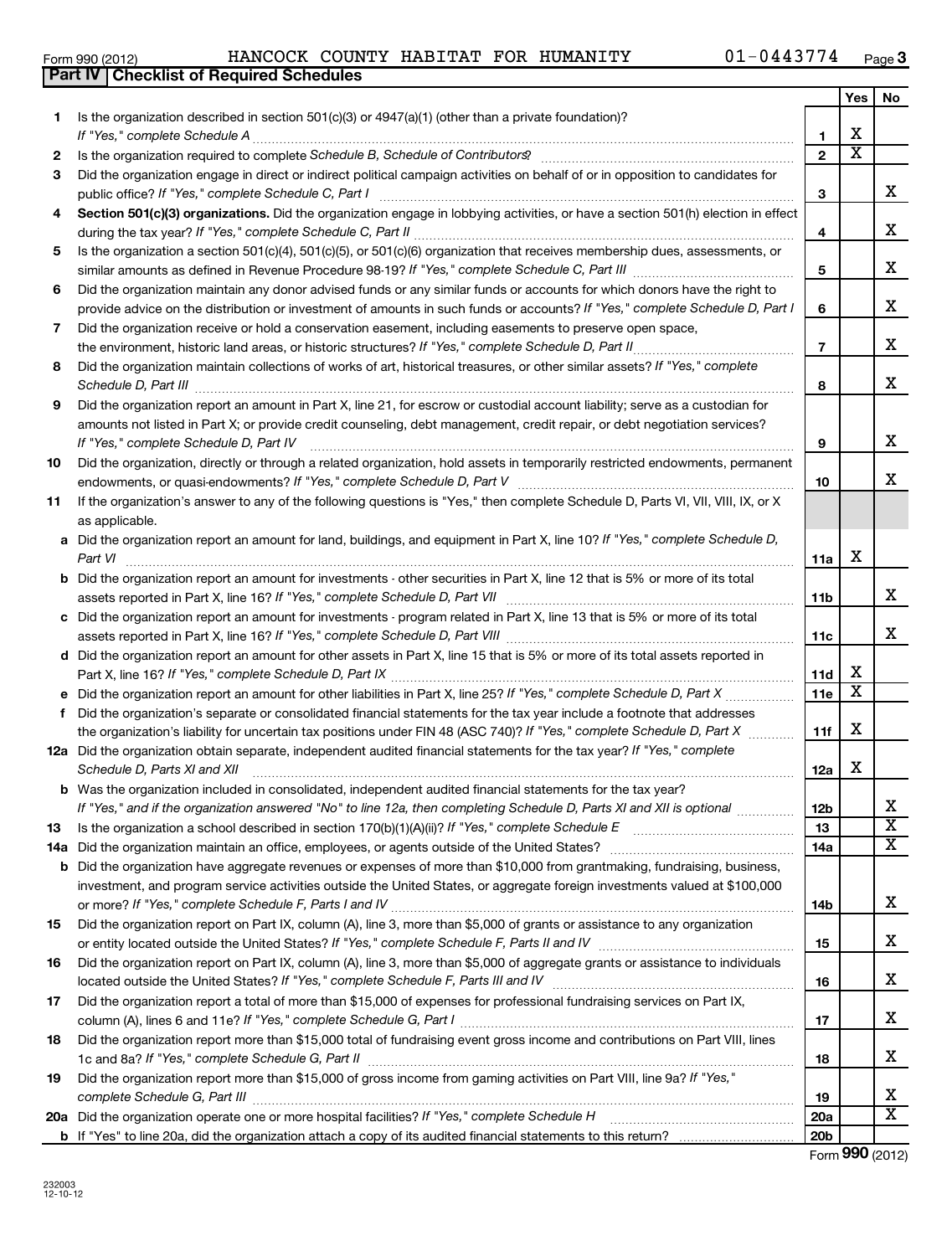|    | $01 - 0443774$<br>HANCOCK COUNTY HABITAT FOR HUMANITY<br>Form 990 (2012)<br><b>Part IV   Checklist of Required Schedules (continued)</b>                                                                                                                                                                                                                |                 |     | Page $\epsilon$         |
|----|---------------------------------------------------------------------------------------------------------------------------------------------------------------------------------------------------------------------------------------------------------------------------------------------------------------------------------------------------------|-----------------|-----|-------------------------|
| 21 | Did the organization report more than \$5,000 of grants and other assistance to any government or organization in the                                                                                                                                                                                                                                   | 21              | Yes | No<br>х                 |
| 22 | Did the organization report more than \$5,000 of grants and other assistance to individuals in the United States on Part IX,<br>column (A), line 2? If "Yes," complete Schedule I, Parts I and III                                                                                                                                                      | 22              |     | Х                       |
| 23 | Did the organization answer "Yes" to Part VII, Section A, line 3, 4, or 5 about compensation of the organization's current<br>and former officers, directors, trustees, key employees, and highest compensated employees? If "Yes," complete                                                                                                            | 23              |     | x                       |
|    | 24a Did the organization have a tax-exempt bond issue with an outstanding principal amount of more than \$100,000 as of the<br>last day of the year, that was issued after December 31, 2002? If "Yes," answer lines 24b through 24d and complete                                                                                                       | 24a             |     | x                       |
|    |                                                                                                                                                                                                                                                                                                                                                         | 24b             |     |                         |
|    | c Did the organization maintain an escrow account other than a refunding escrow at any time during the year to defease                                                                                                                                                                                                                                  | 24c             |     |                         |
|    |                                                                                                                                                                                                                                                                                                                                                         | 24d             |     |                         |
|    | 25a Section 501(c)(3) and 501(c)(4) organizations. Did the organization engage in an excess benefit transaction with a                                                                                                                                                                                                                                  | 25a             |     | x                       |
|    | b Is the organization aware that it engaged in an excess benefit transaction with a disqualified person in a prior year, and<br>that the transaction has not been reported on any of the organization's prior Forms 990 or 990-EZ? If "Yes," complete<br>Schedule L, Part I                                                                             | 25 <sub>b</sub> |     | x                       |
| 26 | Was a loan to or by a current or former officer, director, trustee, key employee, highest compensated employee, or disqualified                                                                                                                                                                                                                         | 26              |     | x                       |
| 27 | Did the organization provide a grant or other assistance to an officer, director, trustee, key employee, substantial<br>contributor or employee thereof, a grant selection committee member, or to a 35% controlled entity or family member                                                                                                             | 27              |     | x                       |
| 28 | Was the organization a party to a business transaction with one of the following parties (see Schedule L, Part IV<br>instructions for applicable filing thresholds, conditions, and exceptions):                                                                                                                                                        |                 |     |                         |
|    | a A current or former officer, director, trustee, or key employee? If "Yes," complete Schedule L, Part IV                                                                                                                                                                                                                                               | 28a             |     | x                       |
|    | A family member of a current or former officer, director, trustee, or key employee? If "Yes," complete Schedule L, Part IV                                                                                                                                                                                                                              | 28 <sub>b</sub> |     | $\overline{\texttt{x}}$ |
|    | c An entity of which a current or former officer, director, trustee, or key employee (or a family member thereof) was an officer,                                                                                                                                                                                                                       | 28c             |     | x                       |
| 29 |                                                                                                                                                                                                                                                                                                                                                         | 29              |     | $\overline{\text{X}}$   |
| 30 | Did the organization receive contributions of art, historical treasures, or other similar assets, or qualified conservation                                                                                                                                                                                                                             | 30              |     | x                       |
| 31 | Did the organization liquidate, terminate, or dissolve and cease operations?                                                                                                                                                                                                                                                                            | 31              |     | x                       |
| 32 | Did the organization sell, exchange, dispose of, or transfer more than 25% of its net assets? If "Yes," complete<br>Schedule N, Part II <b>Entertainment and Construction Construction</b> and Construction Construction and Construction Construction and Construction Construction Construction Construction Construction Construction Construction C | 32              |     | x                       |
| 33 | Did the organization own 100% of an entity disregarded as separate from the organization under Regulations                                                                                                                                                                                                                                              | 33              |     | x                       |
| 34 | Was the organization related to any tax-exempt or taxable entity? If "Yes," complete Schedule R, Part II, III, or IV, and<br>Part V, line 1                                                                                                                                                                                                             | 34              |     | х                       |
|    |                                                                                                                                                                                                                                                                                                                                                         | 35a             |     | X                       |
| b  | If "Yes" to line 35a, did the organization receive any payment from or engage in any transaction with a controlled entity                                                                                                                                                                                                                               | 35b             |     |                         |

36 Section 501(c)(3) organizations. Did the organization make any transfers to an exempt non-charitable related organization? **37 38** *If "Yes," complete Schedule R, Part V, line 2* ~~~~~~~~~~~~~~~~~~~~~~~~~~~~~~~~~~~~~~~~ and that is treated as a partnership for federal income tax purposes? If "Yes," complete Schedule R, Part VI medi Did the organization conduct more than 5% of its activities through an entity that is not a related organization Did the organization complete Schedule O and provide explanations in Schedule O for Part VI, lines 11b and 19?

**Note.**  All Form 990 filers are required to complete Schedule O

Form (2012) **990** X

**36**

**37**

**38**

X

X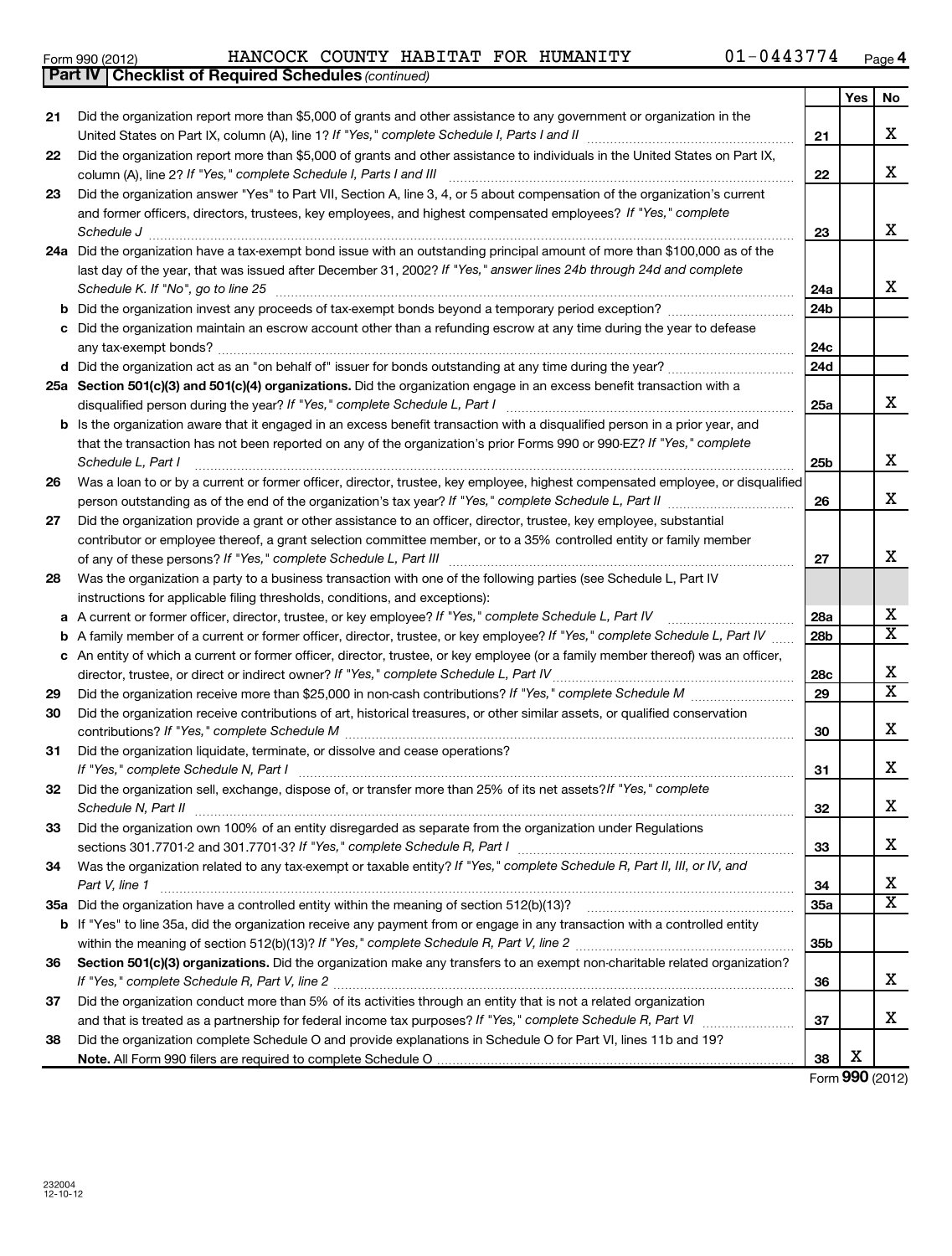|        | HANCOCK COUNTY HABITAT FOR HUMANITY<br>Form 990 (2012)                                                                                          |                 | $01 - 0443774$      |                |       | Page |
|--------|-------------------------------------------------------------------------------------------------------------------------------------------------|-----------------|---------------------|----------------|-------|------|
| Part V | <b>Statements Regarding Other IRS Filings and Tax Compliance</b>                                                                                |                 |                     |                |       |      |
|        | Check if Schedule O contains a response to any question in this Part V                                                                          |                 |                     |                |       |      |
|        |                                                                                                                                                 |                 |                     |                | Yes l | No   |
|        |                                                                                                                                                 | 1a              | 2<br>$\overline{0}$ |                |       |      |
| b      | Enter the number of Forms W-2G included in line 1a. Enter -0- if not applicable                                                                 | 1 <sub>b</sub>  |                     |                |       |      |
| c      | Did the organization comply with backup withholding rules for reportable payments to vendors and reportable gaming                              |                 |                     |                |       |      |
|        | 2a Enter the number of employees reported on Form W-3, Transmittal of Wage and Tax Statements,                                                  |                 |                     | 1c             |       |      |
|        | filed for the calendar year ending with or within the year covered by this return <i></i>                                                       | 2a              | $6 \mid$            |                |       |      |
|        |                                                                                                                                                 |                 |                     | 2 <sub>b</sub> | х     |      |
|        | Note. If the sum of lines 1a and 2a is greater than 250, you may be required to $e$ -file (see instructions)                                    |                 |                     |                |       |      |
|        | 3a Did the organization have unrelated business gross income of \$1,000 or more during the year?                                                |                 |                     | За             |       | х    |
|        | b If "Yes," has it filed a Form 990-T for this year? If "No," provide an explanation in Schedule O                                              |                 |                     | 3b             |       |      |
|        | 4a At any time during the calendar year, did the organization have an interest in, or a signature or other authority over, a                    |                 |                     |                |       |      |
|        | financial account in a foreign country (such as a bank account, securities account, or other financial account)?                                |                 |                     | 4a             |       | Χ    |
|        | <b>b</b> If "Yes," enter the name of the foreign country:                                                                                       |                 |                     |                |       |      |
|        | See instructions for filing requirements for Form TD F 90-22.1, Report of Foreign Bank and Financial Accounts.                                  |                 |                     |                |       |      |
|        |                                                                                                                                                 |                 |                     | 5a             |       | х    |
| b      |                                                                                                                                                 |                 |                     | 5b             |       | х    |
|        | c If "Yes," to line 5a or 5b, did the organization file Form 8886-T?                                                                            |                 |                     | 5 <sub>c</sub> |       |      |
|        | 6a Does the organization have annual gross receipts that are normally greater than \$100,000, and did the organization solicit                  |                 |                     |                |       |      |
|        | any contributions that were not tax deductible as charitable contributions?                                                                     |                 |                     | 6a             |       | Χ    |
|        | <b>b</b> If "Yes," did the organization include with every solicitation an express statement that such contributions or gifts                   |                 |                     |                |       |      |
|        | were not tax deductible?                                                                                                                        |                 |                     | 6b             |       |      |
| 7      | Organizations that may receive deductible contributions under section 170(c).                                                                   |                 |                     |                |       |      |
| a      | Did the organization receive a payment in excess of \$75 made partly as a contribution and partly for goods and services provided to the payor? |                 |                     | 7a             |       | х    |
| b      | If "Yes," did the organization notify the donor of the value of the goods or services provided?                                                 |                 |                     | 7b             |       |      |
| c      | Did the organization sell, exchange, or otherwise dispose of tangible personal property for which it was required                               |                 |                     |                |       | Χ    |
|        | to file Form 8282?                                                                                                                              | 7d              |                     | 7c             |       |      |
|        | e Did the organization receive any funds, directly or indirectly, to pay premiums on a personal benefit contract?                               |                 |                     | 7e             |       |      |
| f      | Did the organization, during the year, pay premiums, directly or indirectly, on a personal benefit contract?                                    |                 |                     | 7f             |       |      |
| g      | If the organization received a contribution of qualified intellectual property, did the organization file Form 8899 as required?                |                 |                     | 7g             |       |      |
| h      | If the organization received a contribution of cars, boats, airplanes, or other vehicles, did the organization file a Form 1098-C?              |                 |                     | 7h             |       |      |
| 8      | Sponsoring organizations maintaining donor advised funds and section 509(a)(3) supporting organizations. Did the supporting                     |                 |                     |                |       |      |
|        | organization, or a donor advised fund maintained by a sponsoring organization, have excess business holdings at any time during the year?       |                 |                     | 8              |       |      |
| 9      | Sponsoring organizations maintaining donor advised funds.                                                                                       |                 |                     |                |       |      |
| а      |                                                                                                                                                 |                 |                     | 9а             |       |      |
| b      |                                                                                                                                                 |                 |                     | 9b             |       |      |
| 10     | Section 501(c)(7) organizations. Enter:                                                                                                         |                 |                     |                |       |      |
| а      |                                                                                                                                                 | 10a             |                     |                |       |      |
| b      | Gross receipts, included on Form 990, Part VIII, line 12, for public use of club facilities                                                     | 10 <sub>b</sub> |                     |                |       |      |
| 11     | Section 501(c)(12) organizations. Enter:                                                                                                        |                 |                     |                |       |      |
| а      |                                                                                                                                                 | 11a             |                     |                |       |      |
| b      | Gross income from other sources (Do not net amounts due or paid to other sources against                                                        |                 |                     |                |       |      |
|        |                                                                                                                                                 | 11 <sub>b</sub> |                     |                |       |      |
|        | 12a Section 4947(a)(1) non-exempt charitable trusts. Is the organization filing Form 990 in lieu of Form 1041?                                  |                 |                     | 12a            |       |      |
|        | <b>b</b> If "Yes," enter the amount of tax-exempt interest received or accrued during the year                                                  | 12b             |                     |                |       |      |
| 13     | Section 501(c)(29) qualified nonprofit health insurance issuers.                                                                                |                 |                     |                |       |      |
|        |                                                                                                                                                 |                 |                     | 13a            |       |      |
|        | Note. See the instructions for additional information the organization must report on Schedule O.                                               |                 |                     |                |       |      |
| b      | Enter the amount of reserves the organization is required to maintain by the states in which the                                                | 13 <sub>b</sub> |                     |                |       |      |
|        |                                                                                                                                                 | 13 <sub>c</sub> |                     |                |       |      |
|        |                                                                                                                                                 |                 |                     |                |       |      |

**14a** Did the organization receive any payments for indoor tanning services during the tax year?

**b** If "Yes," has it filed a Form 720 to report these payments? If "No," provide an explanation in Schedule O

**14a 14b**

~~~~~~~~~~~~~~~~

Form **990** (2012)

X

**Yes No**

 $\frac{\mathbf{x}}{\mathbf{x}}$ 

 $\overline{\mathbf{x}}$ 

 $\frac{X}{X}$ 

 $\frac{\mathbf{x}}{\mathbf{y}}$ 

 $\mathcal{L}_{\mathcal{A}}$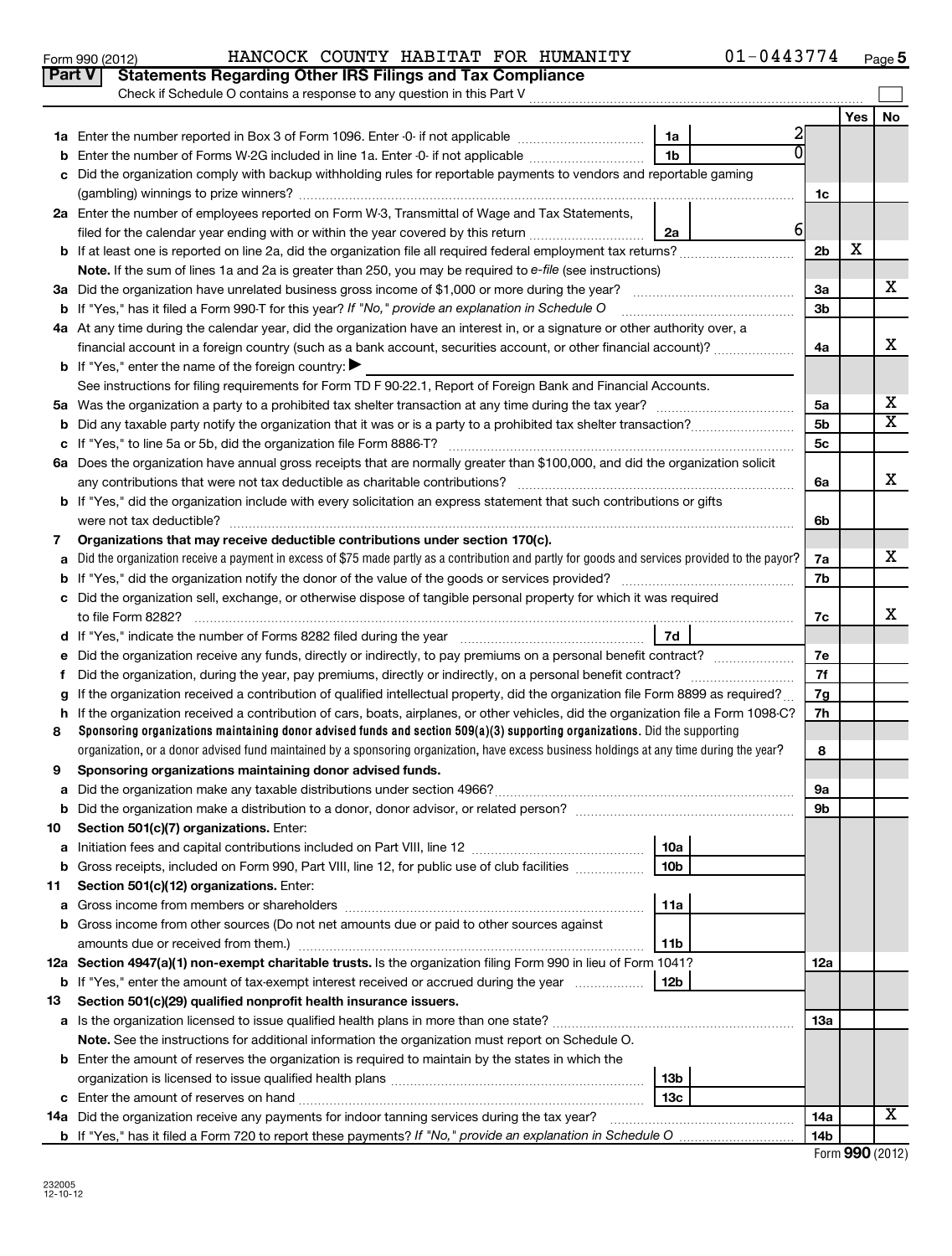|        | 01-0443774<br>HANCOCK COUNTY HABITAT FOR HUMANITY<br>Form 990 (2012)                                                                                                                                                                                                                                                                |                              |                         | Page $6$                |  |  |  |  |  |  |  |
|--------|-------------------------------------------------------------------------------------------------------------------------------------------------------------------------------------------------------------------------------------------------------------------------------------------------------------------------------------|------------------------------|-------------------------|-------------------------|--|--|--|--|--|--|--|
|        | Part VI Governance, Management, and Disclosure For each "Yes" response to lines 2 through 7b below, and for a "No" response                                                                                                                                                                                                         |                              |                         |                         |  |  |  |  |  |  |  |
|        | to line 8a, 8b, or 10b below, describe the circumstances, processes, or changes in Schedule O. See instructions.                                                                                                                                                                                                                    |                              |                         | $\overline{\mathbf{x}}$ |  |  |  |  |  |  |  |
|        |                                                                                                                                                                                                                                                                                                                                     |                              |                         |                         |  |  |  |  |  |  |  |
|        | <b>Section A. Governing Body and Management</b>                                                                                                                                                                                                                                                                                     |                              |                         |                         |  |  |  |  |  |  |  |
|        |                                                                                                                                                                                                                                                                                                                                     |                              | Yes                     | No                      |  |  |  |  |  |  |  |
|        | 1a Enter the number of voting members of the governing body at the end of the tax year<br>1a                                                                                                                                                                                                                                        |                              |                         |                         |  |  |  |  |  |  |  |
|        | If there are material differences in voting rights among members of the governing body, or if the governing                                                                                                                                                                                                                         |                              |                         |                         |  |  |  |  |  |  |  |
|        | body delegated broad authority to an executive committee or similar committee, explain in Schedule O.                                                                                                                                                                                                                               |                              |                         |                         |  |  |  |  |  |  |  |
| b      | Enter the number of voting members included in line 1a, above, who are independent<br>1b                                                                                                                                                                                                                                            | 7                            |                         |                         |  |  |  |  |  |  |  |
| 2      | Did any officer, director, trustee, or key employee have a family relationship or a business relationship with any other                                                                                                                                                                                                            |                              |                         |                         |  |  |  |  |  |  |  |
|        | officer, director, trustee, or key employee?                                                                                                                                                                                                                                                                                        | $\mathbf{2}$                 |                         | x                       |  |  |  |  |  |  |  |
| З      | Did the organization delegate control over management duties customarily performed by or under the direct supervision                                                                                                                                                                                                               |                              |                         | x                       |  |  |  |  |  |  |  |
|        |                                                                                                                                                                                                                                                                                                                                     | 3<br>$\overline{\mathbf{4}}$ |                         | $\overline{\text{x}}$   |  |  |  |  |  |  |  |
| 4      | Did the organization make any significant changes to its governing documents since the prior Form 990 was filed?                                                                                                                                                                                                                    | 5                            |                         | $\overline{\mathbf{X}}$ |  |  |  |  |  |  |  |
| 5<br>6 |                                                                                                                                                                                                                                                                                                                                     | 6                            |                         | $\overline{\textbf{x}}$ |  |  |  |  |  |  |  |
| 7а     | Did the organization have members, stockholders, or other persons who had the power to elect or appoint one or                                                                                                                                                                                                                      |                              |                         |                         |  |  |  |  |  |  |  |
|        |                                                                                                                                                                                                                                                                                                                                     | 7a                           |                         | x                       |  |  |  |  |  |  |  |
|        | <b>b</b> Are any governance decisions of the organization reserved to (or subject to approval by) members, stockholders, or                                                                                                                                                                                                         |                              |                         |                         |  |  |  |  |  |  |  |
|        | persons other than the governing body?                                                                                                                                                                                                                                                                                              | 7b                           |                         | x                       |  |  |  |  |  |  |  |
| 8      | Did the organization contemporaneously document the meetings held or written actions undertaken during the year by the following:                                                                                                                                                                                                   |                              |                         |                         |  |  |  |  |  |  |  |
|        |                                                                                                                                                                                                                                                                                                                                     | 8а                           | x                       |                         |  |  |  |  |  |  |  |
| b      |                                                                                                                                                                                                                                                                                                                                     | 8b                           | x                       |                         |  |  |  |  |  |  |  |
| 9      | Is there any officer, director, trustee, or key employee listed in Part VII, Section A, who cannot be reached at the                                                                                                                                                                                                                |                              |                         |                         |  |  |  |  |  |  |  |
|        | organization's mailing address? If "Yes," provide the names and addresses in Schedule O                                                                                                                                                                                                                                             | 9                            |                         | x.                      |  |  |  |  |  |  |  |
|        | Section B. Policies (This Section B requests information about policies not required by the Internal Revenue Code.)                                                                                                                                                                                                                 |                              |                         |                         |  |  |  |  |  |  |  |
|        |                                                                                                                                                                                                                                                                                                                                     |                              | Yes                     | No.                     |  |  |  |  |  |  |  |
|        |                                                                                                                                                                                                                                                                                                                                     | <b>10a</b>                   |                         | x                       |  |  |  |  |  |  |  |
|        | b If "Yes," did the organization have written policies and procedures governing the activities of such chapters, affiliates,                                                                                                                                                                                                        |                              |                         |                         |  |  |  |  |  |  |  |
|        |                                                                                                                                                                                                                                                                                                                                     | 10 <sub>b</sub>              |                         |                         |  |  |  |  |  |  |  |
|        | 11a Has the organization provided a complete copy of this Form 990 to all members of its governing body before filing the form?                                                                                                                                                                                                     | 11a                          | х                       |                         |  |  |  |  |  |  |  |
|        | <b>b</b> Describe in Schedule O the process, if any, used by the organization to review this Form 990.                                                                                                                                                                                                                              |                              |                         |                         |  |  |  |  |  |  |  |
|        |                                                                                                                                                                                                                                                                                                                                     | 12a                          | Χ                       |                         |  |  |  |  |  |  |  |
|        | <b>b</b> Were officers, directors, or trustees, and key employees required to disclose annually interests that could give rise to conflicts?                                                                                                                                                                                        | 12b                          | $\overline{\texttt{x}}$ |                         |  |  |  |  |  |  |  |
| с      | Did the organization regularly and consistently monitor and enforce compliance with the policy? If "Yes," describe                                                                                                                                                                                                                  |                              |                         |                         |  |  |  |  |  |  |  |
|        | in Schedule O how this was done manufactured and continuum and contact the way to be a set of the set of the s                                                                                                                                                                                                                      | 12c                          | х<br>X                  |                         |  |  |  |  |  |  |  |
| 13     |                                                                                                                                                                                                                                                                                                                                     | 13                           | х                       |                         |  |  |  |  |  |  |  |
| 14     |                                                                                                                                                                                                                                                                                                                                     | 14                           |                         |                         |  |  |  |  |  |  |  |
| 15     | Did the process for determining compensation of the following persons include a review and approval by independent                                                                                                                                                                                                                  |                              |                         |                         |  |  |  |  |  |  |  |
|        | persons, comparability data, and contemporaneous substantiation of the deliberation and decision?<br>The organization's CEO, Executive Director, or top management official manufactured content of the organization's CEO, Executive Director, or top management official manufactured content of the state of the state of the st | <b>15a</b>                   | x                       |                         |  |  |  |  |  |  |  |
|        |                                                                                                                                                                                                                                                                                                                                     | 15 <sub>b</sub>              |                         | X                       |  |  |  |  |  |  |  |
|        | If "Yes" to line 15a or 15b, describe the process in Schedule O (see instructions).                                                                                                                                                                                                                                                 |                              |                         |                         |  |  |  |  |  |  |  |
|        | <b>16a</b> Did the organization invest in, contribute assets to, or participate in a joint venture or similar arrangement with a                                                                                                                                                                                                    |                              |                         |                         |  |  |  |  |  |  |  |
|        | taxable entity during the year?                                                                                                                                                                                                                                                                                                     | 16a                          |                         | x                       |  |  |  |  |  |  |  |
|        | b If "Yes," did the organization follow a written policy or procedure requiring the organization to evaluate its participation                                                                                                                                                                                                      |                              |                         |                         |  |  |  |  |  |  |  |
|        | in joint venture arrangements under applicable federal tax law, and take steps to safeguard the organization's                                                                                                                                                                                                                      |                              |                         |                         |  |  |  |  |  |  |  |
|        | exempt status with respect to such arrangements?                                                                                                                                                                                                                                                                                    | 16b                          |                         |                         |  |  |  |  |  |  |  |
|        | <b>Section C. Disclosure</b>                                                                                                                                                                                                                                                                                                        |                              |                         |                         |  |  |  |  |  |  |  |
|        | <b>NONE</b><br>17 List the states with which a copy of this Form 990 is required to be filed >                                                                                                                                                                                                                                      |                              |                         |                         |  |  |  |  |  |  |  |

| 18 | Section 6104 requires an organization to make its Forms 1023 (or 1024 if applicable), 990, and 990-T (Section 501(c)(3)s only) available       |
|----|------------------------------------------------------------------------------------------------------------------------------------------------|
|    | for public inspection. Indicate how you made these available. Check all that apply.                                                            |
|    | $\boxed{\text{X}}$ Another's website $\boxed{\text{X}}$ Upon request $\boxed{\phantom{\text{X}}}$ Other (explain in Schedule O)<br>Own website |
| 19 | Describe in Schedule O whether (and if so, how), the organization made its governing documents, conflict of interest policy, and financial     |
|    | statements available to the public during the tax year.                                                                                        |
| 20 | State the name, physical address, and telephone number of the person who possesses the books and records of the organization:                  |

THE ORGANIZATION - 207-667-8484<br>P.O. BOX 343, ELLSWORTH, ME 04605 P.O. BOX 343, ELLSWORTH, ME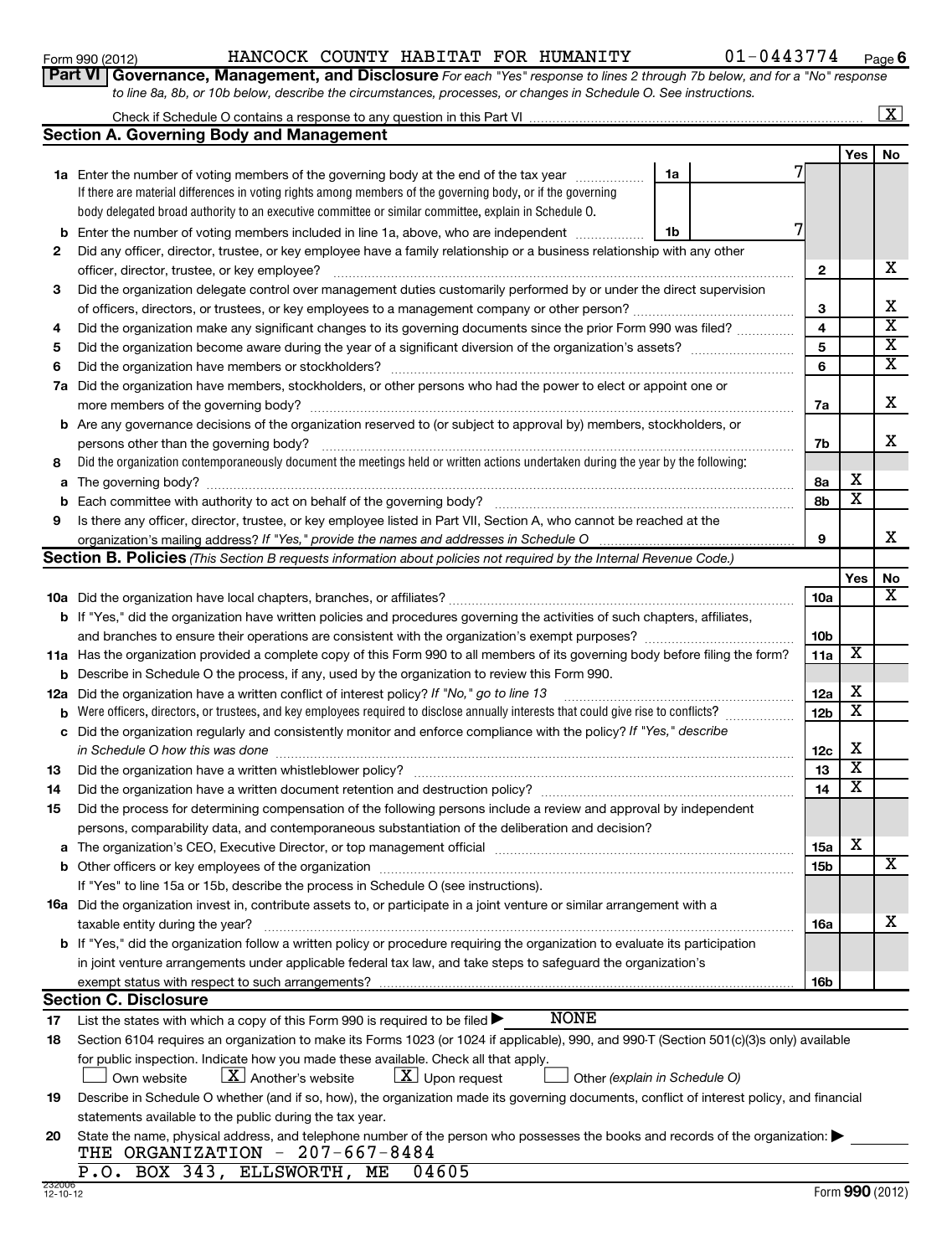#### **Section A. Officers, Directors, Trustees, Key Employees, and Highest Compensated Employees** Check if Schedule O contains a response to any question in this Part VII **Part VII Compensation of Officers, Directors, Trustees, Key Employees, Highest Compensated Employees, and Independent Contractors**  $\mathcal{L}_{\mathcal{A}}$

**1a**  Complete this table for all persons required to be listed. Report compensation for the calendar year ending with or within the organization's tax year.

**•** List all of the organization's current officers, directors, trustees (whether individuals or organizations), regardless of amount of compensation. Enter -0- in columns (D), (E), and (F) if no compensation was paid.

**•** List all of the organization's **current** key employees, if any. See instructions for definition of "key employee."

 $\bullet$  List the organization's five  $\tt current$  highest compensated employees (other than an officer, director, trustee, or key employee) who received reportable compensation (Box 5 of Form W-2 and/or Box 7 of Form 1099-MISC) of more than \$100,000 from the organization and any related organizations .

 $\bullet$  List all of the organization's former officers, key employees, and highest compensated employees who received more than \$100,000 of reportable compensation from the organization and any related organizations.

**•** List all of the organization's former directors or trustees that received, in the capacity as a former director or trustee of the organization, more than \$10,000 of reportable compensation from the organization and any related organizations.

List persons in the following order: individual trustees or directors; institutional trustees; officers; key employees; highest compensated employees; and former such persons.

 $\boxed{\textbf{X}}$  Check this box if neither the organization nor any related organization compensated any current officer, director, or trustee.

| (A)                  | (B)            | (C)                            |                       |                                         |              |                                 |        | (D)             | (E)             | (F)           |
|----------------------|----------------|--------------------------------|-----------------------|-----------------------------------------|--------------|---------------------------------|--------|-----------------|-----------------|---------------|
| Name and Title       | Average        |                                |                       | Position<br>(do not check more than one |              |                                 |        | Reportable      | Reportable      | Estimated     |
|                      | hours per      |                                |                       | box, unless person is both an           |              |                                 |        | compensation    | compensation    | amount of     |
|                      | week           |                                |                       | officer and a director/trustee)         |              |                                 |        | from            | from related    | other         |
|                      | (list any      |                                |                       |                                         |              |                                 |        | the             | organizations   | compensation  |
|                      | hours for      |                                |                       |                                         |              |                                 |        | organization    | (W-2/1099-MISC) | from the      |
|                      | related        |                                |                       |                                         |              |                                 |        | (W-2/1099-MISC) |                 | organization  |
|                      | organizations  |                                |                       |                                         |              |                                 |        |                 |                 | and related   |
|                      | below<br>line) | Individual trustee or director | Institutional trustee | Officer                                 | Key employee | Highest compensated<br>employee | Former |                 |                 | organizations |
| (1) KRISTY PALMER    | 2.00           |                                |                       |                                         |              |                                 |        |                 |                 |               |
| <b>SECRETARY</b>     |                | $\mathbf X$                    |                       | $\mathbf X$                             |              |                                 |        | 0.              | 0.              | $\mathbf 0$ . |
| (2) DUANE BARTLETT   | 2.00           |                                |                       |                                         |              |                                 |        |                 |                 |               |
| VICE PRESIDENT       |                | $\mathbf X$                    |                       |                                         |              |                                 |        | $\mathbf 0$ .   | $\mathbf 0$     | $\mathbf 0$ . |
| (3) JUDY MORGAN      | 2.00           |                                |                       |                                         |              |                                 |        |                 |                 |               |
| TREASURER            |                | $\mathbf X$                    |                       | $\mathbf X$                             |              |                                 |        | $\mathbf 0$ .   | 0               | $0$ .         |
| (4) KEN WILMOT       | 2.00           |                                |                       |                                         |              |                                 |        |                 |                 |               |
| PRESIDENT            |                | $\mathbf X$                    |                       | X                                       |              |                                 |        | 0.              | $\mathbf 0$     | $\mathbf 0$ . |
| (5) KELLEY ELLSWORTH | 1.00           |                                |                       |                                         |              |                                 |        |                 |                 |               |
| <b>DIRECTOR</b>      |                | $\mathbf X$                    |                       |                                         |              |                                 |        | 0.              | $\mathbf 0$     | $\mathbf 0$ . |
| (6) TIMOTHY SAMPSON  | 1.00           |                                |                       |                                         |              |                                 |        |                 |                 |               |
| <b>DIRECTOR</b>      |                | $\mathbf X$                    |                       |                                         |              |                                 |        | $\mathbf 0$ .   | $\mathbf 0$     | $\mathbf 0$ . |
| (7) BILL ZILDJIAN    | 1.00           |                                |                       |                                         |              |                                 |        |                 |                 |               |
| <b>DIRECTOR</b>      |                | $\mathbf X$                    |                       |                                         |              |                                 |        | $\mathbf 0$ .   | $\mathbf 0$     | $0$ .         |
| (8) MARC PERRY       | 1.00           |                                |                       |                                         |              |                                 |        |                 |                 |               |
| <b>DIRECTOR</b>      |                | $\rm X$                        |                       |                                         |              |                                 |        | 0.              | 0.              | $\mathbf 0$ . |
|                      |                |                                |                       |                                         |              |                                 |        |                 |                 |               |
|                      |                |                                |                       |                                         |              |                                 |        |                 |                 |               |
|                      |                |                                |                       |                                         |              |                                 |        |                 |                 |               |
|                      |                |                                |                       |                                         |              |                                 |        |                 |                 |               |
|                      |                |                                |                       |                                         |              |                                 |        |                 |                 |               |
|                      |                |                                |                       |                                         |              |                                 |        |                 |                 |               |
|                      |                |                                |                       |                                         |              |                                 |        |                 |                 |               |
|                      |                |                                |                       |                                         |              |                                 |        |                 |                 |               |
|                      |                |                                |                       |                                         |              |                                 |        |                 |                 |               |
|                      |                |                                |                       |                                         |              |                                 |        |                 |                 |               |
|                      |                |                                |                       |                                         |              |                                 |        |                 |                 |               |
|                      |                |                                |                       |                                         |              |                                 |        |                 |                 |               |
|                      |                |                                |                       |                                         |              |                                 |        |                 |                 |               |
|                      |                |                                |                       |                                         |              |                                 |        |                 |                 |               |
|                      |                |                                |                       |                                         |              |                                 |        |                 |                 |               |
|                      |                |                                |                       |                                         |              |                                 |        |                 |                 |               |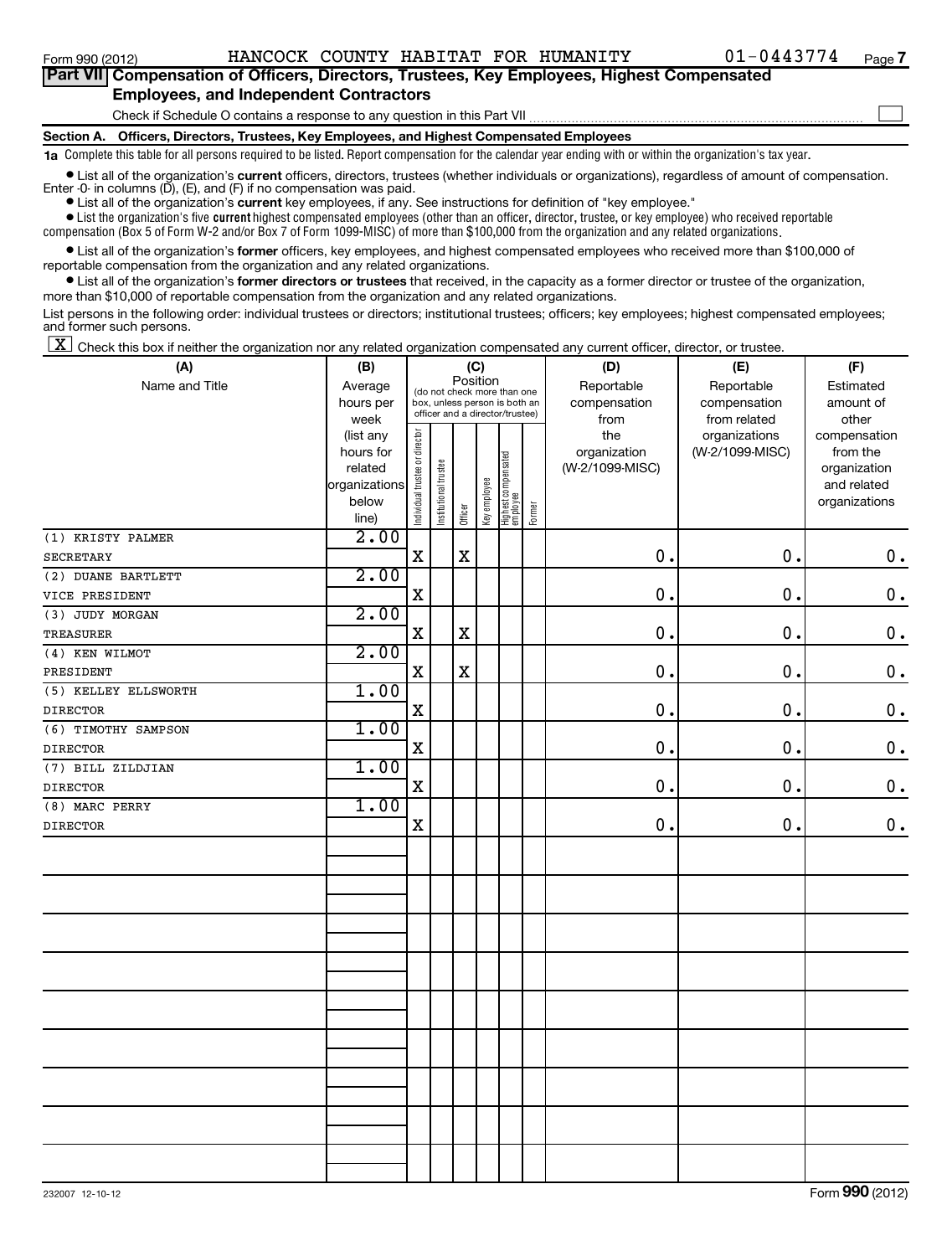| Form 990 (2012) |                                                                                                                                                                                                                                 | HANCOCK COUNTY HABITAT FOR HUMANITY |                                                 |                                                                                                 |          |              |                                  |        |                                           | $01 - 0443774$                                    |                                        |                                                                          | Page 8                                                     |
|-----------------|---------------------------------------------------------------------------------------------------------------------------------------------------------------------------------------------------------------------------------|-------------------------------------|-------------------------------------------------|-------------------------------------------------------------------------------------------------|----------|--------------|----------------------------------|--------|-------------------------------------------|---------------------------------------------------|----------------------------------------|--------------------------------------------------------------------------|------------------------------------------------------------|
| <b>Part VII</b> | Section A. Officers, Directors, Trustees, Key Employees, and Highest Compensated Employees (continued)                                                                                                                          | (B)                                 |                                                 |                                                                                                 |          |              |                                  |        |                                           |                                                   |                                        |                                                                          |                                                            |
|                 | (A)<br>Name and title                                                                                                                                                                                                           |                                     |                                                 | (do not check more than one<br>box, unless person is both an<br>officer and a director/trustee) | Position | (C)          |                                  |        | (D)<br>Reportable<br>compensation<br>from | (E)<br>Reportable<br>compensation<br>from related | (F)<br>Estimated<br>amount of<br>other |                                                                          |                                                            |
|                 |                                                                                                                                                                                                                                 |                                     | Individual trustee or director<br>organizations | Institutional trustee                                                                           | Officer  | Key employee | Highest compensated<br> employee | Former | the<br>organization<br>(W-2/1099-MISC)    | organizations<br>(W-2/1099-MISC)                  |                                        | compensation<br>from the<br>organization<br>and related<br>organizations |                                                            |
|                 |                                                                                                                                                                                                                                 |                                     |                                                 |                                                                                                 |          |              |                                  |        |                                           |                                                   |                                        |                                                                          |                                                            |
|                 |                                                                                                                                                                                                                                 |                                     |                                                 |                                                                                                 |          |              |                                  |        |                                           |                                                   |                                        |                                                                          |                                                            |
|                 |                                                                                                                                                                                                                                 |                                     |                                                 |                                                                                                 |          |              |                                  |        |                                           |                                                   |                                        |                                                                          |                                                            |
|                 |                                                                                                                                                                                                                                 |                                     |                                                 |                                                                                                 |          |              |                                  |        |                                           |                                                   |                                        |                                                                          |                                                            |
|                 |                                                                                                                                                                                                                                 |                                     |                                                 |                                                                                                 |          |              |                                  |        |                                           |                                                   |                                        |                                                                          |                                                            |
|                 |                                                                                                                                                                                                                                 |                                     |                                                 |                                                                                                 |          |              |                                  |        |                                           |                                                   |                                        |                                                                          |                                                            |
|                 |                                                                                                                                                                                                                                 |                                     |                                                 |                                                                                                 |          |              |                                  |        |                                           |                                                   |                                        |                                                                          |                                                            |
|                 |                                                                                                                                                                                                                                 |                                     |                                                 |                                                                                                 |          |              |                                  |        |                                           |                                                   |                                        |                                                                          |                                                            |
|                 |                                                                                                                                                                                                                                 |                                     |                                                 |                                                                                                 |          |              |                                  |        | $\overline{0}$ .                          |                                                   | $\overline{0}$ .                       |                                                                          | $\overline{0}$ .                                           |
|                 | c Total from continuation sheets to Part VII, Section A                                                                                                                                                                         |                                     |                                                 |                                                                                                 |          |              |                                  |        | σ.<br>σ.                                  |                                                   | σ.<br>σ.                               |                                                                          | $\overline{\mathfrak{o}}$ .<br>$\overline{\mathfrak{o}}$ . |
| $\mathbf{2}$    | Total number of individuals (including but not limited to those listed above) who received more than \$100,000 of reportable<br>compensation from the organization $\blacktriangleright$                                        |                                     |                                                 |                                                                                                 |          |              |                                  |        |                                           |                                                   |                                        |                                                                          | 0                                                          |
|                 |                                                                                                                                                                                                                                 |                                     |                                                 |                                                                                                 |          |              |                                  |        |                                           |                                                   |                                        | Yes                                                                      | No                                                         |
| з               | Did the organization list any former officer, director, or trustee, key employee, or highest compensated employee on<br>line 1a? If "Yes," complete Schedule J for such individual                                              |                                     |                                                 |                                                                                                 |          |              |                                  |        |                                           |                                                   | 3                                      |                                                                          | х                                                          |
| 4               | For any individual listed on line 1a, is the sum of reportable compensation and other compensation from the organization<br>and related organizations greater than \$150,000? If "Yes," complete Schedule J for such individual |                                     |                                                 |                                                                                                 |          |              |                                  |        |                                           |                                                   | 4                                      |                                                                          | x                                                          |
| 5               | Did any person listed on line 1a receive or accrue compensation from any unrelated organization or individual for services                                                                                                      |                                     |                                                 |                                                                                                 |          |              |                                  |        |                                           |                                                   | 5                                      |                                                                          | x                                                          |
| 1               | <b>Section B. Independent Contractors</b><br>Complete this table for your five highest compensated independent contractors that received more than \$100,000 of compensation from                                               |                                     |                                                 |                                                                                                 |          |              |                                  |        |                                           |                                                   |                                        |                                                                          |                                                            |
|                 | the organization. Report compensation for the calendar year ending with or within the organization's tax year.                                                                                                                  |                                     |                                                 |                                                                                                 |          |              |                                  |        |                                           |                                                   |                                        |                                                                          |                                                            |
|                 | (A)<br>Name and business address                                                                                                                                                                                                |                                     |                                                 | <b>NONE</b>                                                                                     |          |              |                                  |        | (B)<br>Description of services            |                                                   |                                        | (C)<br>Compensation                                                      |                                                            |
|                 |                                                                                                                                                                                                                                 |                                     |                                                 |                                                                                                 |          |              |                                  |        |                                           |                                                   |                                        |                                                                          |                                                            |
|                 |                                                                                                                                                                                                                                 |                                     |                                                 |                                                                                                 |          |              |                                  |        |                                           |                                                   |                                        |                                                                          |                                                            |
|                 |                                                                                                                                                                                                                                 |                                     |                                                 |                                                                                                 |          |              |                                  |        |                                           |                                                   |                                        |                                                                          |                                                            |
|                 |                                                                                                                                                                                                                                 |                                     |                                                 |                                                                                                 |          |              |                                  |        |                                           |                                                   |                                        |                                                                          |                                                            |
|                 |                                                                                                                                                                                                                                 |                                     |                                                 |                                                                                                 |          |              |                                  |        |                                           |                                                   |                                        |                                                                          |                                                            |

**2** Total number of independent contractors (including but not limited to those listed above) who received more than \$100,000 of compensation from the organization  $\blacktriangleright$ 0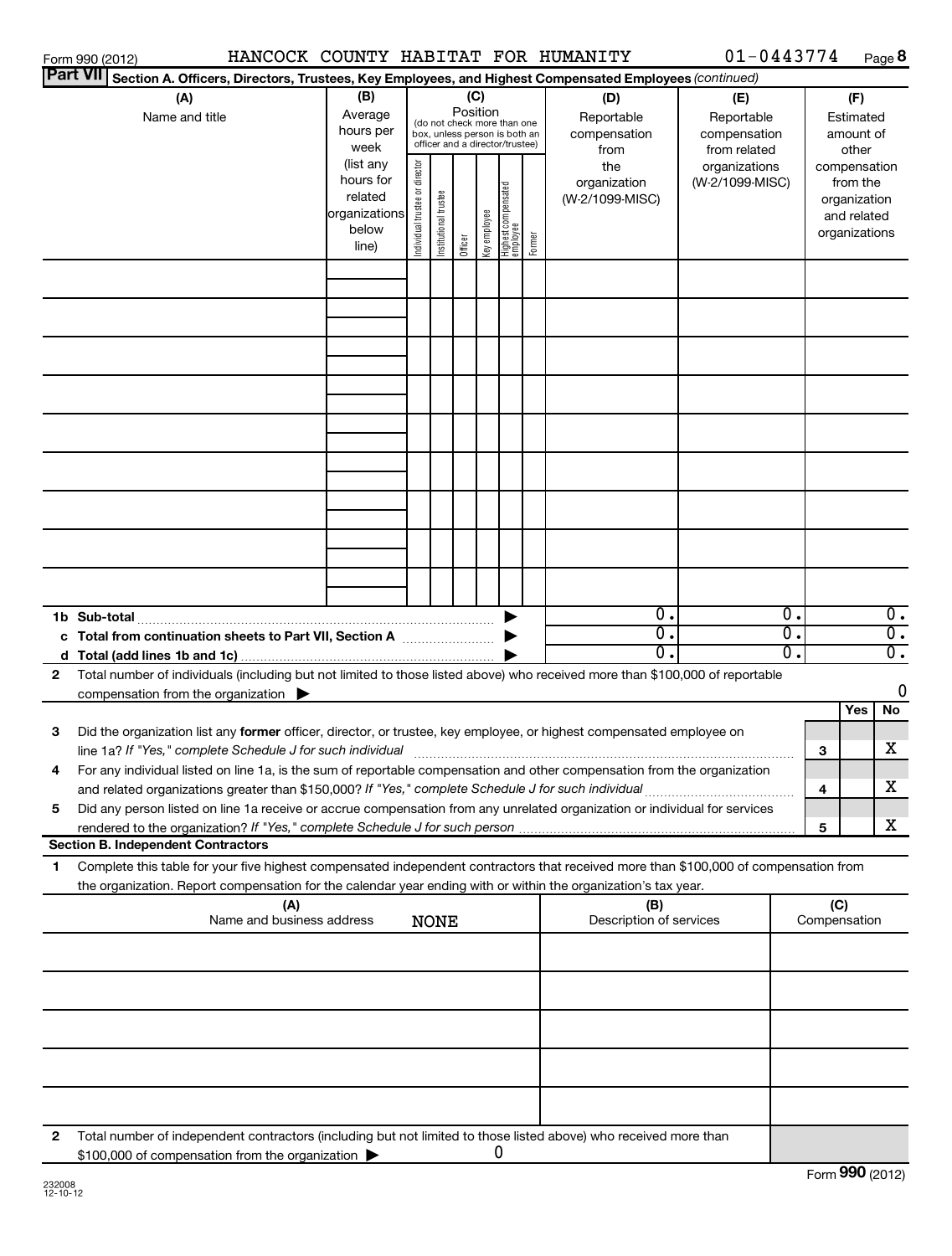| Form 990 (2012) | HANCOCK                                 |
|-----------------|-----------------------------------------|
|                 | <b>Part VIII   Statement of Revenue</b> |

### Form 990 (2012) HANCOCK COUNTY HABITAT FOR HUMANITY 01-0443774 Page

01-0443774 Page 9

| (C)<br>(D)<br>Revenue excluded<br>Related or<br>Unrelated<br>Total revenue<br>from tax under<br>exempt function<br>business<br>sections 512,<br>513, or 514<br>revenue<br>revenue<br>Contributions, Gifts, Grants<br>and Other Similar Amounts<br>1 a Federated campaigns<br>1a<br>1 <sub>b</sub><br>Membership dues<br>b<br>1c<br>c Fundraising events<br>1 <sub>d</sub><br>d Related organizations<br>Government grants (contributions)<br>1e<br>е<br>f All other contributions, gifts, grants, and<br>80,488.<br>similar amounts not included above<br>1f<br>11,814.<br>Noncash contributions included in lines 1a-1f: \$<br>80,488.<br><b>Business Code</b><br>236000<br>87,550.<br>87,550.<br>TRANSFER COMPLETED HOM<br>Program Service<br>Revenue<br>2a<br>21,939.<br>21,939.<br>531390<br>UNAMORTIZED MORTGAGE D<br>b<br>с<br>d<br><u> 1989 - Johann Stein, mars an deutscher Stein († 1958)</u><br>е<br>109,489.<br>►<br>3<br>Investment income (including dividends, interest, and<br>183.<br>183.<br>▶<br>Income from investment of tax-exempt bond proceeds<br>4<br>5<br>(i) Real<br>(ii) Personal<br>6 a Gross rents<br>Less: rental expenses<br>b<br>Rental income or (loss)<br>С<br>(i) Securities<br><b>7 a</b> Gross amount from sales of<br>(ii) Other<br>assets other than inventory<br><b>b</b> Less: cost or other basis<br>and sales expenses<br>▶<br>8 a Gross income from fundraising events (not<br>٩<br>Other Rever<br>contributions reported on line 1c). See<br>$a$   11,398.<br>6, 299.<br>$\mathbf{h}$<br>5,099.<br>5,099.<br>c Net income or (loss) from fundraising events<br>9 a Gross income from gaming activities. See<br>b<br>c Net income or (loss) from gaming activities<br>▶<br>.<br>10 a Gross sales of inventory, less returns<br>$b \overline{73,552}$ .<br><b>b</b> Less: cost of goods sold<br>20, 299.<br>20, 299.<br>c Net income or (loss) from sales of inventory<br>Miscellaneous Revenue<br>Business Code<br>11a<br>b<br>с |  | Check if Schedule O contains a response to any question in this Part VIII |  |     |  |
|-------------------------------------------------------------------------------------------------------------------------------------------------------------------------------------------------------------------------------------------------------------------------------------------------------------------------------------------------------------------------------------------------------------------------------------------------------------------------------------------------------------------------------------------------------------------------------------------------------------------------------------------------------------------------------------------------------------------------------------------------------------------------------------------------------------------------------------------------------------------------------------------------------------------------------------------------------------------------------------------------------------------------------------------------------------------------------------------------------------------------------------------------------------------------------------------------------------------------------------------------------------------------------------------------------------------------------------------------------------------------------------------------------------------------------------------------------------------------------------------------------------------------------------------------------------------------------------------------------------------------------------------------------------------------------------------------------------------------------------------------------------------------------------------------------------------------------------------------------------------------------------------------------------------------------------------------------------------------------|--|---------------------------------------------------------------------------|--|-----|--|
|                                                                                                                                                                                                                                                                                                                                                                                                                                                                                                                                                                                                                                                                                                                                                                                                                                                                                                                                                                                                                                                                                                                                                                                                                                                                                                                                                                                                                                                                                                                                                                                                                                                                                                                                                                                                                                                                                                                                                                               |  |                                                                           |  | (B) |  |
|                                                                                                                                                                                                                                                                                                                                                                                                                                                                                                                                                                                                                                                                                                                                                                                                                                                                                                                                                                                                                                                                                                                                                                                                                                                                                                                                                                                                                                                                                                                                                                                                                                                                                                                                                                                                                                                                                                                                                                               |  |                                                                           |  |     |  |
|                                                                                                                                                                                                                                                                                                                                                                                                                                                                                                                                                                                                                                                                                                                                                                                                                                                                                                                                                                                                                                                                                                                                                                                                                                                                                                                                                                                                                                                                                                                                                                                                                                                                                                                                                                                                                                                                                                                                                                               |  |                                                                           |  |     |  |
|                                                                                                                                                                                                                                                                                                                                                                                                                                                                                                                                                                                                                                                                                                                                                                                                                                                                                                                                                                                                                                                                                                                                                                                                                                                                                                                                                                                                                                                                                                                                                                                                                                                                                                                                                                                                                                                                                                                                                                               |  |                                                                           |  |     |  |
|                                                                                                                                                                                                                                                                                                                                                                                                                                                                                                                                                                                                                                                                                                                                                                                                                                                                                                                                                                                                                                                                                                                                                                                                                                                                                                                                                                                                                                                                                                                                                                                                                                                                                                                                                                                                                                                                                                                                                                               |  |                                                                           |  |     |  |
|                                                                                                                                                                                                                                                                                                                                                                                                                                                                                                                                                                                                                                                                                                                                                                                                                                                                                                                                                                                                                                                                                                                                                                                                                                                                                                                                                                                                                                                                                                                                                                                                                                                                                                                                                                                                                                                                                                                                                                               |  |                                                                           |  |     |  |
|                                                                                                                                                                                                                                                                                                                                                                                                                                                                                                                                                                                                                                                                                                                                                                                                                                                                                                                                                                                                                                                                                                                                                                                                                                                                                                                                                                                                                                                                                                                                                                                                                                                                                                                                                                                                                                                                                                                                                                               |  |                                                                           |  |     |  |
|                                                                                                                                                                                                                                                                                                                                                                                                                                                                                                                                                                                                                                                                                                                                                                                                                                                                                                                                                                                                                                                                                                                                                                                                                                                                                                                                                                                                                                                                                                                                                                                                                                                                                                                                                                                                                                                                                                                                                                               |  |                                                                           |  |     |  |
|                                                                                                                                                                                                                                                                                                                                                                                                                                                                                                                                                                                                                                                                                                                                                                                                                                                                                                                                                                                                                                                                                                                                                                                                                                                                                                                                                                                                                                                                                                                                                                                                                                                                                                                                                                                                                                                                                                                                                                               |  |                                                                           |  |     |  |
|                                                                                                                                                                                                                                                                                                                                                                                                                                                                                                                                                                                                                                                                                                                                                                                                                                                                                                                                                                                                                                                                                                                                                                                                                                                                                                                                                                                                                                                                                                                                                                                                                                                                                                                                                                                                                                                                                                                                                                               |  |                                                                           |  |     |  |
|                                                                                                                                                                                                                                                                                                                                                                                                                                                                                                                                                                                                                                                                                                                                                                                                                                                                                                                                                                                                                                                                                                                                                                                                                                                                                                                                                                                                                                                                                                                                                                                                                                                                                                                                                                                                                                                                                                                                                                               |  |                                                                           |  |     |  |
|                                                                                                                                                                                                                                                                                                                                                                                                                                                                                                                                                                                                                                                                                                                                                                                                                                                                                                                                                                                                                                                                                                                                                                                                                                                                                                                                                                                                                                                                                                                                                                                                                                                                                                                                                                                                                                                                                                                                                                               |  |                                                                           |  |     |  |
|                                                                                                                                                                                                                                                                                                                                                                                                                                                                                                                                                                                                                                                                                                                                                                                                                                                                                                                                                                                                                                                                                                                                                                                                                                                                                                                                                                                                                                                                                                                                                                                                                                                                                                                                                                                                                                                                                                                                                                               |  |                                                                           |  |     |  |
|                                                                                                                                                                                                                                                                                                                                                                                                                                                                                                                                                                                                                                                                                                                                                                                                                                                                                                                                                                                                                                                                                                                                                                                                                                                                                                                                                                                                                                                                                                                                                                                                                                                                                                                                                                                                                                                                                                                                                                               |  |                                                                           |  |     |  |
|                                                                                                                                                                                                                                                                                                                                                                                                                                                                                                                                                                                                                                                                                                                                                                                                                                                                                                                                                                                                                                                                                                                                                                                                                                                                                                                                                                                                                                                                                                                                                                                                                                                                                                                                                                                                                                                                                                                                                                               |  |                                                                           |  |     |  |
|                                                                                                                                                                                                                                                                                                                                                                                                                                                                                                                                                                                                                                                                                                                                                                                                                                                                                                                                                                                                                                                                                                                                                                                                                                                                                                                                                                                                                                                                                                                                                                                                                                                                                                                                                                                                                                                                                                                                                                               |  |                                                                           |  |     |  |
|                                                                                                                                                                                                                                                                                                                                                                                                                                                                                                                                                                                                                                                                                                                                                                                                                                                                                                                                                                                                                                                                                                                                                                                                                                                                                                                                                                                                                                                                                                                                                                                                                                                                                                                                                                                                                                                                                                                                                                               |  |                                                                           |  |     |  |
|                                                                                                                                                                                                                                                                                                                                                                                                                                                                                                                                                                                                                                                                                                                                                                                                                                                                                                                                                                                                                                                                                                                                                                                                                                                                                                                                                                                                                                                                                                                                                                                                                                                                                                                                                                                                                                                                                                                                                                               |  |                                                                           |  |     |  |
|                                                                                                                                                                                                                                                                                                                                                                                                                                                                                                                                                                                                                                                                                                                                                                                                                                                                                                                                                                                                                                                                                                                                                                                                                                                                                                                                                                                                                                                                                                                                                                                                                                                                                                                                                                                                                                                                                                                                                                               |  |                                                                           |  |     |  |
|                                                                                                                                                                                                                                                                                                                                                                                                                                                                                                                                                                                                                                                                                                                                                                                                                                                                                                                                                                                                                                                                                                                                                                                                                                                                                                                                                                                                                                                                                                                                                                                                                                                                                                                                                                                                                                                                                                                                                                               |  |                                                                           |  |     |  |
|                                                                                                                                                                                                                                                                                                                                                                                                                                                                                                                                                                                                                                                                                                                                                                                                                                                                                                                                                                                                                                                                                                                                                                                                                                                                                                                                                                                                                                                                                                                                                                                                                                                                                                                                                                                                                                                                                                                                                                               |  |                                                                           |  |     |  |
|                                                                                                                                                                                                                                                                                                                                                                                                                                                                                                                                                                                                                                                                                                                                                                                                                                                                                                                                                                                                                                                                                                                                                                                                                                                                                                                                                                                                                                                                                                                                                                                                                                                                                                                                                                                                                                                                                                                                                                               |  |                                                                           |  |     |  |
|                                                                                                                                                                                                                                                                                                                                                                                                                                                                                                                                                                                                                                                                                                                                                                                                                                                                                                                                                                                                                                                                                                                                                                                                                                                                                                                                                                                                                                                                                                                                                                                                                                                                                                                                                                                                                                                                                                                                                                               |  |                                                                           |  |     |  |
|                                                                                                                                                                                                                                                                                                                                                                                                                                                                                                                                                                                                                                                                                                                                                                                                                                                                                                                                                                                                                                                                                                                                                                                                                                                                                                                                                                                                                                                                                                                                                                                                                                                                                                                                                                                                                                                                                                                                                                               |  |                                                                           |  |     |  |
|                                                                                                                                                                                                                                                                                                                                                                                                                                                                                                                                                                                                                                                                                                                                                                                                                                                                                                                                                                                                                                                                                                                                                                                                                                                                                                                                                                                                                                                                                                                                                                                                                                                                                                                                                                                                                                                                                                                                                                               |  |                                                                           |  |     |  |
|                                                                                                                                                                                                                                                                                                                                                                                                                                                                                                                                                                                                                                                                                                                                                                                                                                                                                                                                                                                                                                                                                                                                                                                                                                                                                                                                                                                                                                                                                                                                                                                                                                                                                                                                                                                                                                                                                                                                                                               |  |                                                                           |  |     |  |
|                                                                                                                                                                                                                                                                                                                                                                                                                                                                                                                                                                                                                                                                                                                                                                                                                                                                                                                                                                                                                                                                                                                                                                                                                                                                                                                                                                                                                                                                                                                                                                                                                                                                                                                                                                                                                                                                                                                                                                               |  |                                                                           |  |     |  |
|                                                                                                                                                                                                                                                                                                                                                                                                                                                                                                                                                                                                                                                                                                                                                                                                                                                                                                                                                                                                                                                                                                                                                                                                                                                                                                                                                                                                                                                                                                                                                                                                                                                                                                                                                                                                                                                                                                                                                                               |  |                                                                           |  |     |  |
|                                                                                                                                                                                                                                                                                                                                                                                                                                                                                                                                                                                                                                                                                                                                                                                                                                                                                                                                                                                                                                                                                                                                                                                                                                                                                                                                                                                                                                                                                                                                                                                                                                                                                                                                                                                                                                                                                                                                                                               |  |                                                                           |  |     |  |
|                                                                                                                                                                                                                                                                                                                                                                                                                                                                                                                                                                                                                                                                                                                                                                                                                                                                                                                                                                                                                                                                                                                                                                                                                                                                                                                                                                                                                                                                                                                                                                                                                                                                                                                                                                                                                                                                                                                                                                               |  |                                                                           |  |     |  |
|                                                                                                                                                                                                                                                                                                                                                                                                                                                                                                                                                                                                                                                                                                                                                                                                                                                                                                                                                                                                                                                                                                                                                                                                                                                                                                                                                                                                                                                                                                                                                                                                                                                                                                                                                                                                                                                                                                                                                                               |  |                                                                           |  |     |  |
|                                                                                                                                                                                                                                                                                                                                                                                                                                                                                                                                                                                                                                                                                                                                                                                                                                                                                                                                                                                                                                                                                                                                                                                                                                                                                                                                                                                                                                                                                                                                                                                                                                                                                                                                                                                                                                                                                                                                                                               |  |                                                                           |  |     |  |
|                                                                                                                                                                                                                                                                                                                                                                                                                                                                                                                                                                                                                                                                                                                                                                                                                                                                                                                                                                                                                                                                                                                                                                                                                                                                                                                                                                                                                                                                                                                                                                                                                                                                                                                                                                                                                                                                                                                                                                               |  |                                                                           |  |     |  |
|                                                                                                                                                                                                                                                                                                                                                                                                                                                                                                                                                                                                                                                                                                                                                                                                                                                                                                                                                                                                                                                                                                                                                                                                                                                                                                                                                                                                                                                                                                                                                                                                                                                                                                                                                                                                                                                                                                                                                                               |  |                                                                           |  |     |  |
|                                                                                                                                                                                                                                                                                                                                                                                                                                                                                                                                                                                                                                                                                                                                                                                                                                                                                                                                                                                                                                                                                                                                                                                                                                                                                                                                                                                                                                                                                                                                                                                                                                                                                                                                                                                                                                                                                                                                                                               |  |                                                                           |  |     |  |
|                                                                                                                                                                                                                                                                                                                                                                                                                                                                                                                                                                                                                                                                                                                                                                                                                                                                                                                                                                                                                                                                                                                                                                                                                                                                                                                                                                                                                                                                                                                                                                                                                                                                                                                                                                                                                                                                                                                                                                               |  |                                                                           |  |     |  |
|                                                                                                                                                                                                                                                                                                                                                                                                                                                                                                                                                                                                                                                                                                                                                                                                                                                                                                                                                                                                                                                                                                                                                                                                                                                                                                                                                                                                                                                                                                                                                                                                                                                                                                                                                                                                                                                                                                                                                                               |  |                                                                           |  |     |  |
|                                                                                                                                                                                                                                                                                                                                                                                                                                                                                                                                                                                                                                                                                                                                                                                                                                                                                                                                                                                                                                                                                                                                                                                                                                                                                                                                                                                                                                                                                                                                                                                                                                                                                                                                                                                                                                                                                                                                                                               |  |                                                                           |  |     |  |
|                                                                                                                                                                                                                                                                                                                                                                                                                                                                                                                                                                                                                                                                                                                                                                                                                                                                                                                                                                                                                                                                                                                                                                                                                                                                                                                                                                                                                                                                                                                                                                                                                                                                                                                                                                                                                                                                                                                                                                               |  |                                                                           |  |     |  |
|                                                                                                                                                                                                                                                                                                                                                                                                                                                                                                                                                                                                                                                                                                                                                                                                                                                                                                                                                                                                                                                                                                                                                                                                                                                                                                                                                                                                                                                                                                                                                                                                                                                                                                                                                                                                                                                                                                                                                                               |  |                                                                           |  |     |  |
|                                                                                                                                                                                                                                                                                                                                                                                                                                                                                                                                                                                                                                                                                                                                                                                                                                                                                                                                                                                                                                                                                                                                                                                                                                                                                                                                                                                                                                                                                                                                                                                                                                                                                                                                                                                                                                                                                                                                                                               |  |                                                                           |  |     |  |
|                                                                                                                                                                                                                                                                                                                                                                                                                                                                                                                                                                                                                                                                                                                                                                                                                                                                                                                                                                                                                                                                                                                                                                                                                                                                                                                                                                                                                                                                                                                                                                                                                                                                                                                                                                                                                                                                                                                                                                               |  |                                                                           |  |     |  |
|                                                                                                                                                                                                                                                                                                                                                                                                                                                                                                                                                                                                                                                                                                                                                                                                                                                                                                                                                                                                                                                                                                                                                                                                                                                                                                                                                                                                                                                                                                                                                                                                                                                                                                                                                                                                                                                                                                                                                                               |  |                                                                           |  |     |  |
|                                                                                                                                                                                                                                                                                                                                                                                                                                                                                                                                                                                                                                                                                                                                                                                                                                                                                                                                                                                                                                                                                                                                                                                                                                                                                                                                                                                                                                                                                                                                                                                                                                                                                                                                                                                                                                                                                                                                                                               |  |                                                                           |  |     |  |
|                                                                                                                                                                                                                                                                                                                                                                                                                                                                                                                                                                                                                                                                                                                                                                                                                                                                                                                                                                                                                                                                                                                                                                                                                                                                                                                                                                                                                                                                                                                                                                                                                                                                                                                                                                                                                                                                                                                                                                               |  |                                                                           |  |     |  |
|                                                                                                                                                                                                                                                                                                                                                                                                                                                                                                                                                                                                                                                                                                                                                                                                                                                                                                                                                                                                                                                                                                                                                                                                                                                                                                                                                                                                                                                                                                                                                                                                                                                                                                                                                                                                                                                                                                                                                                               |  |                                                                           |  |     |  |
|                                                                                                                                                                                                                                                                                                                                                                                                                                                                                                                                                                                                                                                                                                                                                                                                                                                                                                                                                                                                                                                                                                                                                                                                                                                                                                                                                                                                                                                                                                                                                                                                                                                                                                                                                                                                                                                                                                                                                                               |  |                                                                           |  |     |  |
|                                                                                                                                                                                                                                                                                                                                                                                                                                                                                                                                                                                                                                                                                                                                                                                                                                                                                                                                                                                                                                                                                                                                                                                                                                                                                                                                                                                                                                                                                                                                                                                                                                                                                                                                                                                                                                                                                                                                                                               |  |                                                                           |  |     |  |
|                                                                                                                                                                                                                                                                                                                                                                                                                                                                                                                                                                                                                                                                                                                                                                                                                                                                                                                                                                                                                                                                                                                                                                                                                                                                                                                                                                                                                                                                                                                                                                                                                                                                                                                                                                                                                                                                                                                                                                               |  |                                                                           |  |     |  |
|                                                                                                                                                                                                                                                                                                                                                                                                                                                                                                                                                                                                                                                                                                                                                                                                                                                                                                                                                                                                                                                                                                                                                                                                                                                                                                                                                                                                                                                                                                                                                                                                                                                                                                                                                                                                                                                                                                                                                                               |  |                                                                           |  |     |  |
| 215,558.<br>109,489.<br>25,581.<br>$\overline{0}$ .<br>12                                                                                                                                                                                                                                                                                                                                                                                                                                                                                                                                                                                                                                                                                                                                                                                                                                                                                                                                                                                                                                                                                                                                                                                                                                                                                                                                                                                                                                                                                                                                                                                                                                                                                                                                                                                                                                                                                                                     |  |                                                                           |  |     |  |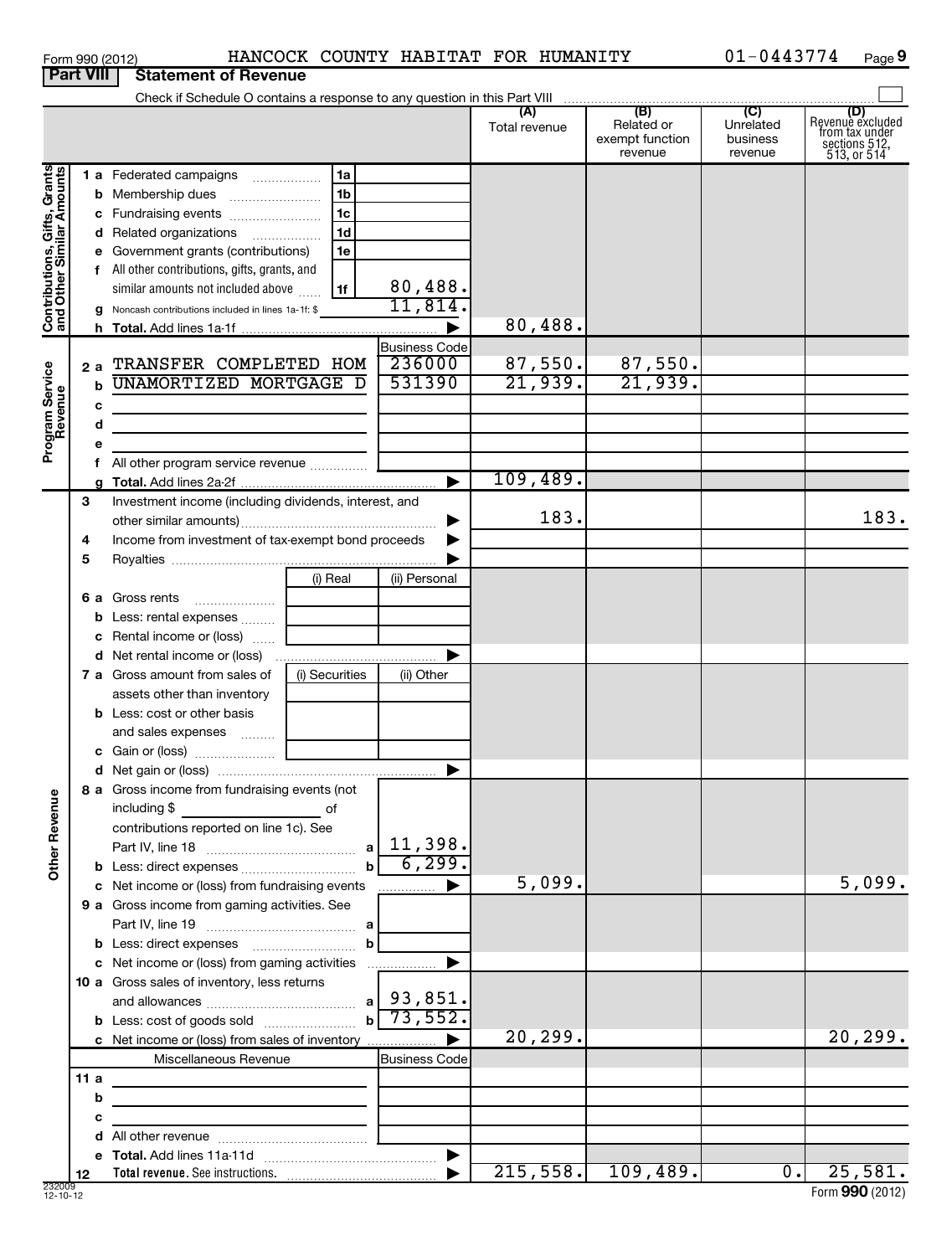**Part IX Statement of Functional Expenses**

### Form 990 (2012) HANCOCK COUNTY HABITAT FOR HUMANITY 01-0443774  $\,$   $_{\rm Page}$

#### If following SOP 98-2 (ASC 958-720) **Total functional expenses.**  Add lines 1 through 24e **Joint costs.** Complete this line only if the organization **(A) (B) (C) (D) 1 2 3 4 5 6 7 8 9 10 11 a** Management ~~~~~~~~~~~~~~~~ **b c** Accounting ~~~~~~~~~~~~~~~~~ **d e f g 12 13 14 15 16 17 18 19 20 21 22 23 24 a b c d e 25 26** *Section 501(c)(3) and 501(c)(4) organizations must complete all columns. All other organizations must complete column (A).* Grants and other assistance to governments and organizations in the United States. See Part IV, line 21 Compensation not included above, to disqualified persons (as defined under section 4958(f)(1)) and persons described in section 4958(c)(3)(B)  $\quad \quad \ldots \ldots \ldots$ Pension plan accruals and contributions (include section 401(k) and 403(b) employer contributions) Professional fundraising services. See Part IV, line 17 Other. (If line 11g amount exceeds 10% of line 25, column (A) amount, list line 11g expenses on Sch O.) Other expenses. Itemize expenses not covered above. (List miscellaneous expenses in line 24e. If line 24e amount exceeds 10% of line 25, column (A) amount, list line 24e expenses on Schedule O.) reported in column (B) joint costs from a combined educational campaign and fundraising solicitation. Check if Schedule O contains a response to any question in this Part IX Total expenses | Program service expenses Management and general expenses Fundraising expenses Grants and other assistance to individuals in the United States. See Part IV, line 22 Grants and other assistance to governments, organizations, and individuals outside the United States. See Part IV, lines 15 and 16 ~ Benefits paid to or for members .................... Compensation of current officers, directors,  $trustees$ , and key employees  $\ldots$  $\ldots$  $\ldots$  $\ldots$ Other salaries and wages ~~~~~~~~~~ Other employee benefits ~~~~~~~~~~ Payroll taxes ~~~~~~~~~~~~~~~~ Fees for services (non-employees): Legal ~~~~~~~~~~~~~~~~~~~~ Lobbying ~~~~~~~~~~~~~~~~~~ Investment management fees ........................ Advertising and promotion .......................... Office expenses ~~~~~~~~~~~~~~~ Information technology ~~~~~~~~~~~ Royalties ~~~~~~~~~~~~~~~~~~ Occupancy ~~~~~~~~~~~~~~~~~ Travel ……………………………………………………… Payments of travel or entertainment expenses for any federal, state, or local public officials Conferences, conventions, and meetings ...... Interest Payments to affiliates ~~~~~~~~~~~~ ~~~~~~~~~~~~~~~~~~ Depreciation, depletion, and amortization ...... Insurance ~~~~~~~~~~~~~~~~~ ~<br>…… All other expenses Check here  $\blacktriangleright$ *Do not include amounts reported on lines 6b, 7b, 8b, 9b, and 10b of Part VIII.*  $\mathcal{L}_{\mathcal{A}}$  $\overline{\phantom{a}}$ 43,757. 9,882. 17,403. 16,472. 17,860. 5,358. 3,572. 8,930.  $2,091.$  472. 832. 787. 1,622. 1,622. 3,675. 3,675.  $1,938.$   $1,549.$   $389.$ 673. 673. 1,924. 1,924. 7,036. 4,248. 1,445. 1,343. CONSTRUCTION COSTS OF H  $\boxed{92,699.}$  92,699. MORTGAGE DISCOUNT 32,261. 32,261. TITHE TO HABITAT INTERN 4,297. 4,297. TELEPHONE 1,305. 392. 261. 652. 402. 402. 211,540. 159,454. 23,902. 28,184.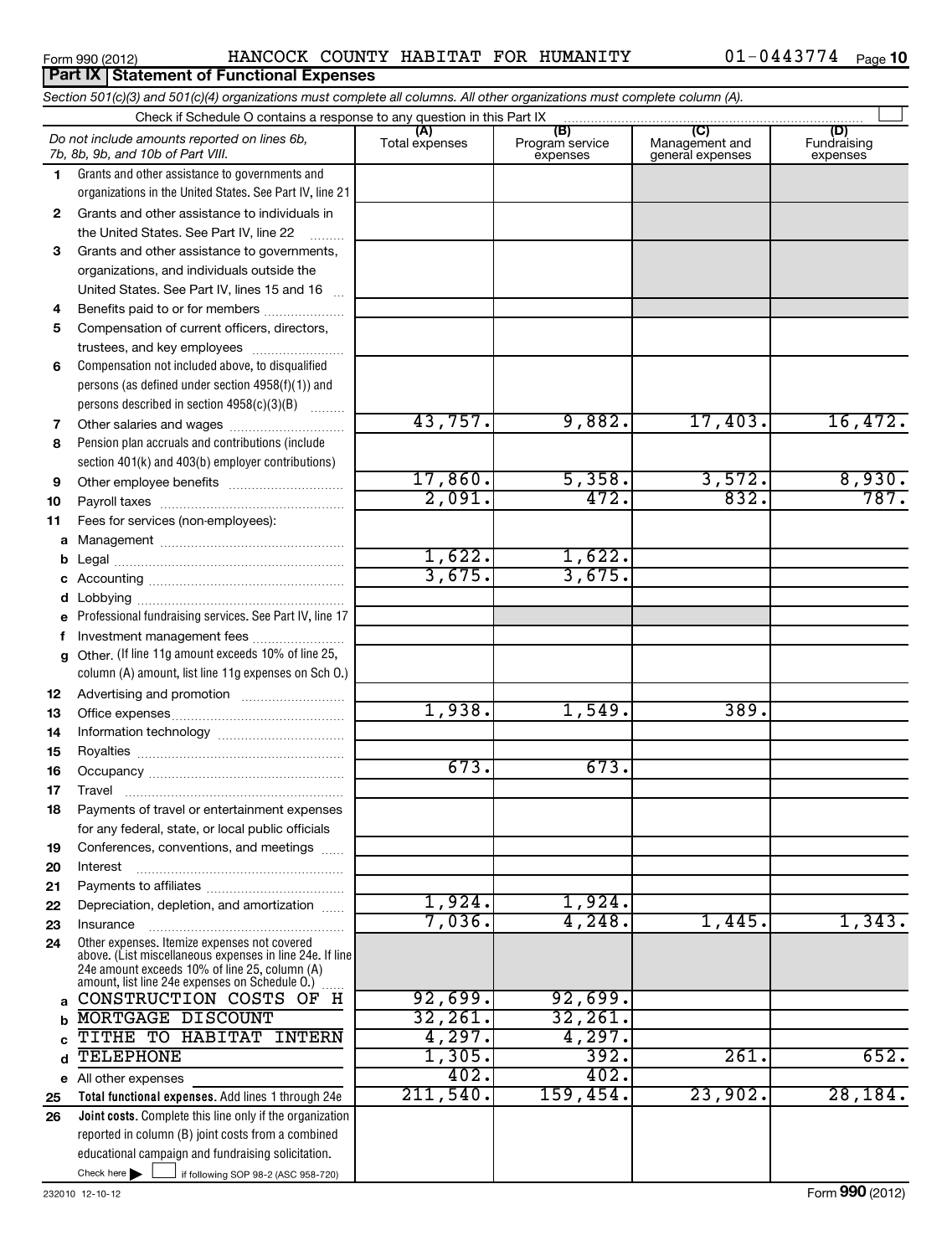| Form 990 (2012)               | <b>HANCOCK</b> | <b>COUNTY</b> | HABITAT | FOR F | HUMANITY | 1774<br>0 <sup>7</sup><br>04 4 | Page |
|-------------------------------|----------------|---------------|---------|-------|----------|--------------------------------|------|
| <b>Deal V. Delegas Chast.</b> |                |               |         |       |          |                                |      |

| (A)<br>Beginning of year<br>65,418.<br>$\mathbf{1}$<br>1<br>57,852.<br>$\mathbf{2}$<br>2<br>3<br>3<br>4<br>4<br>Loans and other receivables from current and former officers, directors,<br>5<br>trustees, key employees, and highest compensated employees. Complete<br>5<br>Loans and other receivables from other disqualified persons (as defined under<br>6<br>section 4958(f)(1)), persons described in section 4958(c)(3)(B), and contributing<br>employers and sponsoring organizations of section 501(c)(9) voluntary | (B)<br>End of year<br>15,794.<br>55,295. |
|--------------------------------------------------------------------------------------------------------------------------------------------------------------------------------------------------------------------------------------------------------------------------------------------------------------------------------------------------------------------------------------------------------------------------------------------------------------------------------------------------------------------------------|------------------------------------------|
|                                                                                                                                                                                                                                                                                                                                                                                                                                                                                                                                |                                          |
|                                                                                                                                                                                                                                                                                                                                                                                                                                                                                                                                |                                          |
|                                                                                                                                                                                                                                                                                                                                                                                                                                                                                                                                |                                          |
|                                                                                                                                                                                                                                                                                                                                                                                                                                                                                                                                |                                          |
|                                                                                                                                                                                                                                                                                                                                                                                                                                                                                                                                |                                          |
|                                                                                                                                                                                                                                                                                                                                                                                                                                                                                                                                |                                          |
|                                                                                                                                                                                                                                                                                                                                                                                                                                                                                                                                |                                          |
|                                                                                                                                                                                                                                                                                                                                                                                                                                                                                                                                |                                          |
|                                                                                                                                                                                                                                                                                                                                                                                                                                                                                                                                |                                          |
|                                                                                                                                                                                                                                                                                                                                                                                                                                                                                                                                |                                          |
|                                                                                                                                                                                                                                                                                                                                                                                                                                                                                                                                |                                          |
| employees' beneficiary organizations (see instr). Complete Part II of Sch L<br>6                                                                                                                                                                                                                                                                                                                                                                                                                                               |                                          |
| Assets<br>7<br>7                                                                                                                                                                                                                                                                                                                                                                                                                                                                                                               |                                          |
| 8<br>8                                                                                                                                                                                                                                                                                                                                                                                                                                                                                                                         |                                          |
| 3,008.<br>9<br>Prepaid expenses and deferred charges<br>9                                                                                                                                                                                                                                                                                                                                                                                                                                                                      | 3,820.                                   |
| 10a Land, buildings, and equipment: cost or other                                                                                                                                                                                                                                                                                                                                                                                                                                                                              |                                          |
| $\frac{14,488}{11,031}.$<br>basis. Complete Part VI of Schedule D  10a                                                                                                                                                                                                                                                                                                                                                                                                                                                         |                                          |
| 5,381.<br>10 <sub>c</sub>                                                                                                                                                                                                                                                                                                                                                                                                                                                                                                      | 3,457.                                   |
| 11<br>11                                                                                                                                                                                                                                                                                                                                                                                                                                                                                                                       |                                          |
| 12<br>12                                                                                                                                                                                                                                                                                                                                                                                                                                                                                                                       |                                          |
| 13<br>13                                                                                                                                                                                                                                                                                                                                                                                                                                                                                                                       |                                          |
| 14<br>14                                                                                                                                                                                                                                                                                                                                                                                                                                                                                                                       |                                          |
| 456,805.<br>15<br>15                                                                                                                                                                                                                                                                                                                                                                                                                                                                                                           | 521,949.                                 |
| 588, 464.<br>16<br>16                                                                                                                                                                                                                                                                                                                                                                                                                                                                                                          | 600, 315.                                |
| 2,592.<br>17<br>17                                                                                                                                                                                                                                                                                                                                                                                                                                                                                                             | 8,102.                                   |
| 18<br>18                                                                                                                                                                                                                                                                                                                                                                                                                                                                                                                       |                                          |
| 19<br>19<br>Deferred revenue manual contracts and contracts are all the contracts and contracts are contracted and contracts are contracted and contract are contracted and contract are contracted and contract are contracted and contra                                                                                                                                                                                                                                                                                     |                                          |
| 20<br>20                                                                                                                                                                                                                                                                                                                                                                                                                                                                                                                       |                                          |
| Escrow or custodial account liability. Complete Part IV of Schedule D<br>21<br>21                                                                                                                                                                                                                                                                                                                                                                                                                                              |                                          |
| Liabilities<br>Loans and other payables to current and former officers, directors, trustees,<br>22                                                                                                                                                                                                                                                                                                                                                                                                                             |                                          |
| key employees, highest compensated employees, and disqualified persons.                                                                                                                                                                                                                                                                                                                                                                                                                                                        |                                          |
| 22                                                                                                                                                                                                                                                                                                                                                                                                                                                                                                                             |                                          |
| 23<br>Secured mortgages and notes payable to unrelated third parties<br>23<br>24<br>24                                                                                                                                                                                                                                                                                                                                                                                                                                         |                                          |
| Other liabilities (including federal income tax, payables to related third<br>25                                                                                                                                                                                                                                                                                                                                                                                                                                               |                                          |
| parties, and other liabilities not included on lines 17-24). Complete Part X of                                                                                                                                                                                                                                                                                                                                                                                                                                                |                                          |
| 6,604.<br>25<br>Schedule D                                                                                                                                                                                                                                                                                                                                                                                                                                                                                                     | 8,927.                                   |
| 9,196.<br>26<br>26                                                                                                                                                                                                                                                                                                                                                                                                                                                                                                             | 17,029.                                  |
| Organizations that follow SFAS 117 (ASC 958), check here $\blacktriangleright \begin{array}{c} \perp X \end{array}$ and                                                                                                                                                                                                                                                                                                                                                                                                        |                                          |
| complete lines 27 through 29, and lines 33 and 34.                                                                                                                                                                                                                                                                                                                                                                                                                                                                             |                                          |
| 571,768.<br>27<br>27                                                                                                                                                                                                                                                                                                                                                                                                                                                                                                           | 572,651.                                 |
| 7,500.<br>28<br>28                                                                                                                                                                                                                                                                                                                                                                                                                                                                                                             | 10,635.                                  |
| 29<br>29<br>Permanently restricted net assets                                                                                                                                                                                                                                                                                                                                                                                                                                                                                  |                                          |
| Organizations that do not follow SFAS 117 (ASC 958), check here $\blacktriangleright$                                                                                                                                                                                                                                                                                                                                                                                                                                          |                                          |
| and complete lines 30 through 34.                                                                                                                                                                                                                                                                                                                                                                                                                                                                                              |                                          |
| 30<br>30                                                                                                                                                                                                                                                                                                                                                                                                                                                                                                                       |                                          |
| 31<br>Paid-in or capital surplus, or land, building, or equipment fund<br>31                                                                                                                                                                                                                                                                                                                                                                                                                                                   |                                          |
| Net Assets or Fund Balances<br>32<br>Retained earnings, endowment, accumulated income, or other funds<br>32                                                                                                                                                                                                                                                                                                                                                                                                                    |                                          |
| 579,268.<br>33<br>33                                                                                                                                                                                                                                                                                                                                                                                                                                                                                                           | 583, 286.                                |
| 588,464.<br>34<br>34                                                                                                                                                                                                                                                                                                                                                                                                                                                                                                           | 600, 315.                                |

Form (2012) **990**

## **Part X Balance Sheet**

|  | Form 990 (2012) |
|--|-----------------|
|  |                 |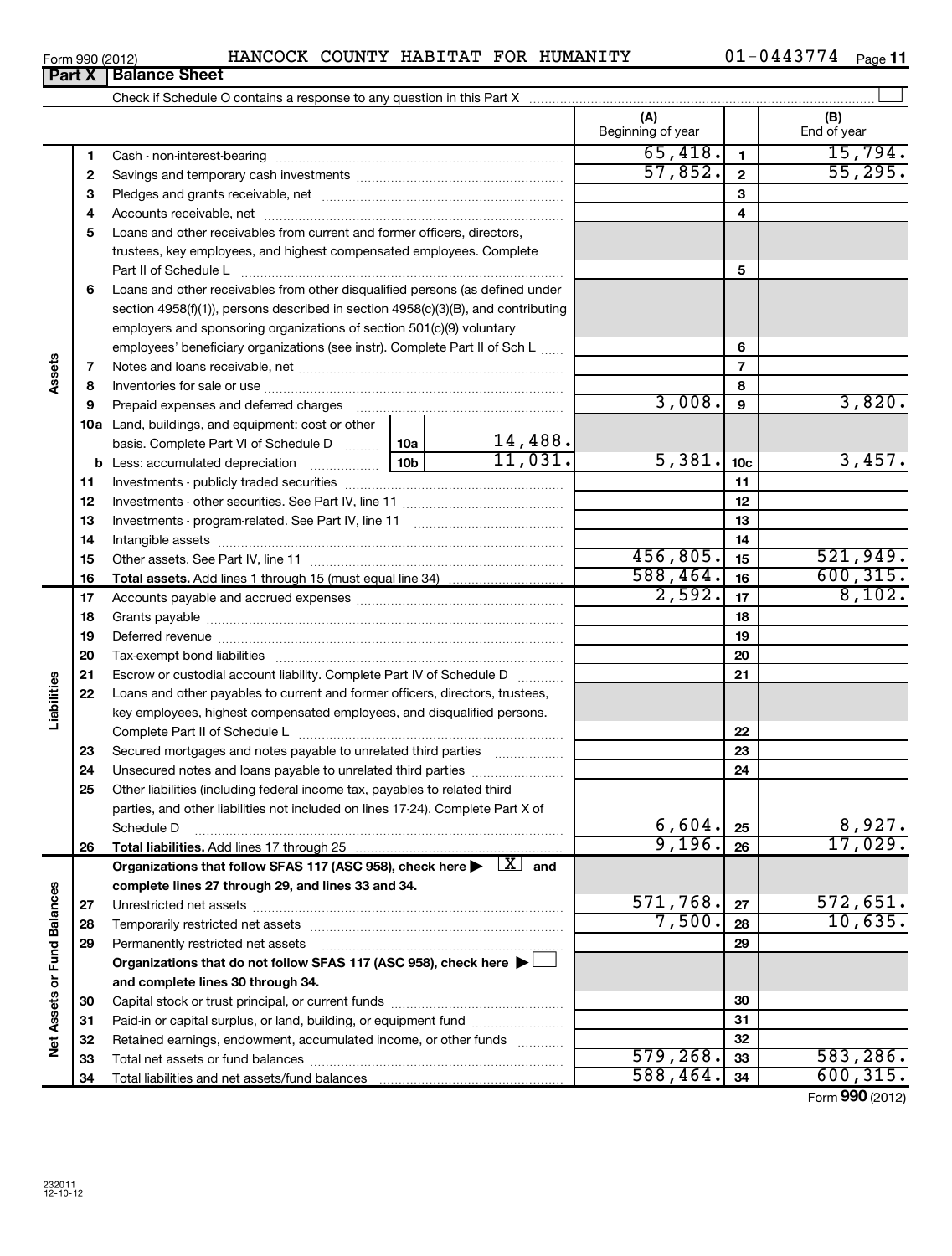|    | Part XI   Reconciliation of Net Assets                                                                                                                                                                                         |                         |                |     |                      |  |  |
|----|--------------------------------------------------------------------------------------------------------------------------------------------------------------------------------------------------------------------------------|-------------------------|----------------|-----|----------------------|--|--|
|    |                                                                                                                                                                                                                                |                         |                |     |                      |  |  |
|    |                                                                                                                                                                                                                                |                         |                |     |                      |  |  |
| 1  |                                                                                                                                                                                                                                | $\mathbf{1}$            |                |     | 215,558.<br>211,540. |  |  |
| 2  | $\overline{2}$                                                                                                                                                                                                                 |                         |                |     |                      |  |  |
| 3  | $\mathbf{3}$                                                                                                                                                                                                                   |                         |                |     |                      |  |  |
| 4  |                                                                                                                                                                                                                                | $\overline{\mathbf{4}}$ |                |     | 579,268.             |  |  |
| 5  | Net unrealized gains (losses) on investments [11] matter than the control of the state of the state of the state of the state of the state of the state of the state of the state of the state of the state of the state of th | 5                       |                |     |                      |  |  |
| 6  | Donated services and use of facilities                                                                                                                                                                                         | 6                       |                |     |                      |  |  |
| 7  | Investment expenses                                                                                                                                                                                                            | $\overline{7}$          |                |     |                      |  |  |
| 8  | Prior period adjustments www.communication.communication.communication.com                                                                                                                                                     | 8                       |                |     |                      |  |  |
| 9  |                                                                                                                                                                                                                                | $\mathbf{Q}$            |                |     | 0.                   |  |  |
| 10 | Net assets or fund balances at end of year. Combine lines 3 through 9 (must equal Part X, line 33,                                                                                                                             |                         |                |     |                      |  |  |
|    | column (B))                                                                                                                                                                                                                    | 10                      |                |     | 583,286.             |  |  |
|    | Part XII Financial Statements and Reporting                                                                                                                                                                                    |                         |                |     |                      |  |  |
|    |                                                                                                                                                                                                                                |                         |                |     |                      |  |  |
|    |                                                                                                                                                                                                                                |                         |                | Yes | <b>No</b>            |  |  |
|    | Accounting method used to prepare the Form 990: $\Box$ Cash $\Box X$ Accrual $\Box$ Other                                                                                                                                      |                         |                |     |                      |  |  |
|    | If the organization changed its method of accounting from a prior year or checked "Other," explain in Schedule O.                                                                                                              |                         |                |     |                      |  |  |
| 2a |                                                                                                                                                                                                                                |                         | 2a             |     | х                    |  |  |
|    | If "Yes," check a box below to indicate whether the financial statements for the year were compiled or reviewed on a                                                                                                           |                         |                |     |                      |  |  |
|    | separate basis, consolidated basis, or both:                                                                                                                                                                                   |                         |                |     |                      |  |  |
|    | Consolidated basis<br>Separate basis<br>Both consolidated and separate basis                                                                                                                                                   |                         |                |     |                      |  |  |
| b  |                                                                                                                                                                                                                                |                         | 2 <sub>b</sub> |     | x                    |  |  |
|    | If "Yes," check a box below to indicate whether the financial statements for the year were audited on a separate basis,                                                                                                        |                         |                |     |                      |  |  |
|    | consolidated basis, or both:                                                                                                                                                                                                   |                         |                |     |                      |  |  |
|    | Both consolidated and separate basis<br>Separate basis<br><b>Consolidated basis</b>                                                                                                                                            |                         |                |     |                      |  |  |
|    | c If "Yes" to line 2a or 2b, does the organization have a committee that assumes responsibility for oversight of the audit,                                                                                                    |                         |                |     |                      |  |  |
|    | review, or compilation of its financial statements and selection of an independent accountant?                                                                                                                                 |                         | 2c             |     |                      |  |  |

| review, or compilation of its financial statements and selection of an independent accountant?                                       | 2c |   |
|--------------------------------------------------------------------------------------------------------------------------------------|----|---|
| If the organization changed either its oversight process or selection process during the tax year, explain in Schedule O.            |    |   |
| 3a As a result of a federal award, was the organization required to undergo an audit or audits as set forth in the Single Audit      |    |   |
| Act and OMB Circular A-133?                                                                                                          | За | X |
| <b>b</b> If "Yes," did the organization undergo the required audit or audits? If the organization did not undergo the required audit |    |   |
|                                                                                                                                      | 3b |   |

Form (2012) **990**

#### Form 990 (2012) HANCOCK COUNTY HABITAT FOR HUMANITY 01-0443774  $\,$   $_{\rm Page}$

01-0443774 Page 12

| 12) | HANCC |  |
|-----|-------|--|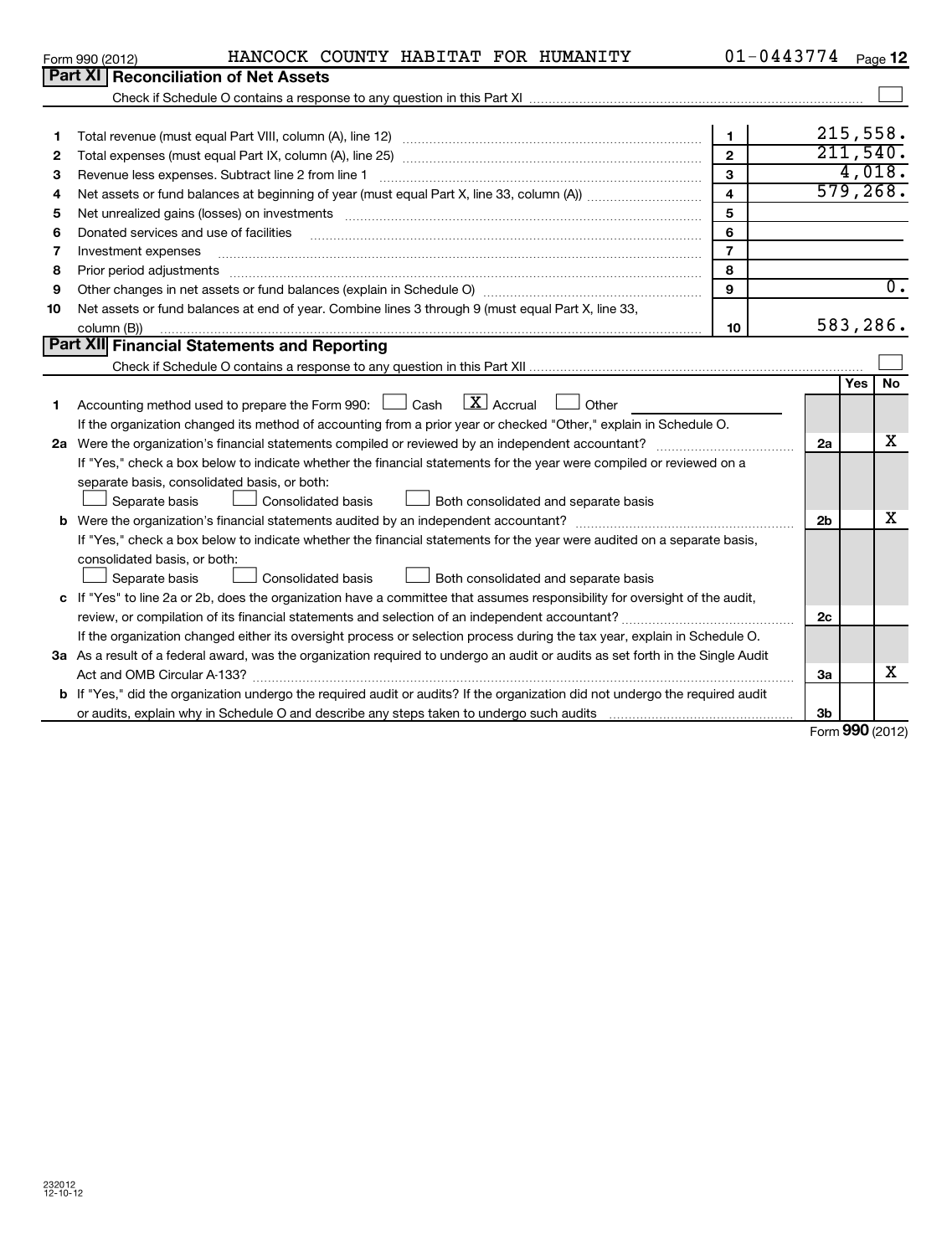|                          | <b>SCHEDULE A</b><br>(Form 990 or 990-EZ) |                                               | <b>Public Charity Status and Public Support</b>                                                                                                                                          |                                                   |                                                     |     |                                              |                                     |    | OMB No. 1545-0047                      |            |    |
|--------------------------|-------------------------------------------|-----------------------------------------------|------------------------------------------------------------------------------------------------------------------------------------------------------------------------------------------|---------------------------------------------------|-----------------------------------------------------|-----|----------------------------------------------|-------------------------------------|----|----------------------------------------|------------|----|
| Internal Revenue Service | Department of the Treasury                |                                               | Complete if the organization is a section 501(c)(3) organization or a section<br>4947(a)(1) nonexempt charitable trust.<br>Attach to Form 990 or Form 990-EZ. See separate instructions. |                                                   |                                                     |     |                                              |                                     |    | <b>Open to Public</b>                  | Inspection |    |
|                          | Name of the organization                  |                                               |                                                                                                                                                                                          |                                                   |                                                     |     |                                              |                                     |    | <b>Employer identification number</b>  |            |    |
|                          |                                           |                                               | HANCOCK COUNTY HABITAT FOR HUMANITY                                                                                                                                                      |                                                   |                                                     |     |                                              |                                     |    | $01 - 0443774$                         |            |    |
| Part I                   |                                           |                                               | Reason for Public Charity Status (All organizations must complete this part.) See instructions.                                                                                          |                                                   |                                                     |     |                                              |                                     |    |                                        |            |    |
|                          |                                           |                                               | The organization is not a private foundation because it is: (For lines 1 through 11, check only one box.)                                                                                |                                                   |                                                     |     |                                              |                                     |    |                                        |            |    |
| 1                        |                                           |                                               | A church, convention of churches, or association of churches described in section 170(b)(1)(A)(i).                                                                                       |                                                   |                                                     |     |                                              |                                     |    |                                        |            |    |
| 2                        |                                           |                                               | A school described in section 170(b)(1)(A)(ii). (Attach Schedule E.)                                                                                                                     |                                                   |                                                     |     |                                              |                                     |    |                                        |            |    |
| 3                        |                                           |                                               | A hospital or a cooperative hospital service organization described in section 170(b)(1)(A)(iii).                                                                                        |                                                   |                                                     |     |                                              |                                     |    |                                        |            |    |
|                          |                                           |                                               | A medical research organization operated in conjunction with a hospital described in section 170(b)(1)(A)(iii). Enter the hospital's name,                                               |                                                   |                                                     |     |                                              |                                     |    |                                        |            |    |
|                          | city, and state:                          |                                               |                                                                                                                                                                                          |                                                   |                                                     |     |                                              |                                     |    |                                        |            |    |
| 5                        |                                           |                                               | An organization operated for the benefit of a college or university owned or operated by a governmental unit described in                                                                |                                                   |                                                     |     |                                              |                                     |    |                                        |            |    |
|                          |                                           | section 170(b)(1)(A)(iv). (Complete Part II.) |                                                                                                                                                                                          |                                                   |                                                     |     |                                              |                                     |    |                                        |            |    |
| 6                        |                                           |                                               | A federal, state, or local government or governmental unit described in section 170(b)(1)(A)(v).                                                                                         |                                                   |                                                     |     |                                              |                                     |    |                                        |            |    |
| $\mathbf{X}$<br>7        |                                           |                                               | An organization that normally receives a substantial part of its support from a governmental unit or from the general public described in                                                |                                                   |                                                     |     |                                              |                                     |    |                                        |            |    |
|                          |                                           | section 170(b)(1)(A)(vi). (Complete Part II.) |                                                                                                                                                                                          |                                                   |                                                     |     |                                              |                                     |    |                                        |            |    |
| 8                        |                                           |                                               | A community trust described in section 170(b)(1)(A)(vi). (Complete Part II.)                                                                                                             |                                                   |                                                     |     |                                              |                                     |    |                                        |            |    |
| 9                        |                                           |                                               | An organization that normally receives: (1) more than 33 1/3% of its support from contributions, membership fees, and gross receipts from                                                |                                                   |                                                     |     |                                              |                                     |    |                                        |            |    |
|                          |                                           |                                               | activities related to its exempt functions - subject to certain exceptions, and (2) no more than 33 1/3% of its support from gross investment                                            |                                                   |                                                     |     |                                              |                                     |    |                                        |            |    |
|                          |                                           |                                               | income and unrelated business taxable income (less section 511 tax) from businesses acquired by the organization after June 30, 1975.                                                    |                                                   |                                                     |     |                                              |                                     |    |                                        |            |    |
|                          |                                           | See section 509(a)(2). (Complete Part III.)   |                                                                                                                                                                                          |                                                   |                                                     |     |                                              |                                     |    |                                        |            |    |
| 10                       |                                           |                                               | An organization organized and operated exclusively to test for public safety. See section 509(a)(4).                                                                                     |                                                   |                                                     |     |                                              |                                     |    |                                        |            |    |
| 11                       |                                           |                                               | An organization organized and operated exclusively for the benefit of, to perform the functions of, or to carry out the purposes of one or                                               |                                                   |                                                     |     |                                              |                                     |    |                                        |            |    |
|                          |                                           |                                               | more publicly supported organizations described in section 509(a)(1) or section 509(a)(2). See section 509(a)(3). Check the box that                                                     |                                                   |                                                     |     |                                              |                                     |    |                                        |            |    |
|                          |                                           |                                               | describes the type of supporting organization and complete lines 11e through 11h.                                                                                                        |                                                   |                                                     |     |                                              |                                     |    |                                        |            |    |
|                          | $\Box$ Type I<br>a L                      | b                                             | Type II<br>c l                                                                                                                                                                           |                                                   | Type III - Functionally integrated                  |     | d                                            |                                     |    | Type III - Non-functionally integrated |            |    |
| e                        |                                           |                                               | By checking this box, I certify that the organization is not controlled directly or indirectly by one or more disqualified persons other than                                            |                                                   |                                                     |     |                                              |                                     |    |                                        |            |    |
|                          |                                           |                                               | foundation managers and other than one or more publicly supported organizations described in section 509(a)(1) or section 509(a)(2).                                                     |                                                   |                                                     |     |                                              |                                     |    |                                        |            |    |
| f                        |                                           |                                               | If the organization received a written determination from the IRS that it is a Type I, Type II, or Type III                                                                              |                                                   |                                                     |     |                                              |                                     |    |                                        |            |    |
|                          |                                           | supporting organization, check this box       |                                                                                                                                                                                          |                                                   |                                                     |     |                                              |                                     |    |                                        |            |    |
| g                        |                                           |                                               | Since August 17, 2006, has the organization accepted any gift or contribution from any of the following persons?                                                                         |                                                   |                                                     |     |                                              |                                     |    |                                        |            |    |
|                          | (i)                                       |                                               | A person who directly or indirectly controls, either alone or together with persons described in (ii) and (iii) below,                                                                   |                                                   |                                                     |     |                                              |                                     |    |                                        | Yes        | No |
|                          |                                           |                                               | the governing body of the supported organization?                                                                                                                                        |                                                   |                                                     |     |                                              |                                     |    | 11g(i)                                 |            |    |
|                          |                                           |                                               | (ii) A family member of a person described in (i) above?                                                                                                                                 |                                                   |                                                     |     |                                              |                                     |    | 11g(ii)                                |            |    |
|                          |                                           |                                               |                                                                                                                                                                                          |                                                   |                                                     |     |                                              |                                     |    | 11g(iii)                               |            |    |
| h                        |                                           |                                               | Provide the following information about the supported organization(s).                                                                                                                   |                                                   |                                                     |     |                                              |                                     |    |                                        |            |    |
|                          |                                           |                                               |                                                                                                                                                                                          |                                                   |                                                     |     |                                              |                                     |    |                                        |            |    |
|                          | (i) Name of supported                     | (ii) EIN                                      | (iii) Type of organization                                                                                                                                                               |                                                   | $(iv)$ is the organization $(v)$ Did you notify the |     |                                              | (vi) is the<br>organizátion in col. |    | (vii) Amount of monetary               |            |    |
|                          | organization                              |                                               | (described on lines 1-9<br>above or IRC section                                                                                                                                          | in col. (i) listed in your<br>governing document? |                                                     |     | organization in col.<br>(i) of your support? | (i) organized in the $U.S.$ ?       |    | support                                |            |    |
|                          |                                           |                                               | (see instructions))                                                                                                                                                                      |                                                   |                                                     |     |                                              |                                     |    |                                        |            |    |
|                          |                                           |                                               |                                                                                                                                                                                          | Yes                                               | No                                                  | Yes | No                                           | Yes                                 | No |                                        |            |    |
|                          |                                           |                                               |                                                                                                                                                                                          |                                                   |                                                     |     |                                              |                                     |    |                                        |            |    |
|                          |                                           |                                               |                                                                                                                                                                                          |                                                   |                                                     |     |                                              |                                     |    |                                        |            |    |
|                          |                                           |                                               |                                                                                                                                                                                          |                                                   |                                                     |     |                                              |                                     |    |                                        |            |    |
|                          |                                           |                                               |                                                                                                                                                                                          |                                                   |                                                     |     |                                              |                                     |    |                                        |            |    |
|                          |                                           |                                               |                                                                                                                                                                                          |                                                   |                                                     |     |                                              |                                     |    |                                        |            |    |
|                          |                                           |                                               |                                                                                                                                                                                          |                                                   |                                                     |     |                                              |                                     |    |                                        |            |    |

**Schedule A (Form 990 or 990-EZ) 2012**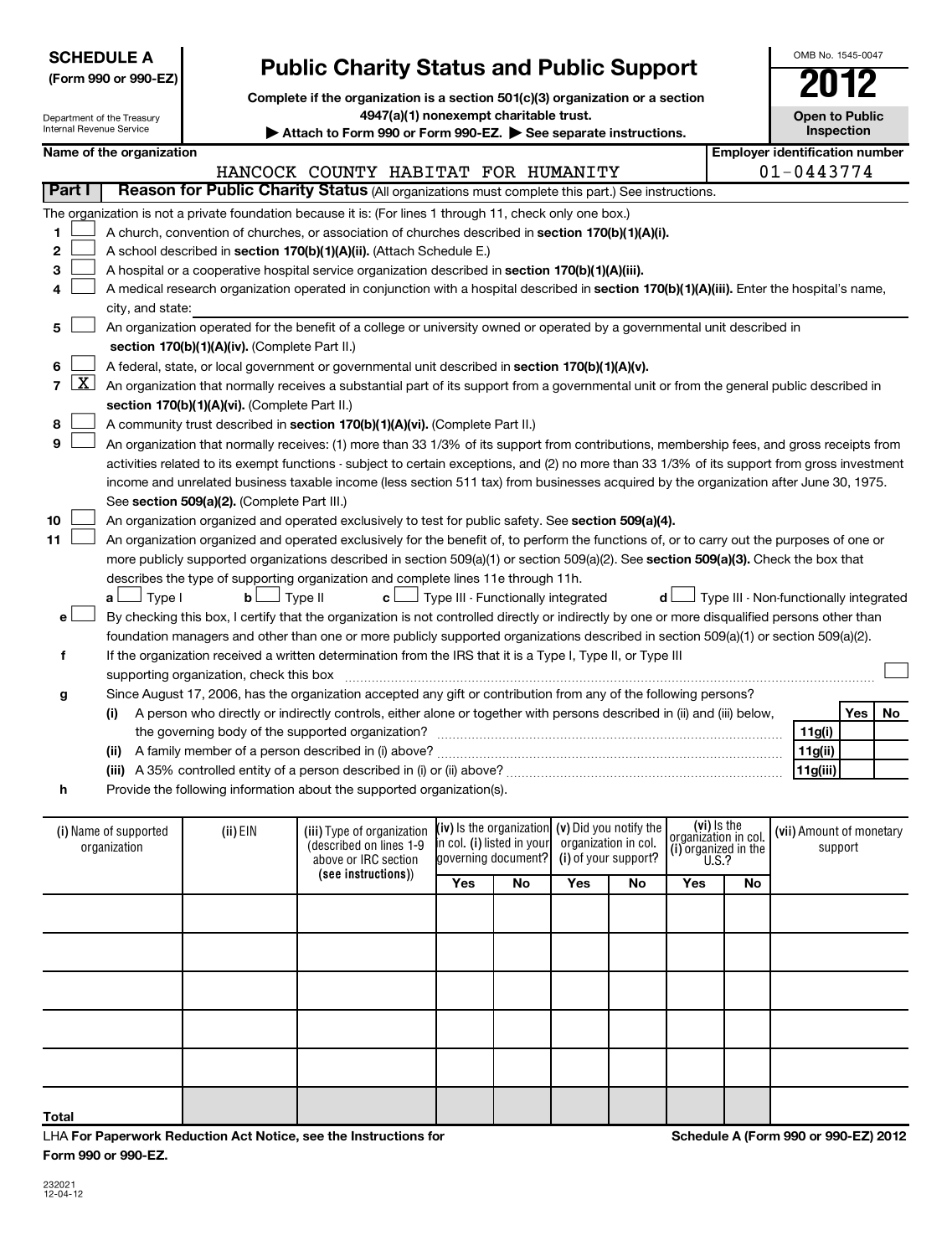#### 01-0443774 Page 2 Schedule A (Form 990 or 990-EZ) 2012  $\,$  HANCOCK  $\,$  COUNTY  $\,$  HABITAT  $\,$  FOR  $\,$  HUMANITY  $\,$   $\,$  01-0443774  $\,$   $_{\rm Page}$

(Complete only if you checked the box on line 5, 7, or 8 of Part I or if the organization failed to qualify under Part III. If the organization fails to qualify under the tests listed below, please complete Part III.) **Part II Support Schedule for Organizations Described in Sections 170(b)(1)(A)(iv) and 170(b)(1)(A)(vi)**

|    | <b>Section A. Public Support</b>                                                                                                                                                                                               |                      |                                      |                       |                            |                    |                                             |
|----|--------------------------------------------------------------------------------------------------------------------------------------------------------------------------------------------------------------------------------|----------------------|--------------------------------------|-----------------------|----------------------------|--------------------|---------------------------------------------|
|    | Calendar year (or fiscal year beginning in)                                                                                                                                                                                    | (a) 2008             | (b) 2009                             | $(c)$ 2010            | $(d)$ 2011                 | (e) 2012           | (f) Total                                   |
|    | 1 Gifts, grants, contributions, and                                                                                                                                                                                            |                      |                                      |                       |                            |                    |                                             |
|    | membership fees received. (Do not                                                                                                                                                                                              |                      |                                      |                       |                            |                    |                                             |
|    | include any "unusual grants.")                                                                                                                                                                                                 | 88,855.              | 83,820.                              | 71,401.               | 65,205.                    | 80,488.            | 389,769.                                    |
|    | 2 Tax revenues levied for the organ-                                                                                                                                                                                           |                      |                                      |                       |                            |                    |                                             |
|    | ization's benefit and either paid to                                                                                                                                                                                           |                      |                                      |                       |                            |                    |                                             |
|    | or expended on its behalf                                                                                                                                                                                                      |                      |                                      |                       |                            |                    |                                             |
|    | 3 The value of services or facilities                                                                                                                                                                                          |                      |                                      |                       |                            |                    |                                             |
|    | furnished by a governmental unit to                                                                                                                                                                                            |                      |                                      |                       |                            |                    |                                             |
|    | the organization without charge                                                                                                                                                                                                |                      |                                      |                       |                            |                    |                                             |
|    | 4 Total. Add lines 1 through 3                                                                                                                                                                                                 | 88,855.              | 83,820.                              | 71,401.               | 65, 205.                   | 80,488.            | 389,769.                                    |
| 5  | The portion of total contributions                                                                                                                                                                                             |                      |                                      |                       |                            |                    |                                             |
|    | by each person (other than a                                                                                                                                                                                                   |                      |                                      |                       |                            |                    |                                             |
|    | governmental unit or publicly                                                                                                                                                                                                  |                      |                                      |                       |                            |                    |                                             |
|    | supported organization) included                                                                                                                                                                                               |                      |                                      |                       |                            |                    |                                             |
|    | on line 1 that exceeds 2% of the                                                                                                                                                                                               |                      |                                      |                       |                            |                    |                                             |
|    | amount shown on line 11,                                                                                                                                                                                                       |                      |                                      |                       |                            |                    |                                             |
|    | column (f)                                                                                                                                                                                                                     |                      |                                      |                       |                            |                    |                                             |
|    | 6 Public support. Subtract line 5 from line 4.                                                                                                                                                                                 |                      |                                      |                       |                            |                    | $\frac{12,139}{377,630}$ .                  |
|    | <b>Section B. Total Support</b>                                                                                                                                                                                                |                      |                                      |                       |                            |                    |                                             |
|    | Calendar year (or fiscal year beginning in)                                                                                                                                                                                    |                      |                                      |                       |                            |                    |                                             |
|    | 7 Amounts from line 4                                                                                                                                                                                                          | (a) 2008<br>88, 855. | $\frac{1}{83}, \frac{2009}{83, 820}$ | $\frac{c}{71}$ , 401. | $\frac{(d) 2011}{65, 205}$ | $\frac{6}{80,488}$ | (f) Total<br>389, 769.                      |
| 8  | Gross income from interest,                                                                                                                                                                                                    |                      |                                      |                       |                            |                    |                                             |
|    | dividends, payments received on                                                                                                                                                                                                |                      |                                      |                       |                            |                    |                                             |
|    | securities loans, rents, royalties                                                                                                                                                                                             |                      |                                      |                       |                            |                    |                                             |
|    | and income from similar sources                                                                                                                                                                                                | 362.                 | 1,457.                               | 712.                  | 566.                       | 183.               | 3,280.                                      |
| 9  | Net income from unrelated business                                                                                                                                                                                             |                      |                                      |                       |                            |                    |                                             |
|    | activities, whether or not the                                                                                                                                                                                                 |                      |                                      |                       |                            |                    |                                             |
|    | business is regularly carried on                                                                                                                                                                                               |                      |                                      |                       |                            |                    |                                             |
|    | <b>10</b> Other income. Do not include gain                                                                                                                                                                                    |                      |                                      |                       |                            |                    |                                             |
|    | or loss from the sale of capital                                                                                                                                                                                               |                      |                                      |                       |                            |                    |                                             |
|    | assets (Explain in Part IV.)                                                                                                                                                                                                   |                      |                                      |                       |                            |                    |                                             |
|    | 11 Total support. Add lines 7 through 10                                                                                                                                                                                       |                      |                                      |                       |                            |                    | 393,049.                                    |
|    | <b>12</b> Gross receipts from related activities, etc. (see instructions)                                                                                                                                                      |                      |                                      |                       |                            | 12                 | 751, 785.                                   |
|    | 13 First five years. If the Form 990 is for the organization's first, second, third, fourth, or fifth tax year as a section 501(c)(3)                                                                                          |                      |                                      |                       |                            |                    |                                             |
|    | organization, check this box and stop here                                                                                                                                                                                     |                      |                                      |                       |                            |                    |                                             |
|    | <b>Section C. Computation of Public Support Percentage</b>                                                                                                                                                                     |                      |                                      |                       |                            |                    |                                             |
|    |                                                                                                                                                                                                                                |                      |                                      |                       |                            | 14                 | 96.08<br>%                                  |
|    |                                                                                                                                                                                                                                |                      |                                      |                       |                            | 15                 | 95.23<br>%                                  |
|    | 16a 33 1/3% support test - 2012. If the organization did not check the box on line 13, and line 14 is 33 1/3% or more, check this box and                                                                                      |                      |                                      |                       |                            |                    |                                             |
|    | stop here. The organization qualifies as a publicly supported organization                                                                                                                                                     |                      |                                      |                       |                            |                    | $\blacktriangleright$ $\lfloor$ X $\rfloor$ |
|    | b 33 1/3% support test - 2011. If the organization did not check a box on line 13 or 16a, and line 15 is 33 1/3% or more, check this box                                                                                       |                      |                                      |                       |                            |                    |                                             |
|    | and stop here. The organization qualifies as a publicly supported organization [11] manuscription manuscription manuscription manuscription manuscription manuscription and a state of the organization manuscription and stat |                      |                                      |                       |                            |                    |                                             |
|    | 17a 10% -facts-and-circumstances test - 2012. If the organization did not check a box on line 13, 16a, or 16b, and line 14 is 10% or more,                                                                                     |                      |                                      |                       |                            |                    |                                             |
|    | and if the organization meets the "facts-and-circumstances" test, check this box and stop here. Explain in Part IV how the organization                                                                                        |                      |                                      |                       |                            |                    |                                             |
|    | meets the "facts-and-circumstances" test. The organization qualifies as a publicly supported organization <i>manumumum</i>                                                                                                     |                      |                                      |                       |                            |                    |                                             |
|    | b 10% -facts-and-circumstances test - 2011. If the organization did not check a box on line 13, 16a, 16b, or 17a, and line 15 is 10% or                                                                                        |                      |                                      |                       |                            |                    |                                             |
|    | more, and if the organization meets the "facts-and-circumstances" test, check this box and stop here. Explain in Part IV how the                                                                                               |                      |                                      |                       |                            |                    |                                             |
|    | organization meets the "facts-and-circumstances" test. The organization qualifies as a publicly supported organization                                                                                                         |                      |                                      |                       |                            |                    |                                             |
| 18 | Private foundation. If the organization did not check a box on line 13, 16a, 16b, 17a, or 17b, check this box and see instructions                                                                                             |                      |                                      |                       |                            |                    |                                             |
|    |                                                                                                                                                                                                                                |                      |                                      |                       |                            |                    |                                             |

**Schedule A (Form 990 or 990-EZ) 2012**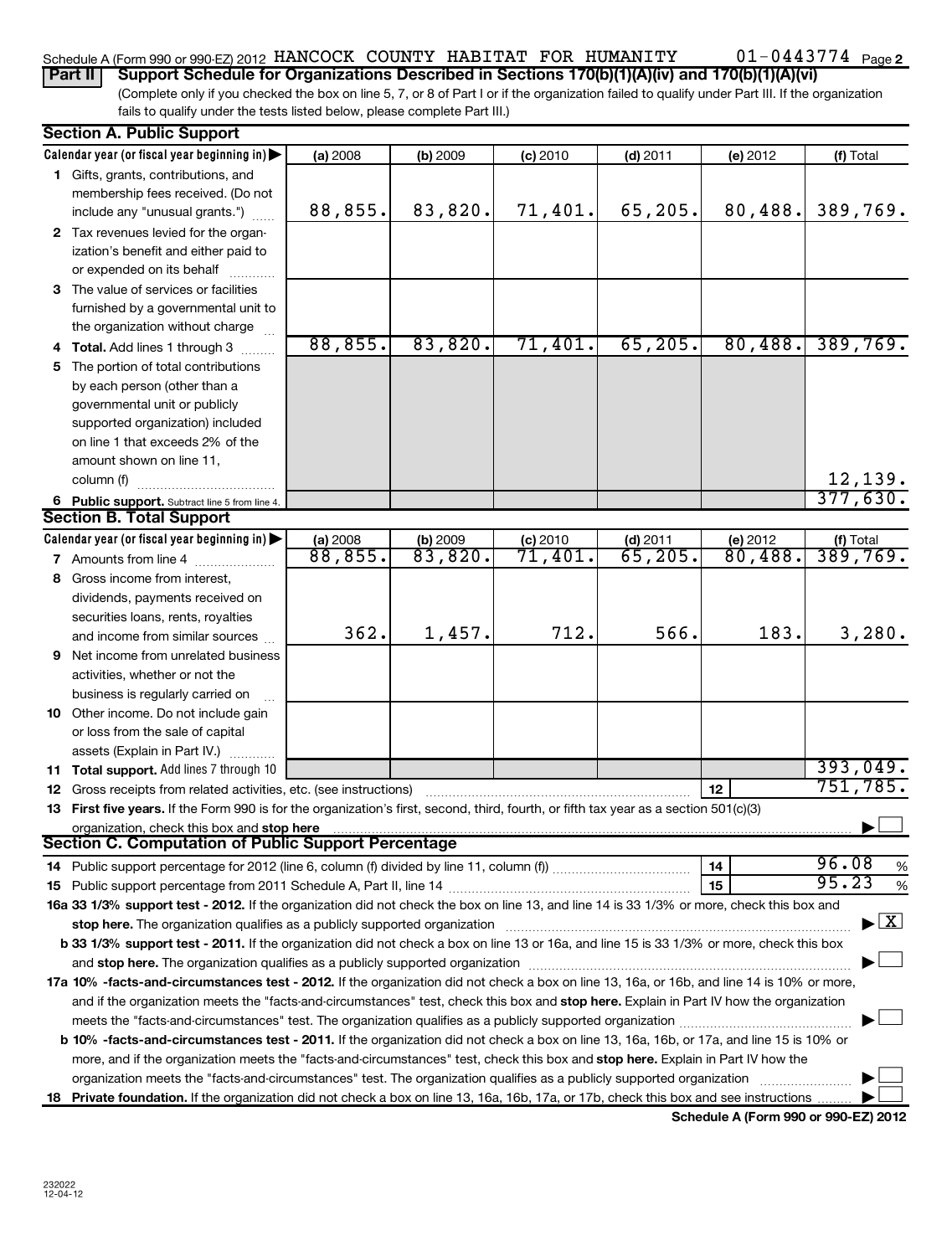#### **Part III** | Support Schedule for Organizations Described in Section 509(a)(2)

(Complete only if you checked the box on line 9 of Part I or if the organization failed to qualify under Part II. If the organization fails to qualify under the tests listed below, please complete Part II.)

| <b>Section A. Public Support</b>                                                                                                                                                                                               |          |          |            |            |          |           |
|--------------------------------------------------------------------------------------------------------------------------------------------------------------------------------------------------------------------------------|----------|----------|------------|------------|----------|-----------|
| Calendar year (or fiscal year beginning in)                                                                                                                                                                                    | (a) 2008 | (b) 2009 | (c) 2010   | $(d)$ 2011 | (e) 2012 | (f) Total |
| 1 Gifts, grants, contributions, and                                                                                                                                                                                            |          |          |            |            |          |           |
| membership fees received. (Do not                                                                                                                                                                                              |          |          |            |            |          |           |
| include any "unusual grants.")                                                                                                                                                                                                 |          |          |            |            |          |           |
| <b>2</b> Gross receipts from admissions,                                                                                                                                                                                       |          |          |            |            |          |           |
| merchandise sold or services per-                                                                                                                                                                                              |          |          |            |            |          |           |
| formed, or facilities furnished in                                                                                                                                                                                             |          |          |            |            |          |           |
| any activity that is related to the<br>organization's tax-exempt purpose                                                                                                                                                       |          |          |            |            |          |           |
| 3 Gross receipts from activities that                                                                                                                                                                                          |          |          |            |            |          |           |
| are not an unrelated trade or bus-                                                                                                                                                                                             |          |          |            |            |          |           |
|                                                                                                                                                                                                                                |          |          |            |            |          |           |
| iness under section 513                                                                                                                                                                                                        |          |          |            |            |          |           |
| 4 Tax revenues levied for the organ-                                                                                                                                                                                           |          |          |            |            |          |           |
| ization's benefit and either paid to                                                                                                                                                                                           |          |          |            |            |          |           |
| or expended on its behalf<br>$\overline{\phantom{a}}$                                                                                                                                                                          |          |          |            |            |          |           |
| 5 The value of services or facilities                                                                                                                                                                                          |          |          |            |            |          |           |
| furnished by a governmental unit to                                                                                                                                                                                            |          |          |            |            |          |           |
| the organization without charge                                                                                                                                                                                                |          |          |            |            |          |           |
| <b>6 Total.</b> Add lines 1 through 5                                                                                                                                                                                          |          |          |            |            |          |           |
| 7a Amounts included on lines 1, 2, and                                                                                                                                                                                         |          |          |            |            |          |           |
| 3 received from disqualified persons                                                                                                                                                                                           |          |          |            |            |          |           |
| <b>b</b> Amounts included on lines 2 and 3 received                                                                                                                                                                            |          |          |            |            |          |           |
| from other than disqualified persons that<br>exceed the greater of \$5,000 or 1% of the                                                                                                                                        |          |          |            |            |          |           |
| amount on line 13 for the year                                                                                                                                                                                                 |          |          |            |            |          |           |
| c Add lines 7a and 7b                                                                                                                                                                                                          |          |          |            |            |          |           |
| 8 Public support (Subtract line 7c from line 6.)                                                                                                                                                                               |          |          |            |            |          |           |
| <b>Section B. Total Support</b>                                                                                                                                                                                                |          |          |            |            |          |           |
| Calendar year (or fiscal year beginning in)                                                                                                                                                                                    | (a) 2008 | (b) 2009 | $(c)$ 2010 | $(d)$ 2011 | (e) 2012 | (f) Total |
| 9 Amounts from line 6                                                                                                                                                                                                          |          |          |            |            |          |           |
| <b>10a</b> Gross income from interest,                                                                                                                                                                                         |          |          |            |            |          |           |
| dividends, payments received on                                                                                                                                                                                                |          |          |            |            |          |           |
| securities loans, rents, royalties<br>and income from similar sources                                                                                                                                                          |          |          |            |            |          |           |
| <b>b</b> Unrelated business taxable income                                                                                                                                                                                     |          |          |            |            |          |           |
| (less section 511 taxes) from businesses                                                                                                                                                                                       |          |          |            |            |          |           |
| acquired after June 30, 1975                                                                                                                                                                                                   |          |          |            |            |          |           |
| c Add lines 10a and 10b                                                                                                                                                                                                        |          |          |            |            |          |           |
| <b>11</b> Net income from unrelated business                                                                                                                                                                                   |          |          |            |            |          |           |
| activities not included in line 10b,                                                                                                                                                                                           |          |          |            |            |          |           |
| whether or not the business is                                                                                                                                                                                                 |          |          |            |            |          |           |
| regularly carried on<br>12 Other income. Do not include gain                                                                                                                                                                   |          |          |            |            |          |           |
| or loss from the sale of capital                                                                                                                                                                                               |          |          |            |            |          |           |
| assets (Explain in Part IV.)                                                                                                                                                                                                   |          |          |            |            |          |           |
| 13 Total support. (Add lines 9, 10c, 11, and 12.)                                                                                                                                                                              |          |          |            |            |          |           |
| 14 First five years. If the Form 990 is for the organization's first, second, third, fourth, or fifth tax year as a section 501(c)(3) organization,                                                                            |          |          |            |            |          |           |
| check this box and stop here manufactured and stop of the state of the state of the state of the state of the state of the state of the state of the state of the state of the state of the state of the state of the state of |          |          |            |            |          |           |
| Section C. Computation of Public Support Percentage                                                                                                                                                                            |          |          |            |            |          |           |
|                                                                                                                                                                                                                                |          |          |            |            | 15       | %         |
|                                                                                                                                                                                                                                |          |          |            |            | 16       | %         |
| Section D. Computation of Investment Income Percentage                                                                                                                                                                         |          |          |            |            |          |           |
| 17 Investment income percentage for 2012 (line 10c, column (f) divided by line 13, column (f))                                                                                                                                 |          |          |            |            | 17       | %         |
| 18 Investment income percentage from 2011 Schedule A, Part III, line 17                                                                                                                                                        |          |          |            |            | 18       | %         |
| 19a 33 1/3% support tests - 2012. If the organization did not check the box on line 14, and line 15 is more than 33 1/3%, and line 17 is not                                                                                   |          |          |            |            |          |           |
| more than 33 1/3%, check this box and stop here. The organization qualifies as a publicly supported organization                                                                                                               |          |          |            |            |          |           |
| b 33 1/3% support tests - 2011. If the organization did not check a box on line 14 or line 19a, and line 16 is more than 33 1/3%, and                                                                                          |          |          |            |            |          |           |
| line 18 is not more than 33 1/3%, check this box and stop here. The organization qualifies as a publicly supported organization                                                                                                |          |          |            |            |          |           |
|                                                                                                                                                                                                                                |          |          |            |            |          |           |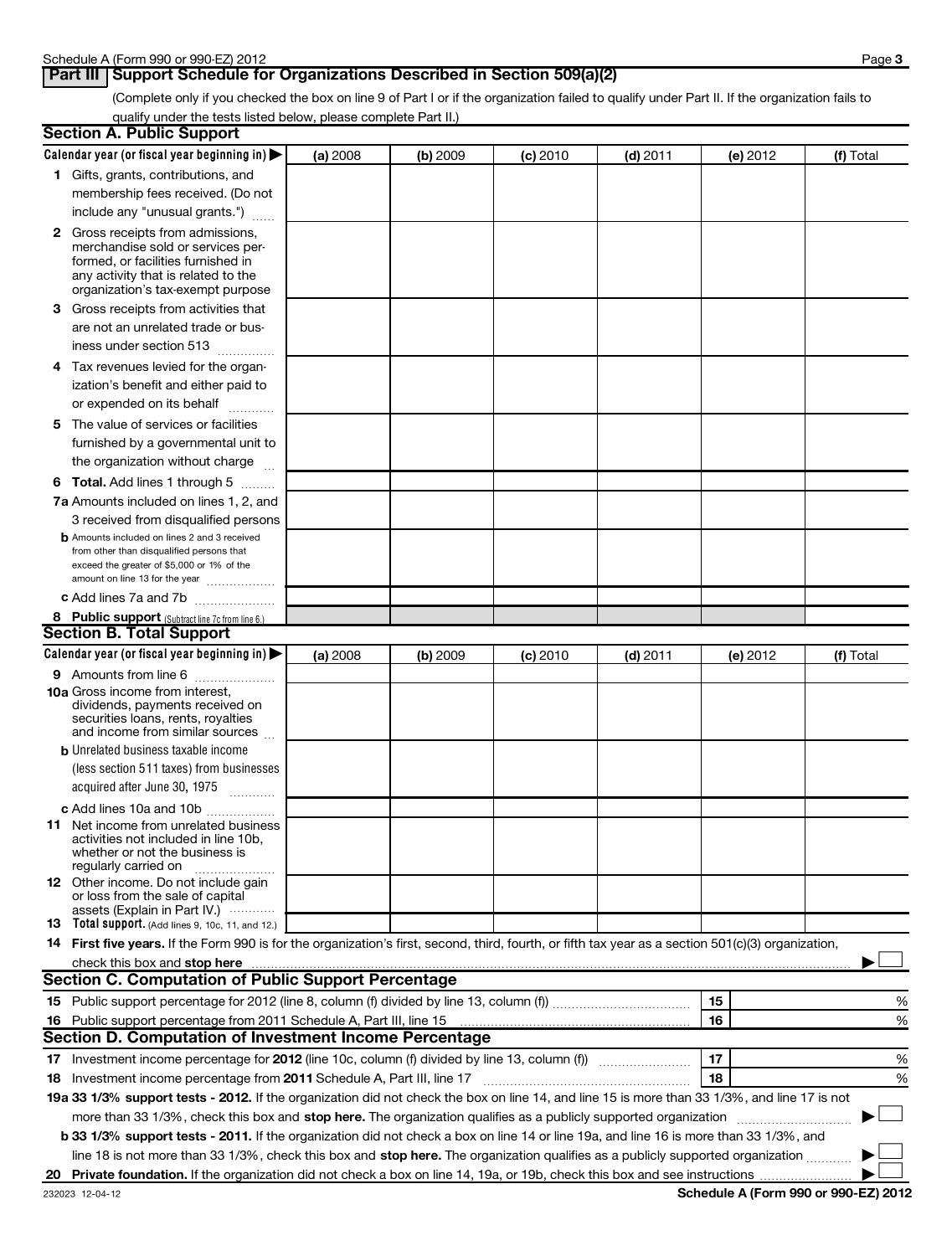| <b>SCHEDULE D</b> |  |
|-------------------|--|
|                   |  |

# **Supplemental Financial Statements**<br> **2012** Complete if the organization answered "Yes," to Form 990,

**(Form 990) | Complete if the organization answered "Yes," to Form 990, Part IV, line 6, 7, 8, 9, 10, 11a, 11b, 11c, 11d, 11e, 11f, 12a, or 12b.**

|        | Department of the Treasury<br>Internal Revenue Service | Part IV, line 6, 7, 8, 9, 10, 11a, 11b, 11c, 11d, 11e, 11f, 12a, or 12b.                                                                                                                                                                | Attach to Form 990. See separate instructions.      |    | Inspection                                          | <b>Open to Public</b> |
|--------|--------------------------------------------------------|-----------------------------------------------------------------------------------------------------------------------------------------------------------------------------------------------------------------------------------------|-----------------------------------------------------|----|-----------------------------------------------------|-----------------------|
|        | Name of the organization                               | HANCOCK COUNTY HABITAT FOR HUMANITY                                                                                                                                                                                                     |                                                     |    | <b>Employer identification number</b><br>01-0443774 |                       |
| Part I |                                                        | Organizations Maintaining Donor Advised Funds or Other Similar Funds or Accounts. Complete if the                                                                                                                                       |                                                     |    |                                                     |                       |
|        |                                                        | organization answered "Yes" to Form 990, Part IV, line 6.                                                                                                                                                                               |                                                     |    |                                                     |                       |
|        |                                                        |                                                                                                                                                                                                                                         | (a) Donor advised funds                             |    | (b) Funds and other accounts                        |                       |
| 1.     |                                                        |                                                                                                                                                                                                                                         |                                                     |    |                                                     |                       |
| 2      |                                                        |                                                                                                                                                                                                                                         |                                                     |    |                                                     |                       |
| з      |                                                        |                                                                                                                                                                                                                                         |                                                     |    |                                                     |                       |
| 4      |                                                        |                                                                                                                                                                                                                                         |                                                     |    |                                                     |                       |
| 5      |                                                        | Did the organization inform all donors and donor advisors in writing that the assets held in donor advised funds                                                                                                                        |                                                     |    |                                                     |                       |
|        |                                                        |                                                                                                                                                                                                                                         |                                                     |    | Yes                                                 | <b>No</b>             |
| 6      |                                                        | Did the organization inform all grantees, donors, and donor advisors in writing that grant funds can be used only<br>for charitable purposes and not for the benefit of the donor or donor advisor, or for any other purpose conferring |                                                     |    |                                                     |                       |
|        | impermissible private benefit?                         |                                                                                                                                                                                                                                         |                                                     |    | Yes                                                 | No                    |
|        | Part II                                                | Conservation Easements. Complete if the organization answered "Yes" to Form 990, Part IV, line 7.                                                                                                                                       |                                                     |    |                                                     |                       |
| 1.     |                                                        | Purpose(s) of conservation easements held by the organization (check all that apply).                                                                                                                                                   |                                                     |    |                                                     |                       |
|        |                                                        | Preservation of land for public use (e.g., recreation or education)                                                                                                                                                                     | Preservation of an historically important land area |    |                                                     |                       |
|        |                                                        | Protection of natural habitat                                                                                                                                                                                                           | Preservation of a certified historic structure      |    |                                                     |                       |
|        |                                                        | Preservation of open space                                                                                                                                                                                                              |                                                     |    |                                                     |                       |
| 2      |                                                        | Complete lines 2a through 2d if the organization held a qualified conservation contribution in the form of a conservation easement on the last                                                                                          |                                                     |    |                                                     |                       |
|        | day of the tax year.                                   |                                                                                                                                                                                                                                         |                                                     |    |                                                     |                       |
|        |                                                        |                                                                                                                                                                                                                                         |                                                     |    | Held at the End of the Tax Year                     |                       |
|        |                                                        |                                                                                                                                                                                                                                         |                                                     | 2a |                                                     |                       |
| b      |                                                        | Total acreage restricted by conservation easements                                                                                                                                                                                      |                                                     | 2b |                                                     |                       |
|        |                                                        |                                                                                                                                                                                                                                         |                                                     | 2c |                                                     |                       |
| d      |                                                        | Number of conservation easements included in (c) acquired after 8/17/06, and not on a historic structure                                                                                                                                |                                                     |    |                                                     |                       |
|        |                                                        |                                                                                                                                                                                                                                         |                                                     | 2d |                                                     |                       |
| 3      |                                                        | Number of conservation easements modified, transferred, released, extinguished, or terminated by the organization during the tax                                                                                                        |                                                     |    |                                                     |                       |
|        | year                                                   |                                                                                                                                                                                                                                         |                                                     |    |                                                     |                       |
| 4      |                                                        | Number of states where property subject to conservation easement is located >                                                                                                                                                           |                                                     |    |                                                     |                       |
| 5      |                                                        | Does the organization have a written policy regarding the periodic monitoring, inspection, handling of                                                                                                                                  |                                                     |    |                                                     |                       |
|        |                                                        | violations, and enforcement of the conservation easements it holds?                                                                                                                                                                     |                                                     |    | Yes                                                 | <b>No</b>             |
| 6      |                                                        | Staff and volunteer hours devoted to monitoring, inspecting, and enforcing conservation easements during the year $\blacktriangleright$                                                                                                 |                                                     |    |                                                     |                       |
| 7      |                                                        | Amount of expenses incurred in monitoring, inspecting, and enforcing conservation easements during the year $\triangleright$ \$                                                                                                         |                                                     |    |                                                     |                       |
| 8      |                                                        | Does each conservation easement reported on line 2(d) above satisfy the requirements of section 170(h)(4)(B)(i)                                                                                                                         |                                                     |    |                                                     |                       |
|        | and section 170(h)(4)(B)(ii)?                          |                                                                                                                                                                                                                                         |                                                     |    | Yes                                                 | No                    |
| 9      |                                                        | In Part XIII, describe how the organization reports conservation easements in its revenue and expense statement, and balance sheet, and                                                                                                 |                                                     |    |                                                     |                       |
|        |                                                        | include, if applicable, the text of the footnote to the organization's financial statements that describes the organization's accounting for                                                                                            |                                                     |    |                                                     |                       |
|        | conservation easements.<br>Part III                    | Organizations Maintaining Collections of Art, Historical Treasures, or Other Similar Assets.                                                                                                                                            |                                                     |    |                                                     |                       |
|        |                                                        | Complete if the organization answered "Yes" to Form 990, Part IV, line 8.                                                                                                                                                               |                                                     |    |                                                     |                       |
|        |                                                        | 1a If the organization elected, as permitted under SFAS 116 (ASC 958), not to report in its revenue statement and balance sheet works of art,                                                                                           |                                                     |    |                                                     |                       |
|        |                                                        | historical treasures, or other similar assets held for public exhibition, education, or research in furtherance of public service, provide, in Part XIII,                                                                               |                                                     |    |                                                     |                       |
|        |                                                        | the text of the footnote to its financial statements that describes these items.                                                                                                                                                        |                                                     |    |                                                     |                       |
| b      |                                                        | If the organization elected, as permitted under SFAS 116 (ASC 958), to report in its revenue statement and balance sheet works of art, historical                                                                                       |                                                     |    |                                                     |                       |
|        |                                                        | treasures, or other similar assets held for public exhibition, education, or research in furtherance of public service, provide the following amounts                                                                                   |                                                     |    |                                                     |                       |
|        | relating to these items:                               |                                                                                                                                                                                                                                         |                                                     |    |                                                     |                       |
|        |                                                        |                                                                                                                                                                                                                                         |                                                     | \$ |                                                     |                       |
|        |                                                        | (ii) Assets included in Form 990, Part X                                                                                                                                                                                                |                                                     | \$ |                                                     |                       |
| 2      |                                                        | If the organization received or held works of art, historical treasures, or other similar assets for financial gain, provide                                                                                                            |                                                     |    |                                                     |                       |
|        |                                                        | the following amounts required to be reported under SEAS 116 (ASC 958) relating to these items:                                                                                                                                         |                                                     |    |                                                     |                       |

| VIII.<br>, ggr<br>. line<br>, Part<br>∙orm<br>idec |  |
|----------------------------------------------------|--|
|                                                    |  |

OMB No. 1545-0047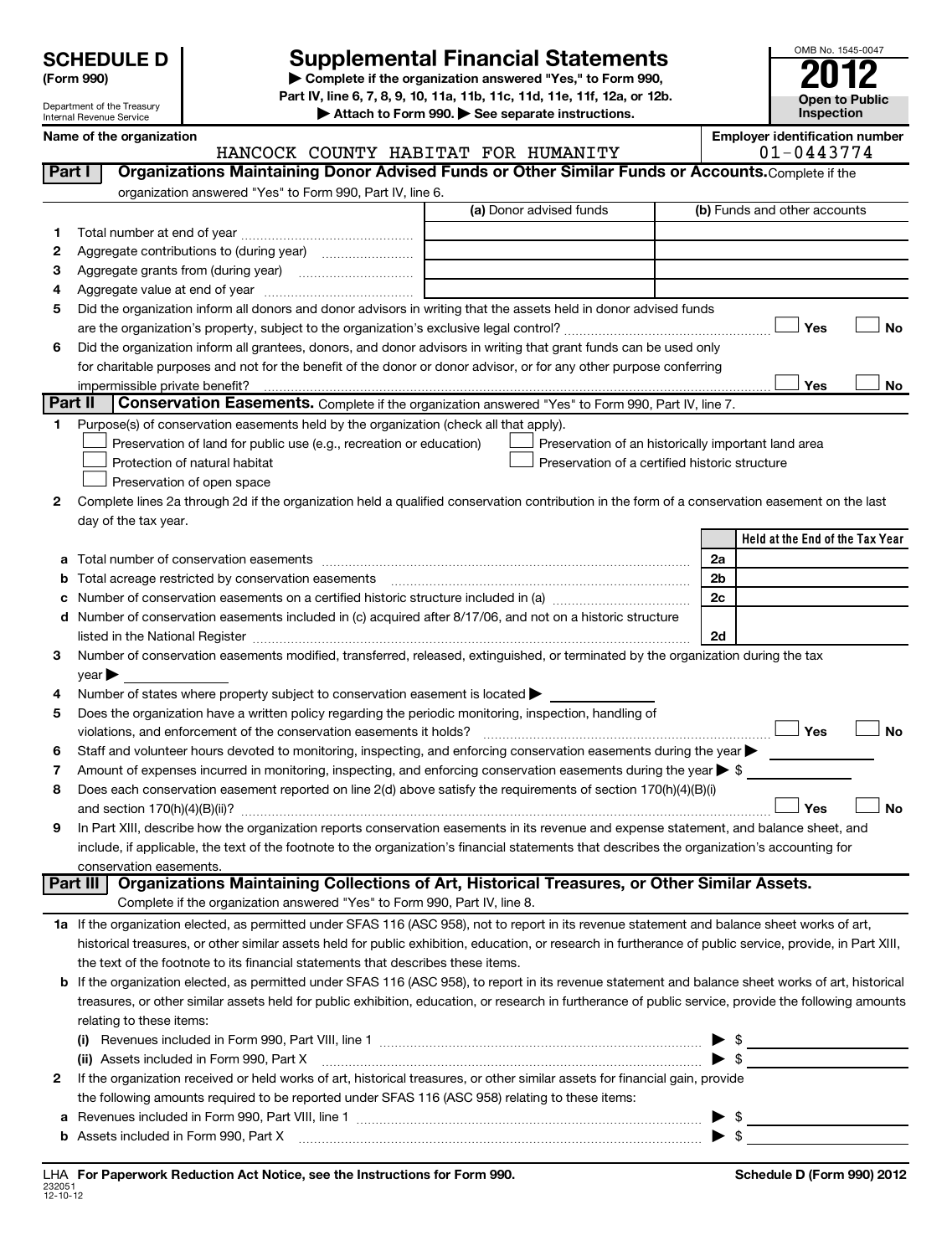|    | Schedule D (Form 990) 2012                                                                                                                                                                                                     | HANCOCK COUNTY HABITAT FOR HUMANITY     |                |                                                                                                                                                                                                                               |                                 |                | $01 - 0443774$ Page 2      |
|----|--------------------------------------------------------------------------------------------------------------------------------------------------------------------------------------------------------------------------------|-----------------------------------------|----------------|-------------------------------------------------------------------------------------------------------------------------------------------------------------------------------------------------------------------------------|---------------------------------|----------------|----------------------------|
|    | Part III<br>Organizations Maintaining Collections of Art, Historical Treasures, or Other Similar Assets (continued)                                                                                                            |                                         |                |                                                                                                                                                                                                                               |                                 |                |                            |
| з  | Using the organization's acquisition, accession, and other records, check any of the following that are a significant use of its collection items                                                                              |                                         |                |                                                                                                                                                                                                                               |                                 |                |                            |
|    | (check all that apply):                                                                                                                                                                                                        |                                         |                |                                                                                                                                                                                                                               |                                 |                |                            |
| a  | Public exhibition                                                                                                                                                                                                              | d                                       |                | Loan or exchange programs                                                                                                                                                                                                     |                                 |                |                            |
| b  | Scholarly research                                                                                                                                                                                                             | e                                       |                | Other and the contract of the contract of the contract of the contract of the contract of the contract of the contract of the contract of the contract of the contract of the contract of the contract of the contract of the |                                 |                |                            |
| c  | Preservation for future generations                                                                                                                                                                                            |                                         |                |                                                                                                                                                                                                                               |                                 |                |                            |
| 4  | Provide a description of the organization's collections and explain how they further the organization's exempt purpose in Part XIII.                                                                                           |                                         |                |                                                                                                                                                                                                                               |                                 |                |                            |
| 5  | During the year, did the organization solicit or receive donations of art, historical treasures, or other similar assets                                                                                                       |                                         |                |                                                                                                                                                                                                                               |                                 |                |                            |
|    |                                                                                                                                                                                                                                |                                         |                |                                                                                                                                                                                                                               |                                 | Yes            | No                         |
|    | Part IV<br>Escrow and Custodial Arrangements. Complete if the organization answered "Yes" to Form 990, Part IV, line 9, or                                                                                                     |                                         |                |                                                                                                                                                                                                                               |                                 |                |                            |
|    | reported an amount on Form 990, Part X, line 21.                                                                                                                                                                               |                                         |                |                                                                                                                                                                                                                               |                                 |                |                            |
|    | 1a Is the organization an agent, trustee, custodian or other intermediary for contributions or other assets not included                                                                                                       |                                         |                |                                                                                                                                                                                                                               |                                 |                |                            |
|    |                                                                                                                                                                                                                                |                                         |                |                                                                                                                                                                                                                               |                                 | Yes            | No                         |
|    | <b>b</b> If "Yes," explain the arrangement in Part XIII and complete the following table:                                                                                                                                      |                                         |                |                                                                                                                                                                                                                               |                                 |                |                            |
|    |                                                                                                                                                                                                                                |                                         |                |                                                                                                                                                                                                                               |                                 | Amount         |                            |
| c  | Beginning balance measurements are all the contract of the contract of the contract of the contract of the contract of the contract of the contract of the contract of the contract of the contract of the contract of the con |                                         |                |                                                                                                                                                                                                                               | 1c                              |                |                            |
|    | Additions during the year manufactured and an anti-manufactured and all the year manufactured and all the year                                                                                                                 |                                         |                |                                                                                                                                                                                                                               | 1d                              |                |                            |
|    | Distributions during the year manufactured and continuum and continuum and the year manufactured and continuum                                                                                                                 |                                         |                |                                                                                                                                                                                                                               | 1e                              |                |                            |
|    |                                                                                                                                                                                                                                |                                         |                |                                                                                                                                                                                                                               | 1f                              |                |                            |
| 2a |                                                                                                                                                                                                                                |                                         |                |                                                                                                                                                                                                                               |                                 | Yes            | No                         |
|    | b If "Yes," explain the arrangement in Part XIII. Check here if the explanation has been provided in Part XIII                                                                                                                 |                                         |                |                                                                                                                                                                                                                               |                                 |                |                            |
|    | Part V<br>Endowment Funds. Complete if the organization answered "Yes" to Form 990, Part IV, line 10.                                                                                                                          |                                         |                |                                                                                                                                                                                                                               |                                 |                |                            |
|    |                                                                                                                                                                                                                                | (a) Current year                        | (b) Prior year | (c) Two years back $\vert$ (d) Three years back $\vert$ (e) Four years back                                                                                                                                                   |                                 |                |                            |
| 1a | Beginning of year balance                                                                                                                                                                                                      |                                         |                |                                                                                                                                                                                                                               |                                 |                |                            |
|    |                                                                                                                                                                                                                                |                                         |                |                                                                                                                                                                                                                               |                                 |                |                            |
|    | Net investment earnings, gains, and losses                                                                                                                                                                                     |                                         |                |                                                                                                                                                                                                                               |                                 |                |                            |
|    | Grants or scholarships                                                                                                                                                                                                         |                                         |                |                                                                                                                                                                                                                               |                                 |                |                            |
|    | Other expenditures for facilities                                                                                                                                                                                              |                                         |                |                                                                                                                                                                                                                               |                                 |                |                            |
|    | and programs                                                                                                                                                                                                                   |                                         |                |                                                                                                                                                                                                                               |                                 |                |                            |
| Ť  |                                                                                                                                                                                                                                |                                         |                |                                                                                                                                                                                                                               |                                 |                |                            |
| g  | End of year balance                                                                                                                                                                                                            |                                         |                |                                                                                                                                                                                                                               |                                 |                |                            |
| 2  | Provide the estimated percentage of the current year end balance (line 1g, column (a)) held as:                                                                                                                                |                                         |                |                                                                                                                                                                                                                               |                                 |                |                            |
| а  | Board designated or quasi-endowment >                                                                                                                                                                                          |                                         |                |                                                                                                                                                                                                                               |                                 |                |                            |
| b  | Permanent endowment                                                                                                                                                                                                            | %                                       |                |                                                                                                                                                                                                                               |                                 |                |                            |
|    | Temporarily restricted endowment                                                                                                                                                                                               | %                                       |                |                                                                                                                                                                                                                               |                                 |                |                            |
|    | The percentages in lines 2a, 2b, and 2c should equal 100%.                                                                                                                                                                     |                                         |                |                                                                                                                                                                                                                               |                                 |                |                            |
|    | 3a Are there endowment funds not in the possession of the organization that are held and administered for the organization                                                                                                     |                                         |                |                                                                                                                                                                                                                               |                                 |                |                            |
|    | by:                                                                                                                                                                                                                            |                                         |                |                                                                                                                                                                                                                               |                                 |                | Yes<br>No                  |
|    |                                                                                                                                                                                                                                |                                         |                |                                                                                                                                                                                                                               |                                 | 3a(i)          |                            |
|    |                                                                                                                                                                                                                                |                                         |                |                                                                                                                                                                                                                               |                                 | 3a(ii)         |                            |
|    |                                                                                                                                                                                                                                |                                         |                |                                                                                                                                                                                                                               |                                 | 3 <sub>b</sub> |                            |
| 4  | Describe in Part XIII the intended uses of the organization's endowment funds.                                                                                                                                                 |                                         |                |                                                                                                                                                                                                                               |                                 |                |                            |
|    | <b>Part VI</b><br>Land, Buildings, and Equipment. See Form 990, Part X, line 10.                                                                                                                                               |                                         |                |                                                                                                                                                                                                                               |                                 |                |                            |
|    | Description of property                                                                                                                                                                                                        | (a) Cost or other<br>basis (investment) |                | (b) Cost or other<br>basis (other)                                                                                                                                                                                            | (c) Accumulated<br>depreciation | (d) Book value |                            |
|    |                                                                                                                                                                                                                                |                                         |                |                                                                                                                                                                                                                               |                                 |                |                            |
| b  |                                                                                                                                                                                                                                |                                         |                |                                                                                                                                                                                                                               |                                 |                |                            |
|    |                                                                                                                                                                                                                                |                                         |                |                                                                                                                                                                                                                               |                                 |                |                            |
| d  |                                                                                                                                                                                                                                |                                         |                | 10, 263.                                                                                                                                                                                                                      | 8,463.                          |                | 1,800.                     |
|    |                                                                                                                                                                                                                                |                                         |                | 4,225.                                                                                                                                                                                                                        | 2,568.                          |                | 657.                       |
|    | Total. Add lines 1a through 1e. (Column (d) must equal Form 990, Part X, column (B), line 10(c).)                                                                                                                              |                                         |                |                                                                                                                                                                                                                               |                                 |                | 457.<br>З.                 |
|    |                                                                                                                                                                                                                                |                                         |                |                                                                                                                                                                                                                               |                                 |                | Schodule D (Form 000) 2012 |

**Schedule D (Form 990) 2012**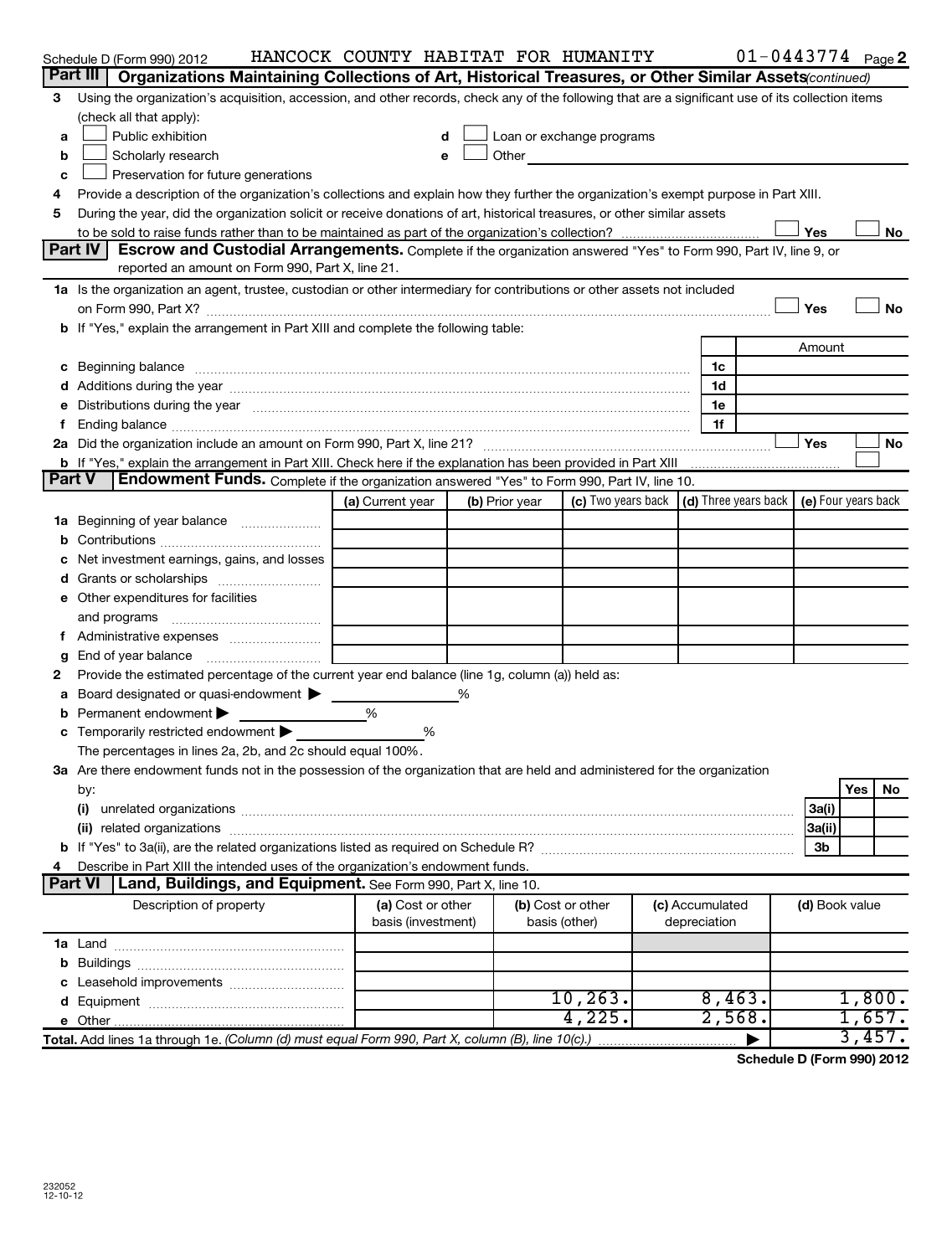|           | Schedule D (Form 990) 2012                  | HANCOCK COUNTY HABITAT FOR HUMANITY                                                                                     |                 |                |                |                                                           | $01 - 0443774$ Page 3 |                     |
|-----------|---------------------------------------------|-------------------------------------------------------------------------------------------------------------------------|-----------------|----------------|----------------|-----------------------------------------------------------|-----------------------|---------------------|
|           |                                             | Part VII Investments - Other Securities. See Form 990, Part X, line 12.                                                 |                 |                |                |                                                           |                       |                     |
|           |                                             | (a) Description of security or category (including name of security)                                                    |                 | (b) Book value |                | (c) Method of valuation: Cost or end-of-year market value |                       |                     |
|           | (1) Financial derivatives                   |                                                                                                                         |                 |                |                |                                                           |                       |                     |
|           |                                             |                                                                                                                         |                 |                |                |                                                           |                       |                     |
| (3) Other |                                             |                                                                                                                         |                 |                |                |                                                           |                       |                     |
| (A)       |                                             |                                                                                                                         |                 |                |                |                                                           |                       |                     |
| (B)       |                                             |                                                                                                                         |                 |                |                |                                                           |                       |                     |
| (C)       |                                             |                                                                                                                         |                 |                |                |                                                           |                       |                     |
| (D)       |                                             |                                                                                                                         |                 |                |                |                                                           |                       |                     |
| (E)       |                                             |                                                                                                                         |                 |                |                |                                                           |                       |                     |
| (F)       |                                             |                                                                                                                         |                 |                |                |                                                           |                       |                     |
| (G)       |                                             |                                                                                                                         |                 |                |                |                                                           |                       |                     |
| (H)       |                                             |                                                                                                                         |                 |                |                |                                                           |                       |                     |
| (1)       |                                             |                                                                                                                         |                 |                |                |                                                           |                       |                     |
|           |                                             | Total. (Col. (b) must equal Form 990, Part X, col. (B) line 12.) $\blacktriangleright$                                  |                 |                |                |                                                           |                       |                     |
|           |                                             | Part VIII Investments - Program Related. See Form 990, Part X, line 13.                                                 |                 |                |                |                                                           |                       |                     |
|           | (a) Description of investment type          |                                                                                                                         |                 | (b) Book value |                | (c) Method of valuation: Cost or end-of-year market value |                       |                     |
| (1)       |                                             |                                                                                                                         |                 |                |                |                                                           |                       |                     |
| (2)       |                                             |                                                                                                                         |                 |                |                |                                                           |                       |                     |
| (3)       |                                             |                                                                                                                         |                 |                |                |                                                           |                       |                     |
| (4)       |                                             |                                                                                                                         |                 |                |                |                                                           |                       |                     |
| (5)       |                                             |                                                                                                                         |                 |                |                |                                                           |                       |                     |
| (6)       |                                             |                                                                                                                         |                 |                |                |                                                           |                       |                     |
| (7)       |                                             |                                                                                                                         |                 |                |                |                                                           |                       |                     |
| (8)       |                                             |                                                                                                                         |                 |                |                |                                                           |                       |                     |
| (9)       |                                             |                                                                                                                         |                 |                |                |                                                           |                       |                     |
| (10)      |                                             |                                                                                                                         |                 |                |                |                                                           |                       |                     |
|           |                                             | Total. (Col. (b) must equal Form 990, Part X, col. (B) line 13.) $\blacktriangleright$                                  |                 |                |                |                                                           |                       |                     |
| Part IX   |                                             | Other Assets. See Form 990, Part X, line 15.                                                                            |                 |                |                |                                                           |                       |                     |
|           |                                             |                                                                                                                         | (a) Description |                |                |                                                           | (b) Book value        |                     |
| (1)       |                                             | CONSTRUCTION IN PROGRESS                                                                                                |                 |                |                |                                                           |                       | 91,906.             |
| (2)       | MORTGAGES RECEIVABLE                        | LAND HELD FOR DEVELOPMENT                                                                                               |                 |                |                |                                                           |                       | 374,043.<br>56,000. |
| (3)       |                                             |                                                                                                                         |                 |                |                |                                                           |                       |                     |
| (4)       |                                             |                                                                                                                         |                 |                |                |                                                           |                       |                     |
| (5)       |                                             |                                                                                                                         |                 |                |                |                                                           |                       |                     |
| (6)       |                                             |                                                                                                                         |                 |                |                |                                                           |                       |                     |
| (7)       |                                             |                                                                                                                         |                 |                |                |                                                           |                       |                     |
| (8)       |                                             |                                                                                                                         |                 |                |                |                                                           |                       |                     |
| (9)       |                                             |                                                                                                                         |                 |                |                |                                                           |                       |                     |
| (10)      |                                             |                                                                                                                         |                 |                |                |                                                           |                       | 521,949.            |
| Part X    |                                             | Total. (Column (b) must equal Form 990, Part X, col. (B) line 15.)<br>Other Liabilities. See Form 990, Part X, line 25. |                 |                |                |                                                           |                       |                     |
|           |                                             | (a) Description of liability                                                                                            |                 |                | (b) Book value |                                                           |                       |                     |
| <u>1.</u> |                                             |                                                                                                                         |                 |                |                |                                                           |                       |                     |
| (1)       | Federal income taxes<br>PAYROLL LIABILITIES |                                                                                                                         |                 |                | 7,692.         |                                                           |                       |                     |
| (2)       | <b>SALES TAX PAYABLE</b>                    |                                                                                                                         |                 |                | 1,235.         |                                                           |                       |                     |
| (3)       |                                             |                                                                                                                         |                 |                |                |                                                           |                       |                     |
| (4)       |                                             |                                                                                                                         |                 |                |                |                                                           |                       |                     |
| (5)       |                                             |                                                                                                                         |                 |                |                |                                                           |                       |                     |
| (6)       |                                             |                                                                                                                         |                 |                |                |                                                           |                       |                     |
| (7)       |                                             |                                                                                                                         |                 |                |                |                                                           |                       |                     |
| (8)       |                                             |                                                                                                                         |                 |                |                |                                                           |                       |                     |
| (9)       |                                             |                                                                                                                         |                 |                |                |                                                           |                       |                     |
| (10)      |                                             |                                                                                                                         |                 |                |                |                                                           |                       |                     |
| (11)      |                                             |                                                                                                                         |                 |                | 8,927.         |                                                           |                       |                     |
|           |                                             | Total. (Column (b) must equal Form 990, Part X, col. (B) line 25.)                                                      |                 |                |                |                                                           |                       |                     |

**2.** FIN 48 (ASC 740) Footnote. In Part XIII, provide the text of the footnote to the organization's financial statements that reports the organization's liability for uncertain tax positions under FIN 48 (ASC 740). Check here if the text of the footnote has been provided in Part XIII  $_{\ldots\ldots\ldots\ldots\ldots}$   $\perp$  X X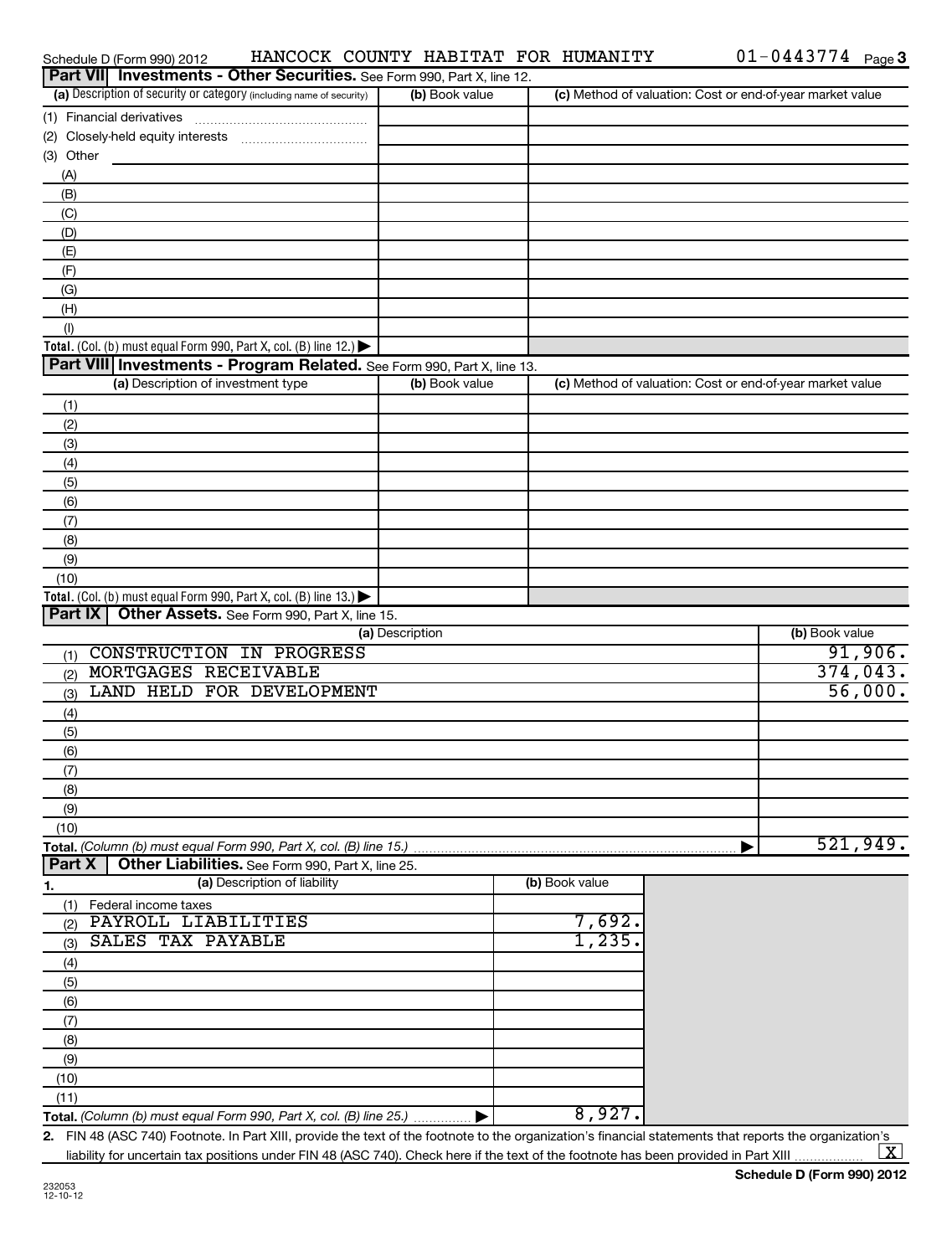|     | HANCOCK COUNTY HABITAT FOR HUMANITY<br>Schedule D (Form 990) 2012                                                                                                                                                                  |                |          |                           | $01 - 0443774$ Page 4  |
|-----|------------------------------------------------------------------------------------------------------------------------------------------------------------------------------------------------------------------------------------|----------------|----------|---------------------------|------------------------|
|     | Reconciliation of Revenue per Audited Financial Statements With Revenue per Return<br><b>Part XI</b>                                                                                                                               |                |          |                           |                        |
| 1   | Total revenue, gains, and other support per audited financial statements                                                                                                                                                           |                |          | $\mathbf{1}$              | 189,596.               |
| 2   | Amounts included on line 1 but not on Form 990, Part VIII, line 12:                                                                                                                                                                |                |          |                           |                        |
| а   |                                                                                                                                                                                                                                    | 2a             |          |                           |                        |
| b   |                                                                                                                                                                                                                                    | 2 <sub>b</sub> |          |                           |                        |
| с   |                                                                                                                                                                                                                                    | 2 <sub>c</sub> |          |                           |                        |
| d   |                                                                                                                                                                                                                                    | 2d             | 6, 299.  |                           |                        |
| е   | Add lines 2a through 2d                                                                                                                                                                                                            |                |          | <b>2e</b>                 | 6, 299.                |
| з   |                                                                                                                                                                                                                                    |                |          | 3                         | 183,297.               |
|     | Amounts included on Form 990, Part VIII, line 12, but not on line 1:                                                                                                                                                               |                |          |                           |                        |
|     |                                                                                                                                                                                                                                    | 4a             |          |                           |                        |
| b   |                                                                                                                                                                                                                                    | 4b             | 32, 261. |                           |                        |
|     | c Add lines 4a and 4b                                                                                                                                                                                                              |                |          | 4с                        | 32,261.                |
| 5   |                                                                                                                                                                                                                                    |                |          | 5                         | $\overline{215,558}$ . |
|     | Part XII   Reconciliation of Expenses per Audited Financial Statements With Expenses per Return                                                                                                                                    |                |          |                           |                        |
| 1   |                                                                                                                                                                                                                                    |                |          | 1                         | 185,578.               |
| 2   | Amounts included on line 1 but not on Form 990, Part IX, line 25:                                                                                                                                                                  |                |          |                           |                        |
| а   |                                                                                                                                                                                                                                    | 2a             |          |                           |                        |
| b   | Prior year adjustments [11,111] Prior year adjustments [11,111] All materials and the continuum and the continuum and the continuum and the continuum and the continuum and the continuum and the continuum and continuum and      | 2 <sub>b</sub> |          |                           |                        |
|     | Other losses                                                                                                                                                                                                                       | 2 <sub>c</sub> |          |                           |                        |
|     |                                                                                                                                                                                                                                    | 2d             | 6, 299.  |                           |                        |
| d   |                                                                                                                                                                                                                                    |                |          |                           | 6, 299.                |
| е   | Add lines 2a through 2d <b>contained a contained a contained a contained a</b> contained a contained a contained a contained a contact a contact a contact a contact a contact a contact a contact a contact a contact a contact a |                |          | <b>2e</b><br>$\mathbf{R}$ | 179,279.               |
| з   |                                                                                                                                                                                                                                    |                |          |                           |                        |
|     | Amounts included on Form 990, Part IX, line 25, but not on line 1:                                                                                                                                                                 |                |          |                           |                        |
|     |                                                                                                                                                                                                                                    | 4a             | 32, 261. |                           |                        |
| b   |                                                                                                                                                                                                                                    | 4 <sub>b</sub> |          |                           |                        |
|     | c Add lines 4a and 4b                                                                                                                                                                                                              |                |          | 4с                        | 32, 261.<br>211,540.   |
|     |                                                                                                                                                                                                                                    |                |          | 5                         |                        |
|     | Part XIII Supplemental Information                                                                                                                                                                                                 |                |          |                           |                        |
|     | Complete this part to provide the descriptions required for Part II, lines 3, 5, and 9; Part III, lines 1a and 4; Part IV, lines 1b and 2b; Part V, line 4; Part                                                                   |                |          |                           |                        |
|     | X, line 2; Part XI, lines 2d and 4b; and Part XII, lines 2d and 4b. Also complete this part to provide any additional information.                                                                                                 |                |          |                           |                        |
|     | PART X, LINE 2: HANCOCK COUNTY HABITAT FOR HUMANITY IS EXEMPT FROM                                                                                                                                                                 |                |          |                           |                        |
|     |                                                                                                                                                                                                                                    |                |          |                           |                        |
|     | INCOME TAXES UNDER CODE SECTION 501 (C)(3) OF THE INTERNAL REVENUE CODE                                                                                                                                                            |                |          |                           |                        |
|     |                                                                                                                                                                                                                                    |                |          |                           |                        |
| AND | IS CLASSIFIED AS AN ORGANIZATION THAT IS NOT A PRIVATE FOUNDATION AS                                                                                                                                                               |                |          |                           |                        |
|     |                                                                                                                                                                                                                                    |                |          |                           |                        |
|     | DESCRIBED IN SECTION 509 (A). THE ORGANIZATION REGULARLY REVIEWS AND                                                                                                                                                               |                |          |                           |                        |
|     |                                                                                                                                                                                                                                    |                |          |                           |                        |
|     | EVALUATES ITS TAX POSITION TAKEN IN PREVIOUSLY FILED INFORMATION RETURNS                                                                                                                                                           |                |          |                           |                        |
|     |                                                                                                                                                                                                                                    |                |          |                           |                        |
|     | AND AS REFLECTED IN ITS FINANCIAL STATEMENTS, WITH REGARD TO ISSUES                                                                                                                                                                |                |          |                           |                        |
|     |                                                                                                                                                                                                                                    |                |          |                           |                        |
|     | AFFECTING ITS TAX EXEMPT STATUS, UNRELATED BUSINESS INCOME, AND RELATED                                                                                                                                                            |                |          |                           |                        |
|     |                                                                                                                                                                                                                                    |                |          |                           |                        |
|     | MATTERS.<br>THE ORGANIZATION BELIEVES THAT IN THE EVENT OF AN EXAMINATION BY                                                                                                                                                       |                |          |                           |                        |
|     |                                                                                                                                                                                                                                    |                |          |                           |                        |

**Schedule D (Form 990) 2012**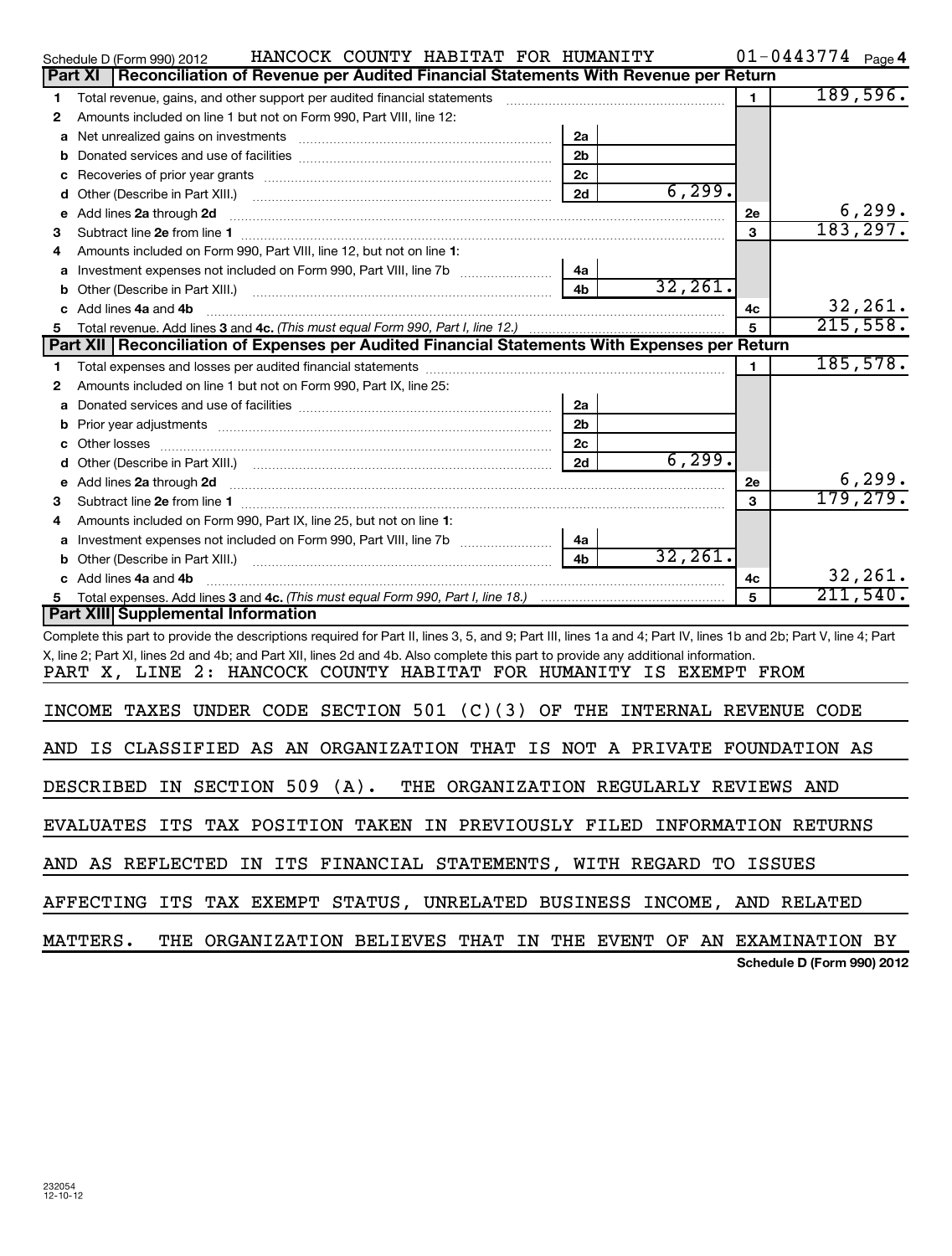| Schedule D (Form 990) 2012                                                | HANCOCK COUNTY HABITAT FOR HUMANITY | $01 - 0443774$ Page 5 |
|---------------------------------------------------------------------------|-------------------------------------|-----------------------|
| <b>Part XIII Supplemental Information (continued)</b>                     |                                     |                       |
| TAXING AUTHORITIES, ITS POSITION WOULD PREVAIL BASED UPON TECHNICAL MERIT |                                     |                       |
| OF SUCH POSITIONS. THEREFORE THE ORGANIZATION HAS CONCLUDED THAT NO TAX   |                                     |                       |
| BENEFITS OR LIABILITIES ARE REQUIRED TO BE RECOGNIZED.                    |                                     |                       |

THE ORGANIZATION'S TAX RETURNS ARE SUBJECT TO FEDERAL AND STATE REVIEW BY TAXING AUTHORITIES FOR FISCAL YEARS ENDED JUNE 30, 2010, 2011 AND 2012

PART XI, LINE 2D - OTHER ADJUSTMENTS:

FUNDRAISING EXPENSE NETTED ON TAX RETURN

PART XI, LINE 4B - OTHER ADJUSTMENTS:

SALE OF HOMES NETTED WITH DISCOUNT ON FINANCIAL STATEMENTS 32,261.

PART XII, LINE 2D - OTHER ADJUSTMENTS:

FUNDRAISING EXPENSE NETTED ON TAX RETURN 6,299.

PART XII, LINE 4B - OTHER ADJUSTMENTS:

SALE OF HOMES NETTED WITH DISCOUNT ON FINANCIAL STATEMENTS